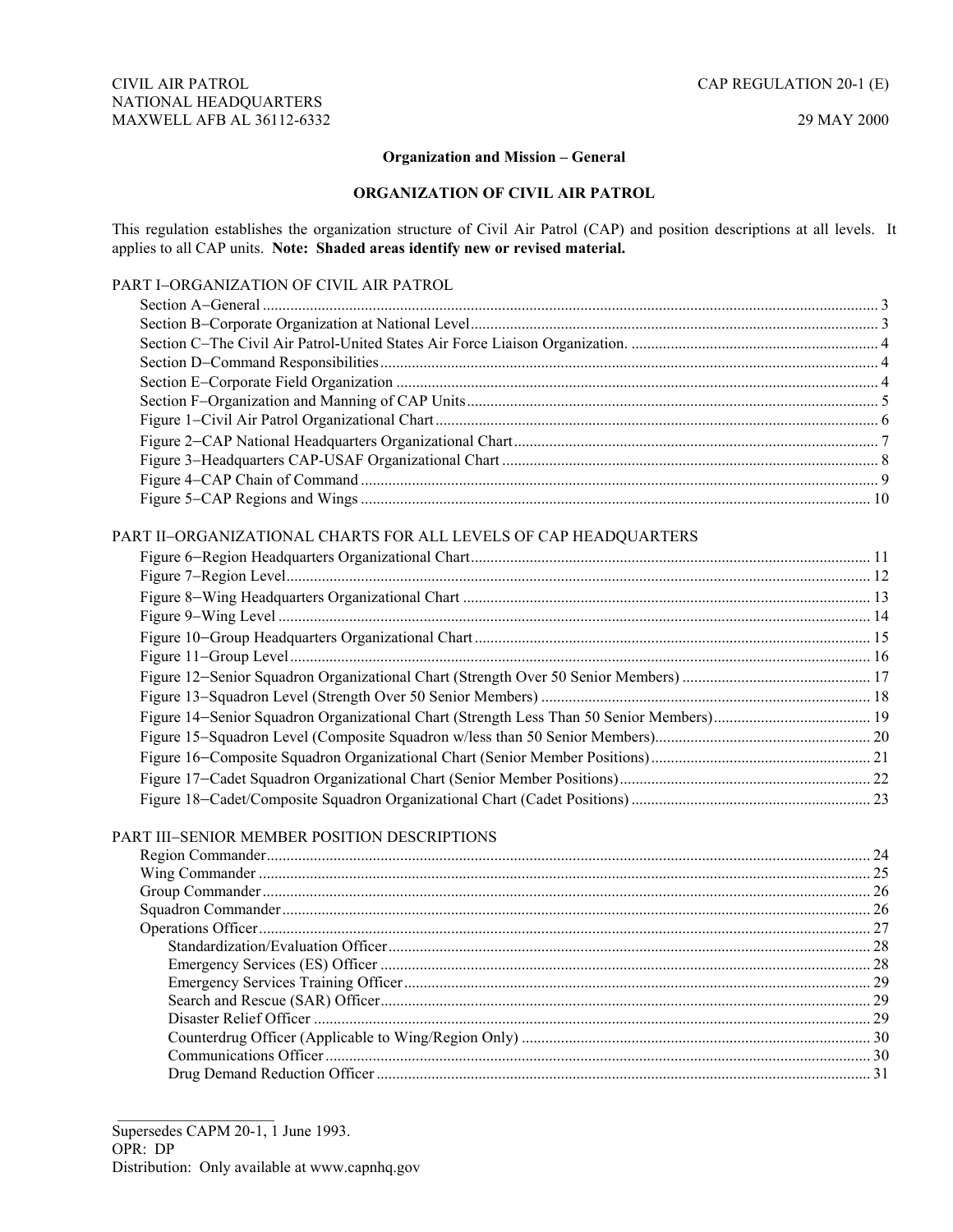#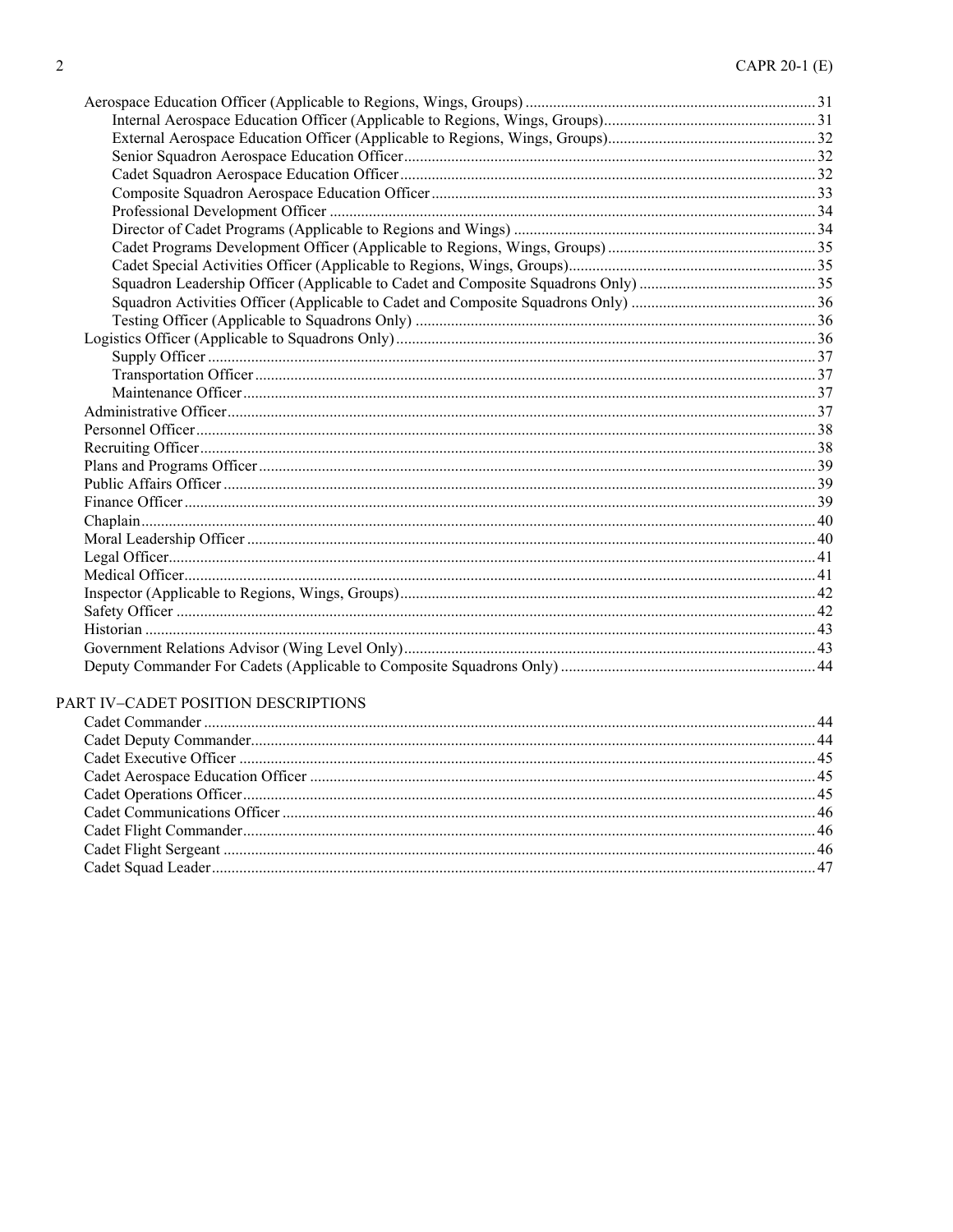#### **PART I**−**ORGANIZATION OF CIVIL AIR PATROL**

#### **Section A**−**General**

<span id="page-2-0"></span>**1. Civil Air Patrol, A Corporation.** Civil Air Patrol (CAP) was established 1 December 1941 and is a private, nonprofit corporation of a benevolent character, incorporated by the United States Congress on 1 July 1946 (36 USC 40301-40307). It functions in accordance with its Constitution and Bylaws, regulations, and other directives approved by the National Board and National Executive Committee (NEC) and issued by the Executive Director.

**2. Objects and Purposes.** The objects and purposes of CAP, as contained in Article VI of its Constitution, are to:

a. Provide an organization to encourage and aid American citizens in the contribution of their efforts, services, and resources in the development of aviation and in the maintenance of aerospace supremacy.

b. Encourage and develop by example the voluntary contribution of private citizens to the public welfare.

c. Provide aviation and aerospace education and training especially to its senior and cadet members.

d. Encourage and foster civil aviation in local communities.

e. Provide an organization of private citizens with adequate facilities to assist in meeting local and national emergencies.

**3. Organizational Structure.** Civil Air Patrol's organizational structure at all levels follows the basic organizational concepts in this regulation. However, there may be situations where wings/units need to realign organizational elements to fit unique mission requirements. In these cases region commanders may approve deviations to improve efficiency.

a. Position descriptions at all echelons (region, wing, group, and squadron) are so similar that the same position description applies to all levels, unless otherwise indicated. Short, telegraphic sentences in the position descriptions give a broad picture of the duties of each position. The tasks listed are described in detail in other CAP directives. All phases of each functional area have been covered in each position description even though some units may not have a need for every task. Local units are authorized and encouraged to develop more detailed position descriptions to fit individual unit situations.

b. Each unit commander should develop and post an organizational chart at headquarters, depicting the name and grade of the incumbent of each position and the specific duties of each so unit personnel know their responsibilities and their chain of command. In smaller units, it may be necessary that more than one position be filled by the same member; however, someone should be responsible for each task outlined in the position description so the entire unit is aware of who is responsible for which duties.

**4. CAP, is an Auxiliary of the U.S. Air Force.** In 1943 CAP began as an auxiliary of the Army Air Corps and later continued with the Army Air Force. The Congress codified that status declaring CAP as the official Auxiliary of the newly created United States Air Force on 26 May 1948 by a law frequently referred to as the CAP Supply Bill (10 USC 9441). CAP and its members are an instrumentality of the United States for the purpose of civil liability while performing authorized missions for the U.S. Air Force (P.L. 96-342, 8 September 1980, amending 10 USC 9441).

**Section B**−**Corporate Organization at National Level 5. National Organization.** This section describes the corporate organization of CAP at the National level. The overall organization of CAP, the CAP National Headquarters and Liaison Structure as well as the Civil Air Patrol-United States Air Force (CAP-USAF) structure is depicted in figure 1.

**6. The National Board.** The National Board is the governing body of CAP. The National Board consists of the:

- a. National Commander
- b. Senior Air Force Advisor (CAP-USAF/CC)
- c. National Vice Commander
- d. National Chief of Staff
- e. National Legal Officer
- f. National Finance Officer
- g. National Controller
- h. Region Commanders
- i. Wing Commanders

**7. The National Executive Committee.** When the National Board is not in session, the NEC is vested with all the powers of the National Board except amending the Constitution and Bylaws and electing the National Commander and National Vice Commander. The NEC consists of all members of the National Board except the wing commanders.

#### **8. The National Headquarters.**

a. The National Headquarters consists of the Executive Director, his/her staff, and the CAP-USAF Commander and his/her staff. organization.

b. The Executive Director is hired by the CAP Corporation to administer the day-to-day activities of Civil Air Patrol and issue rules, regulations, and other directives in accordance with the resolutions of the National Board and the NEC. He/she is also responsible for all employment and management decisions associated with the paid, professional staff employed to assist him in discharging these responsibilities. In this office he/she acts as the chief executive officer of CAP.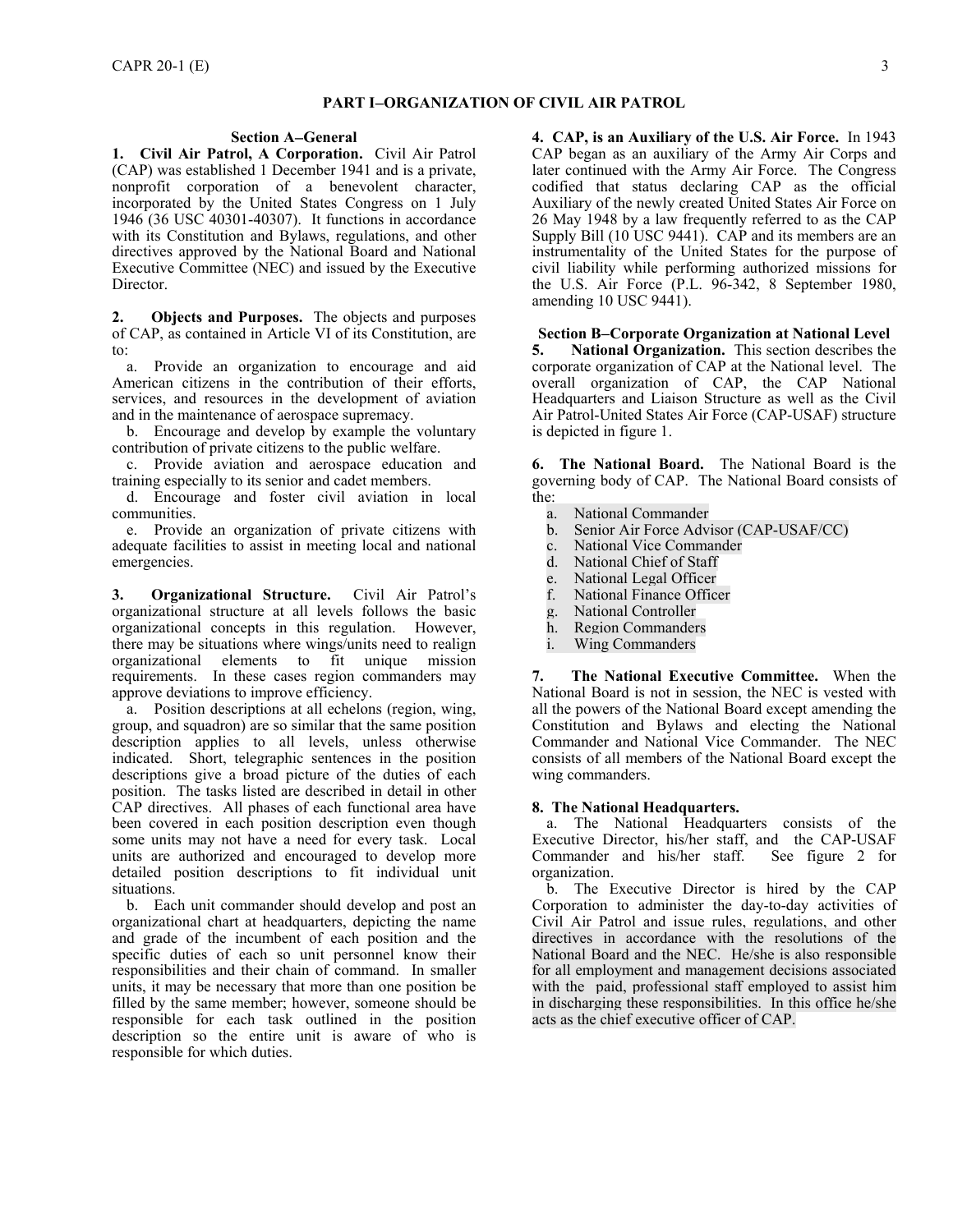<span id="page-3-0"></span>c. The Commander, CAP-USAF, commands all civil service and active duty members of the U.S. Air Force who are assigned to CAP-USAF (including USAF personnel at the region liaison offices) to provide advice, liaison and oversight to Civil Air Patrol. See figure 3 for CAP-USAF organization.

**9. National Committees.** National committees are appointed by and function under the direction of the National Commander. These committees are advisory in nature and have no command or directive authority.

#### **Section C**−**The Civil Air Patrol-United States Air Force Liaison Organization.**

10. Authority. Congress enacted Public Law 557, 80<sup>th</sup> Congress (10 USC 9441) authorizing the Secretary of the Air Force to establish, maintain, supply and equip liaison officers of the Air Force at the National, state and territorial headquarters, and at no more than eight region headquarters of the CAP, and to detail and assign military and civilian personnel of the Air Force to such offices.

#### **11. The Liaison Structure:**

a. At the National level the Air Force liaison office is known as Headquarters, Civil Air Patrol-United States Air Force (HQ CAP-USAF). In the chain of command, HQ CAP-USAF is responsible to the Commander, Air University, who is responsible to Headquarters, Air Education and Training Command.

b. At the region level the Air Force liaison office is known as the CAP-USAF Liaison Region (CAP-USAF LR). This office provides advice and assistance to the CAP region commander and staff. In the chain of command, this office is responsible to the Commander, CAP-USAF.

c. At the wing level the liaison office is known as the CAP Liaison Office (CAP LO). This office provides advice and assistance to the CAP wing commander and staff and acts as Air Force oversight. These individuals are Air Force retirees, screened by the Air Force, but hired by the Corporation to serve in this capacity. Although they are corporate employees, working for the Executive Director, they have an oversight responsibility for the Air Force and work very closely with the CAP wing commander to determine necessary taskings.

## **Section D**−**Command Responsibilities**

**12. Chain of Command.** CAP commanders operate through the following chain of command in the order shown below and illustrated in figure 4.

- a. National Commander
- b. Region Commander
- c. Wing Commander
- d. Group Commander
- e. Squadron Commander
- Flight Commander

**13. Commander Appointments and Command Authority.** The National Board elects the National Commander and National Vice Commander. Remaining commanders are appointed as outlined below.

a. Region commanders are appointed by the National Commander and have command authority over all CAP units and members within their respective regions. As members of the NEC, they are the senior corporate officers for their regions and exercise authority as such.

b. Wing commanders are appointed by the region commanders and have command authority over all CAP units, and members within their respective wings. When it is necessary to appoint a new wing commander, the region commander will first consult with the National Commander and then notify National Headquarters/DP so the appointment can be announced in published personnel actions. The region commander is also responsible for notifying the wing commanders concerned (both the new commander and the commander being replaced).

c. The wing commander appoints group, squadron, and flight commanders. Wing commanders may delegate to group commanders the authority to appoint squadron and flight commanders.

d. Chaplains are not eligible for appointment as commanders.

#### **14. Discharge of Responsibilities:**

a. Unit commanders are responsible for compliance with all directives from higher headquarters. They are authorized a staff to assist in the accomplishment of the various assigned tasks and should delegate appropriate authority to staff members in discharging the unit's mission. Commanders retain full responsibility for the actions of their staff.

b. Commanders must ensure that all members of their staff understand the chain of command, that is, who they report to and who reports to them. Individuals should have only one supervisor.

**15. Command Authority during Temporary Absence of Commanders.** During the temporary absence of a commander, the vice/deputy commander or the chief of staff, in that order, will act as temporary commander.

**Section E**−**Corporate Field Organization**  16. **Regions.** The United States is divided geographically into areas known as regions. Their geographically into areas known as regions. composite boundaries include all the CAP wings. These regions are not constituted as separate legal entities. Each region is known by the geographical locale of the United States it encompasses. The CAP regions and the wings that comprise them are depicted in figure 5.

**17. Wings.** There are 52 wings in CAP, one for each state, the District of Columbia (which embraces the Washington, D.C. area), and Puerto Rico. A wing is comprised of the wing headquarters and all units within its geographical boundaries unless otherwise prescribed.

**18. Groups.** Wing commanders may form groups when the wing geographical area or the number of units in the wing is too large to permit the wing commander to exercise effective supervision directly over squadrons and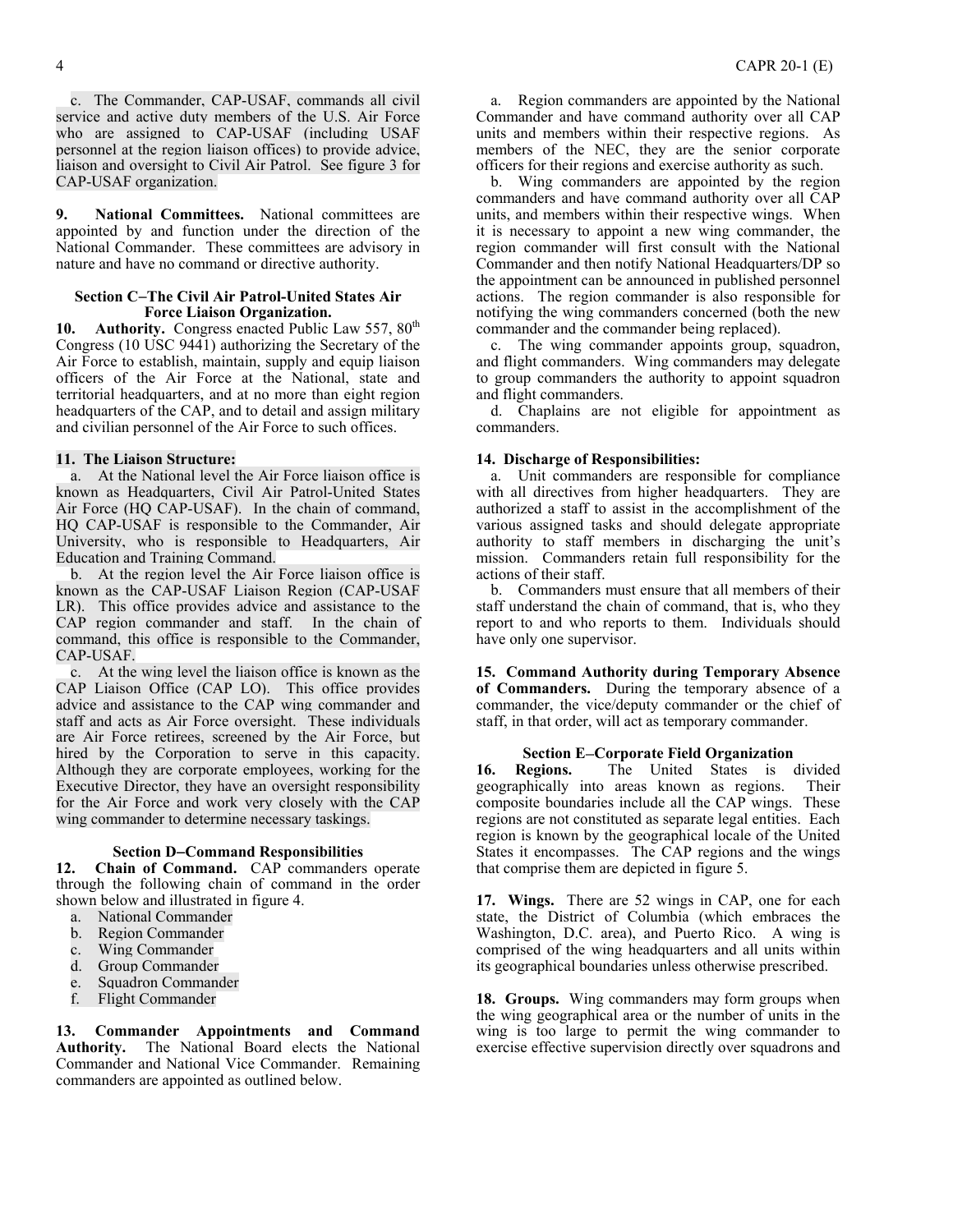<span id="page-4-0"></span>flights. A group will not be formed unless a minimum of five squadrons is placed under its control or unless extenuating circumstances, such as long distances, prevail. The need for groups will be at the discretion of the wing commander. Wing commanders will deactivate or redesignate existing groups that do not meet the above criteria. Both National and region headquarters will be notified of any change in group structures.

**19. Squadrons.** The squadron is the community-level organization of CAP. Wing commanders may activate squadrons whenever there is a minimum of 15 members of the unit, three of whom must be senior members. Whenever the membership drops below these minimums, the wing commander will deactivate the squadron or redesignate it as a flight. The designation of each squadron will indicate whether it is a:

**a. Senior Squadron.** Comprised entirely of senior members.

**b. Cadet Squadron.** Comprised primarily of cadets with a minimum of three senior members to meet supervisory, administrative, and training requirements in the conduct of cadet programs.

**c. Composite Squadron.** Comprised of both senior and cadet members, conducting both senior and cadet programs.

**20. Flights**. The flight is the smallest CAP membership unit authorized and must contain a minimum of eight members, three of whom must be seniors. Flights should be organized only in sparsely populated areas where there are an insufficient number of individuals to constitute a squadron.

a. A flight may be assigned either to a squadron, group, or wing at the discretion of the wing commander concerned.

b. If the membership drops below the minimum membership required, the flight will be deactivated. If

the membership increases to the minimum required for a squadron, the wing commander will redesignate the flight as a squadron.

c. Flights will use organizational charts established for a squadron of less than 50 senior members as a guide in establishing the unit.

**Section F**−**Organization and Manning of CAP Units** 

CAPR 20-3 sets forth the procedures for activating, deactivating, and redesignating CAP units.

# **21. Field Organization:**

a. Headquarters organizational structures for each level of command throughout CAP are depicted in part II. This basic organizational structure has been determined to be the most workable structure for all CAP units, and deviations are not authorized, except to expand particular staff elements as required to accomplish the unit's mission.

b. Each unit commander should develop and post a unit organizational chart indicating the name and grade of the member filling each position. In smaller units, one person may fill more than one position; however, someone should be responsible for each task outlined in each position description so the entire unit is aware of who is responsible for which duties.

#### **22. Commander Grade Allocations:**

| Position              | Grade-Not to Exceed* |
|-----------------------|----------------------|
| Region Commander      | Colonel              |
| Region Vice Commander | Colonel              |
| Wing Commander        | Colonel              |
| Group Commander       | Lt Col               |
| Squadron Commander    | Lt Col               |

\*Unless higher grade earned when holding previous position.

#### SUMMARY OF CHANGES

This revision is a general update that includes the changes in the organization of CAP-USAF and Civil Air Patrol due to the reorganization, and updates the duties and responsibilities of each position description.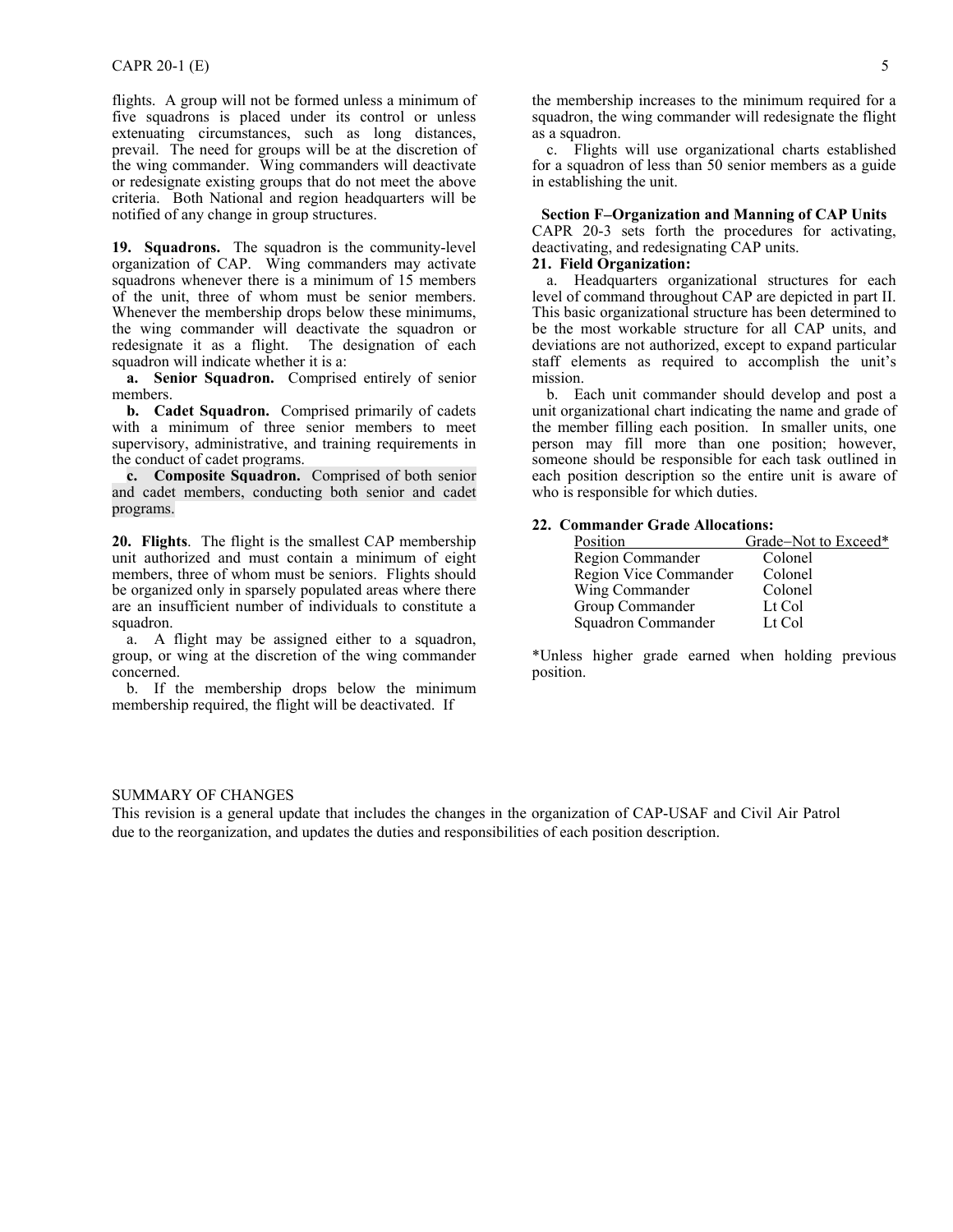# **Figure 1**−**Civil Air Patrol Organizational Chart**

<span id="page-5-0"></span>

National Headquarters. Two Air Force directorates perform in a dual capacity.

\*Flights may be assigned to squadrons, groups, or wings.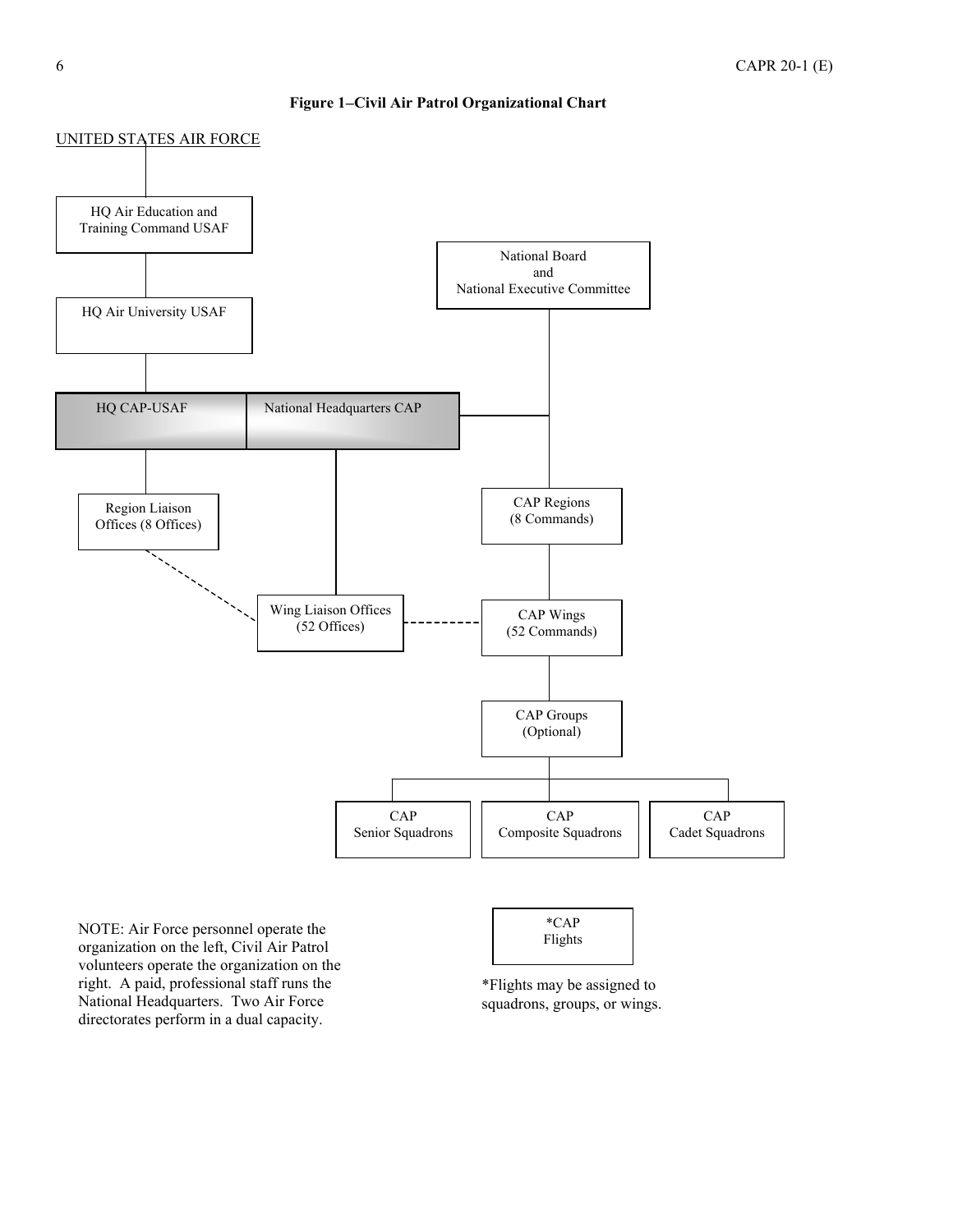<span id="page-6-0"></span>

# **Figure 2**−**CAP National Headquarters Organizational Chart**

\*The Executive Director is hired by the NB/NEC to operate the headquarters. \*\*The Logistics and Chaplain directorates are dual hatted and also act as the Logistics and Chaplain directorates for CAP-USAF.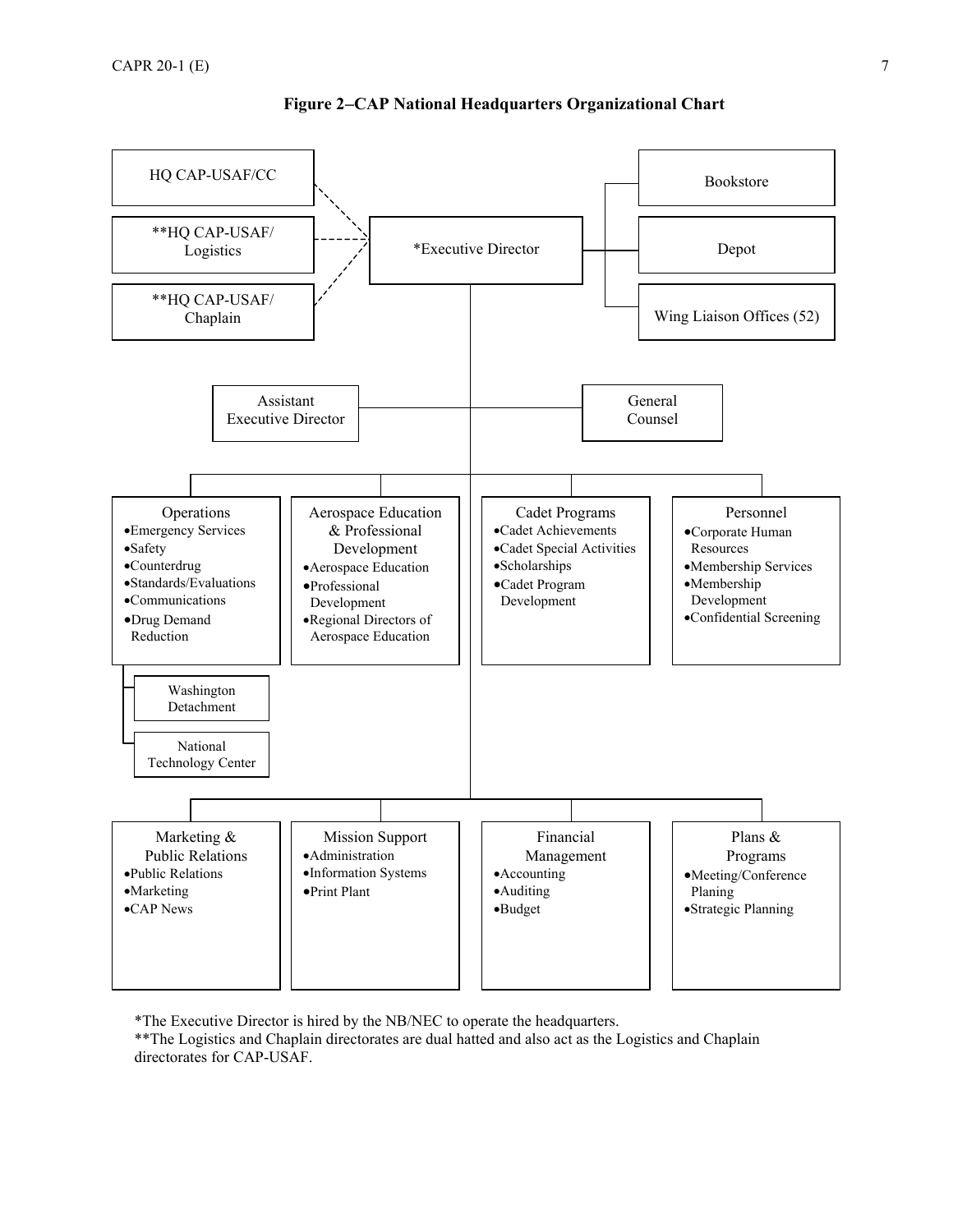<span id="page-7-0"></span>

# **Figure 3**−**Headquarters CAP-USAF Organizational Chart**

\*The Logistics and Chaplain divisions are dual hatted and also act as the Logistics and Chaplain directorates for National Headquarters CAP.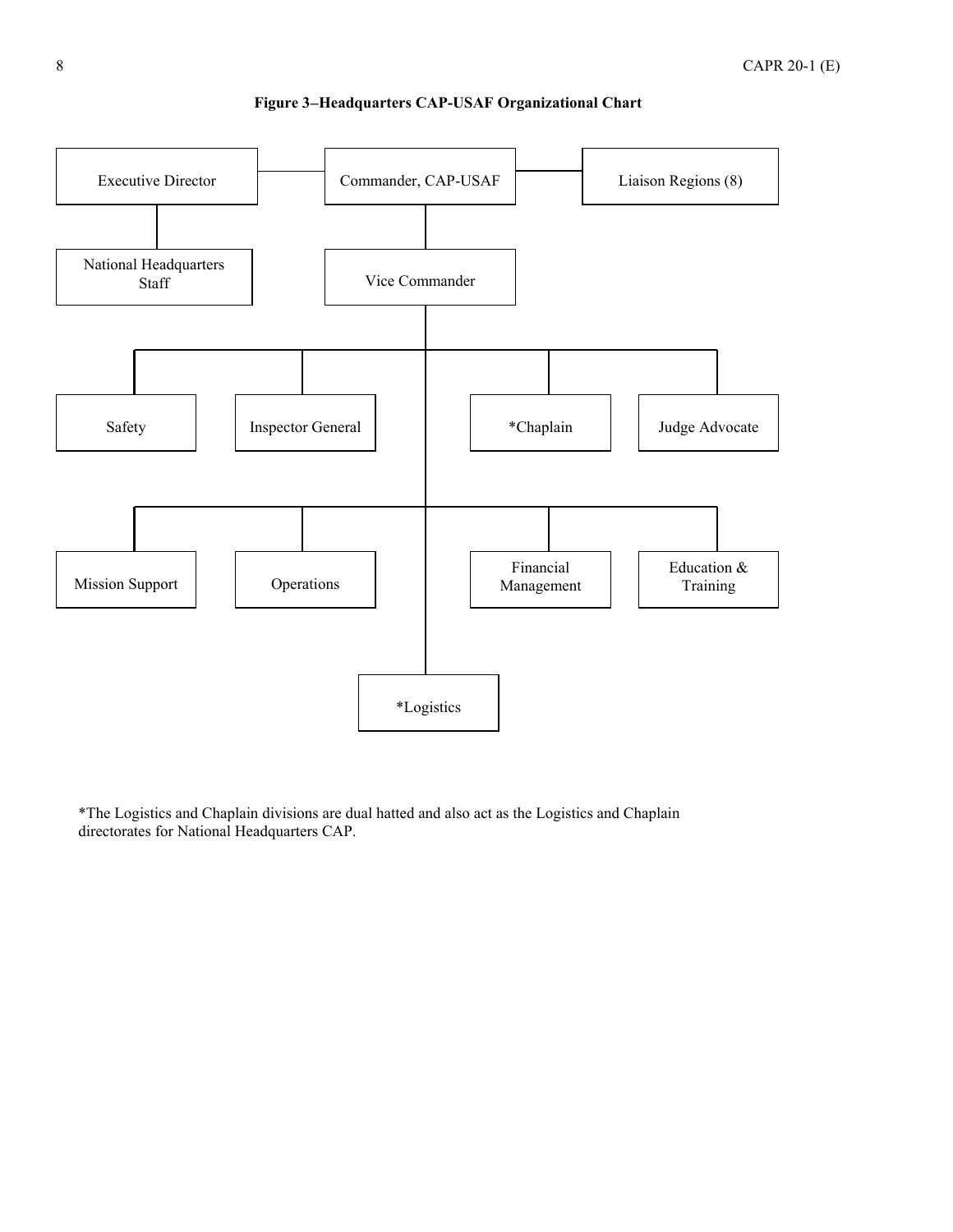<span id="page-8-0"></span>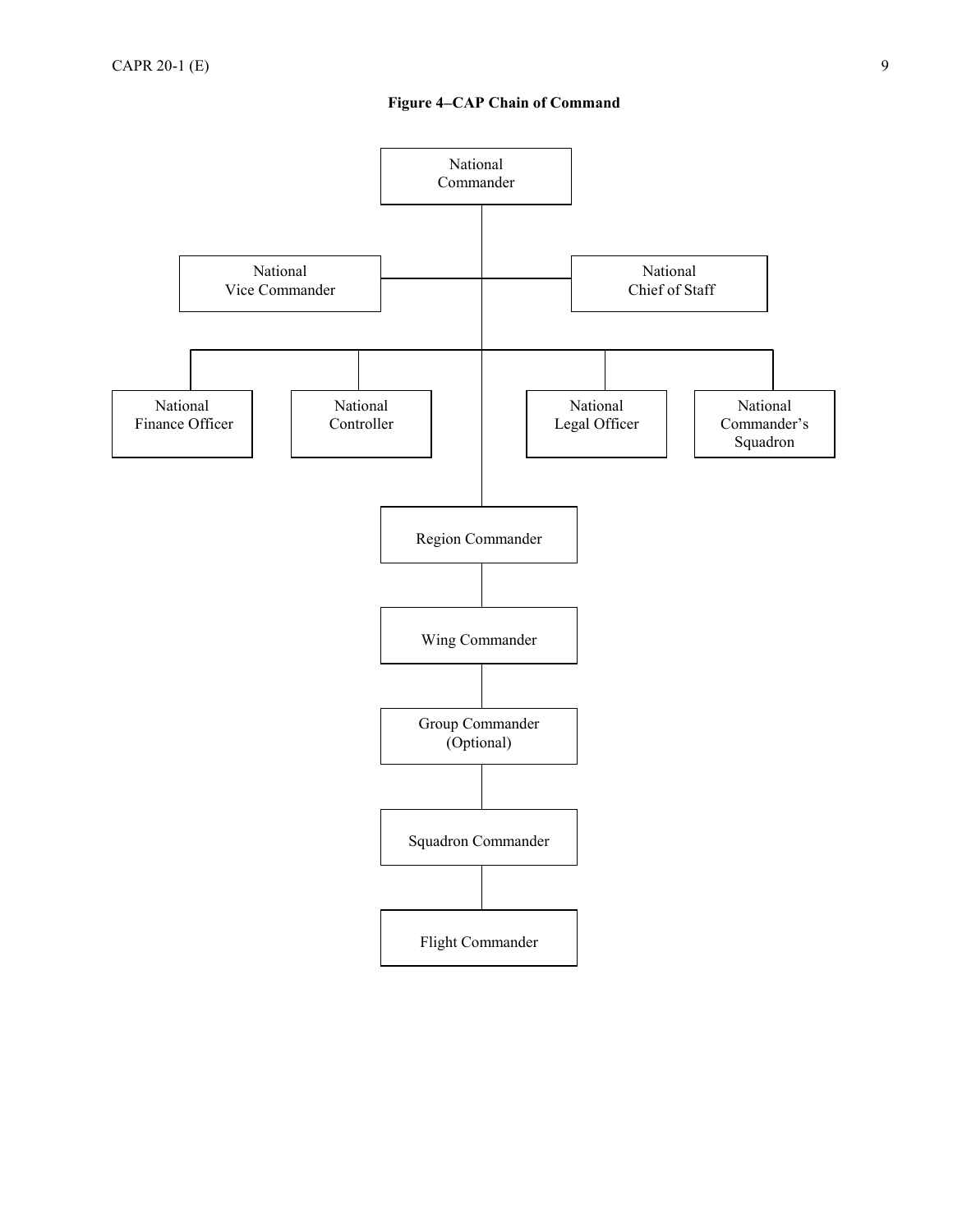

<span id="page-9-0"></span>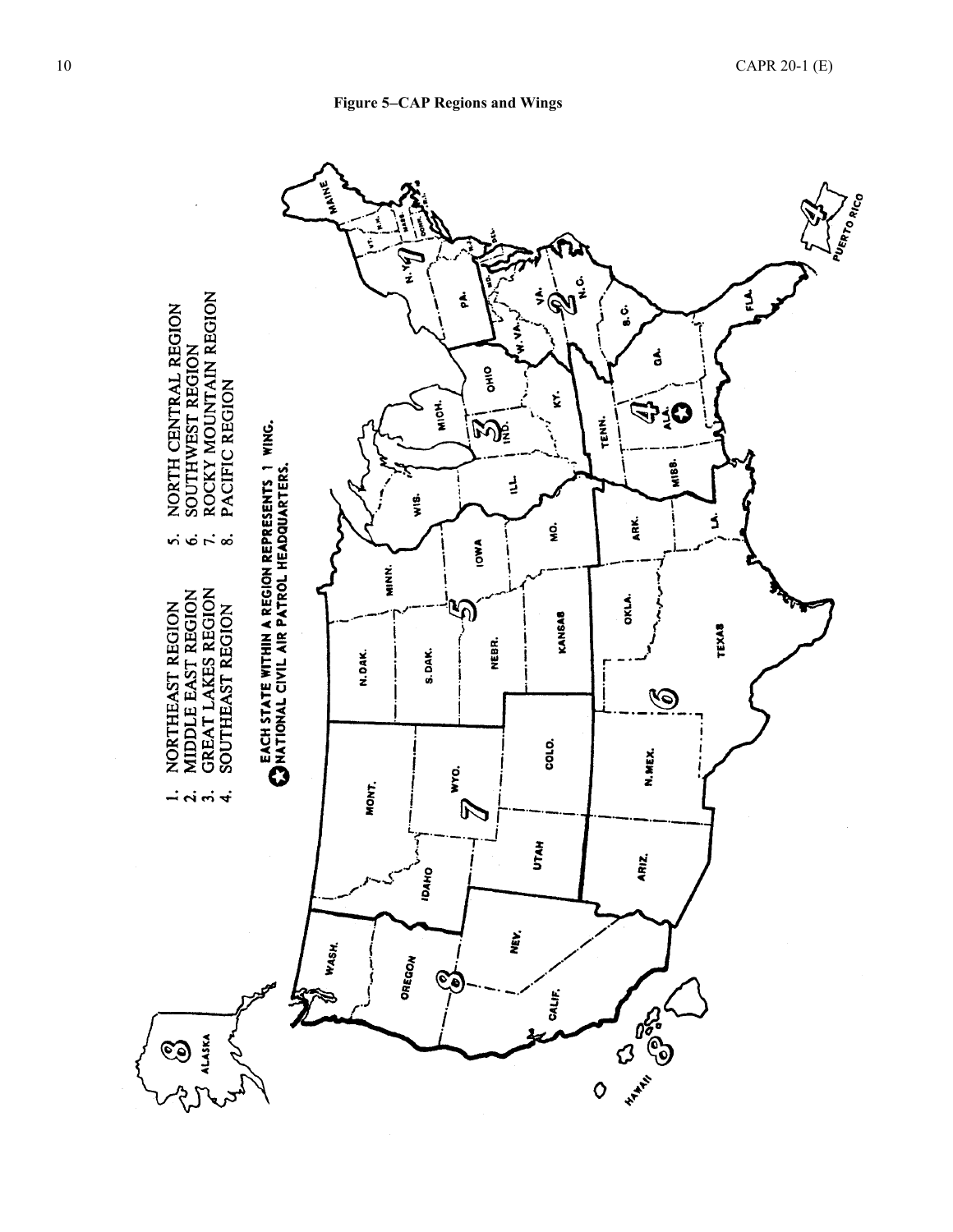#### **PART II**−**ORGANIZATIONAL CHARTS FOR ALL LEVELS OF CAP HEADQUARTERS**



# **Figure 6**−**Region Headquarters Organizational Chart**

\*Two region Vice Commanders are authorized.

\*\*The above staff officers may find it desirable to delegate certain responsibilities to subordinate personnel. If any of these functions are expanded, the organizational charts on the following pages are recommended.

<span id="page-10-0"></span>NOTE: The Operations and the Emergency Services functions may be separated at the option of the region commander.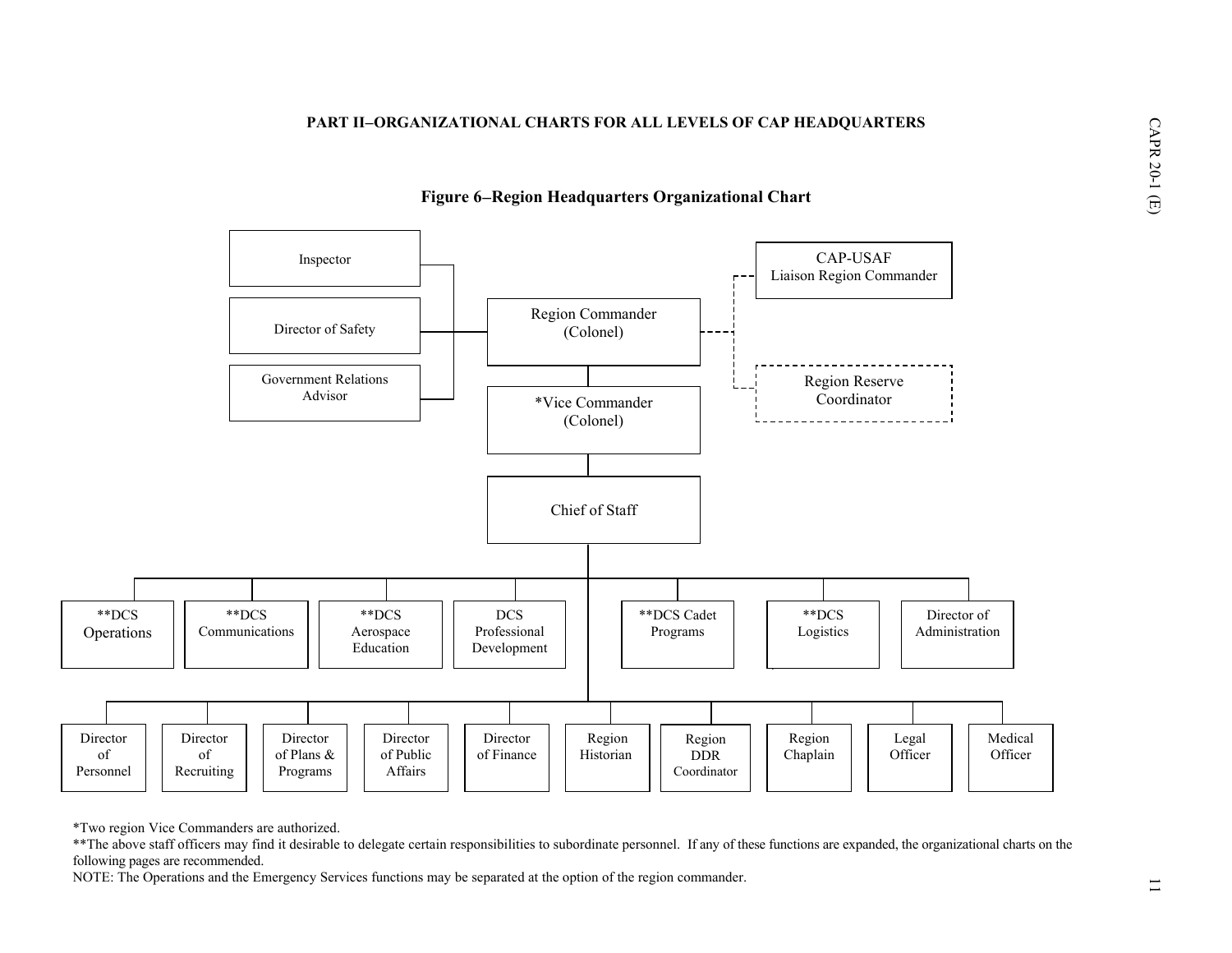

<span id="page-11-0"></span>

\*Operations and Emergency Services may be organized as separate functions at the option of the region commander. \*\*Drug Demand Reduction may also be organized under Cadet Programs since they must work hand-in-hand. NOTE: Counterdrug may be organized under either Operations or Emergency Services.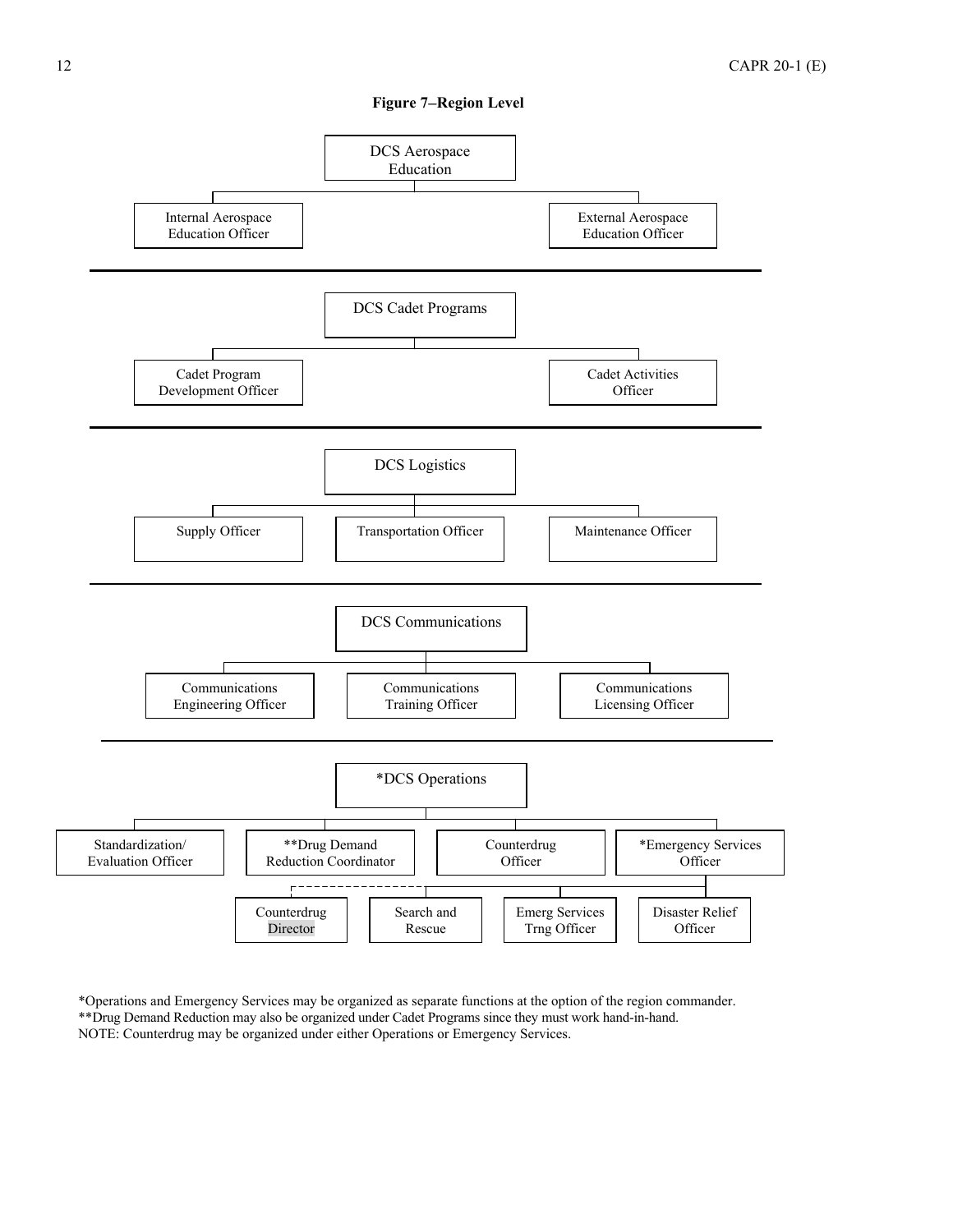

# **Figure 8**−**Wing Headquarters Organizational Chart**

<span id="page-12-0"></span>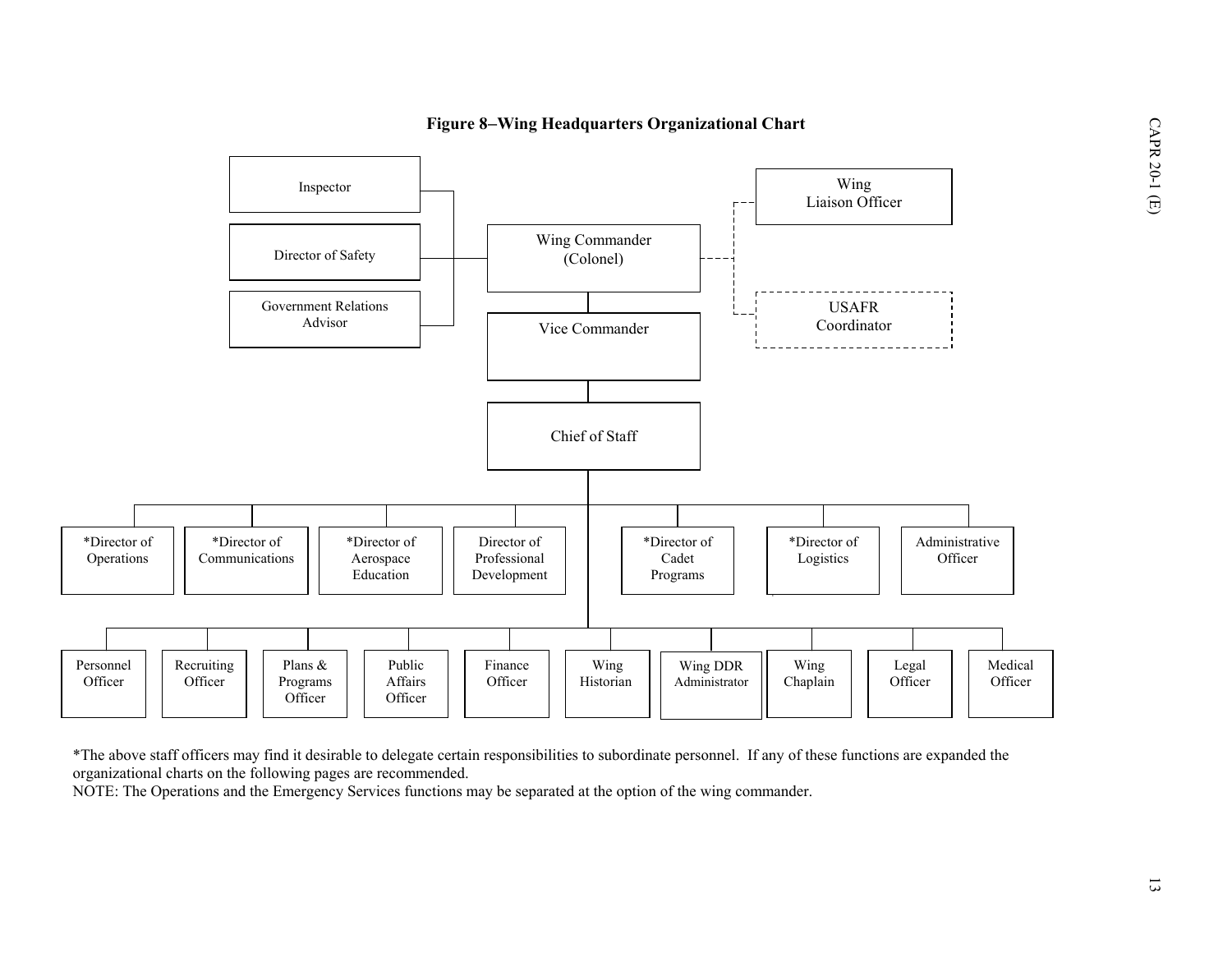<span id="page-13-0"></span>

\*Operations and Emergency Services may be organized as separate functions at the option of the wing commander. \*\*Drug Demand Reduction may also be organized under Cadet Programs at the option of the wing commander. NOTE: Counterdrug may be organized under either Operations or Emergency Services.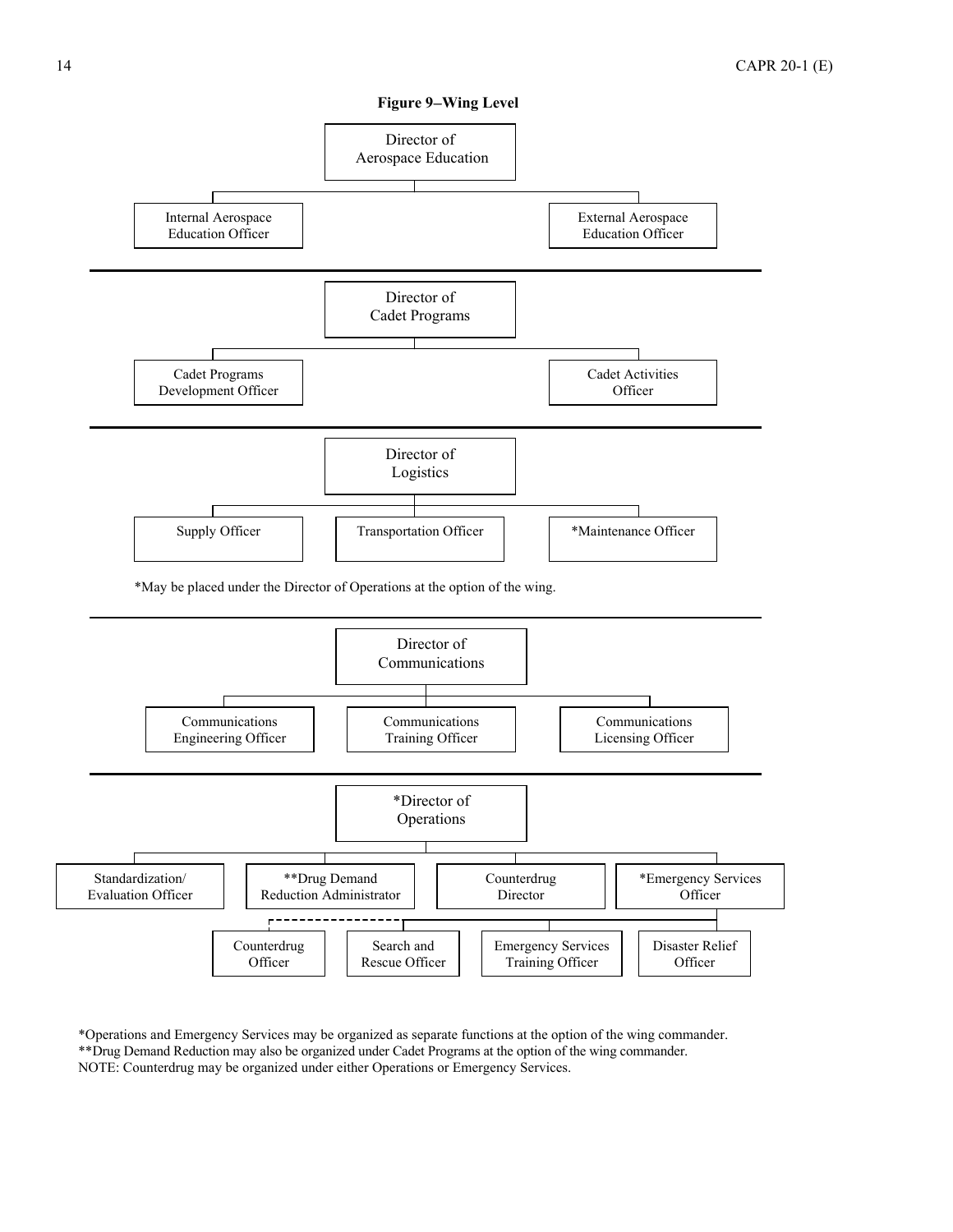



\*The above staff officers may find it desirable to delegate certain responsibilities to subordinate personnel. If any of these functions are expanded, the organizational charts on the following pages are recommended.

<span id="page-14-0"></span>NOTE: The Operations and the Emergency Services functions may be separated at the option of the group commander.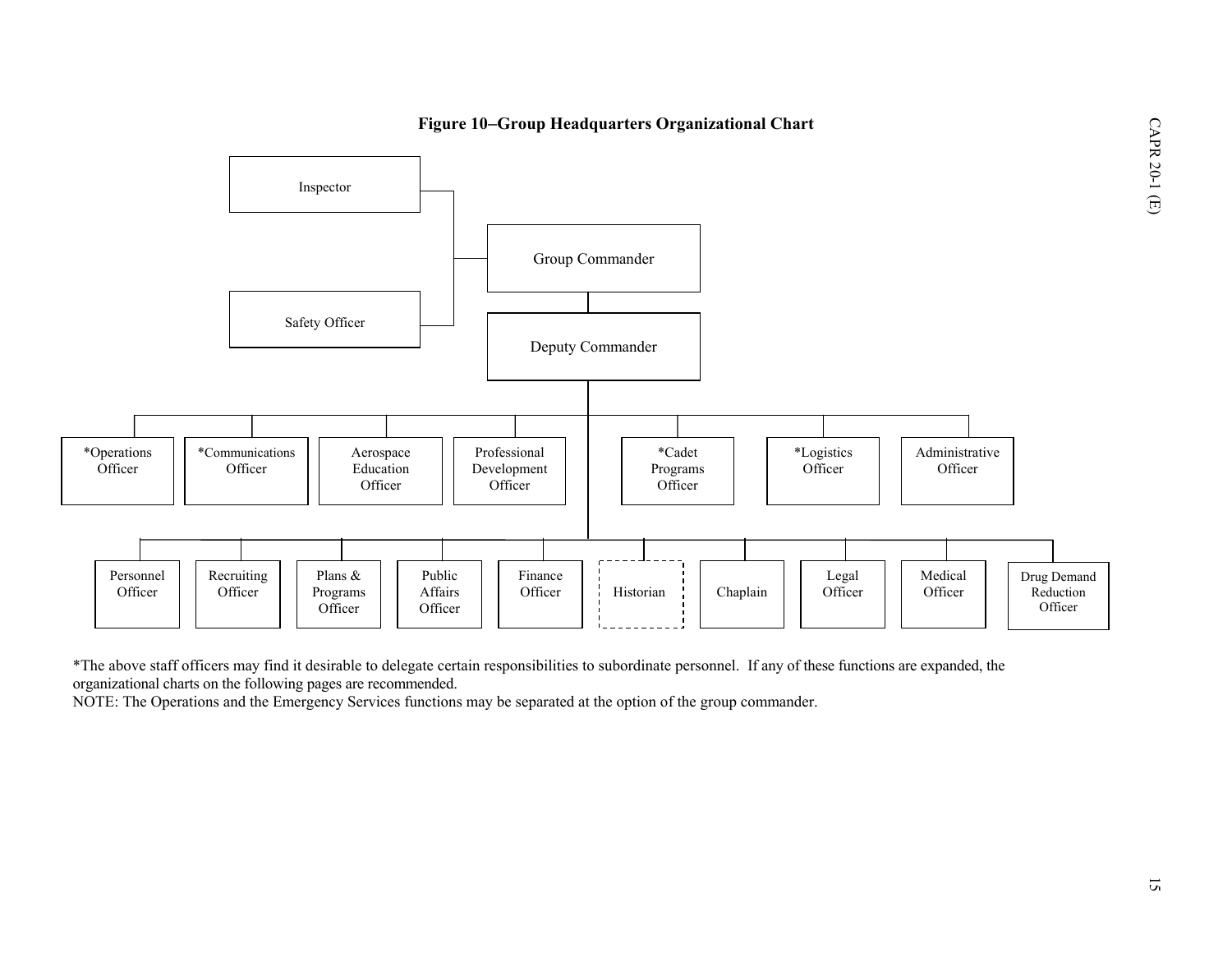

<span id="page-15-0"></span>

Emergency Services Training Officer

Disaster Preparedness-**Officer** 

\*These functions may be separated at the option of the group commander.

Search and Rescue Officer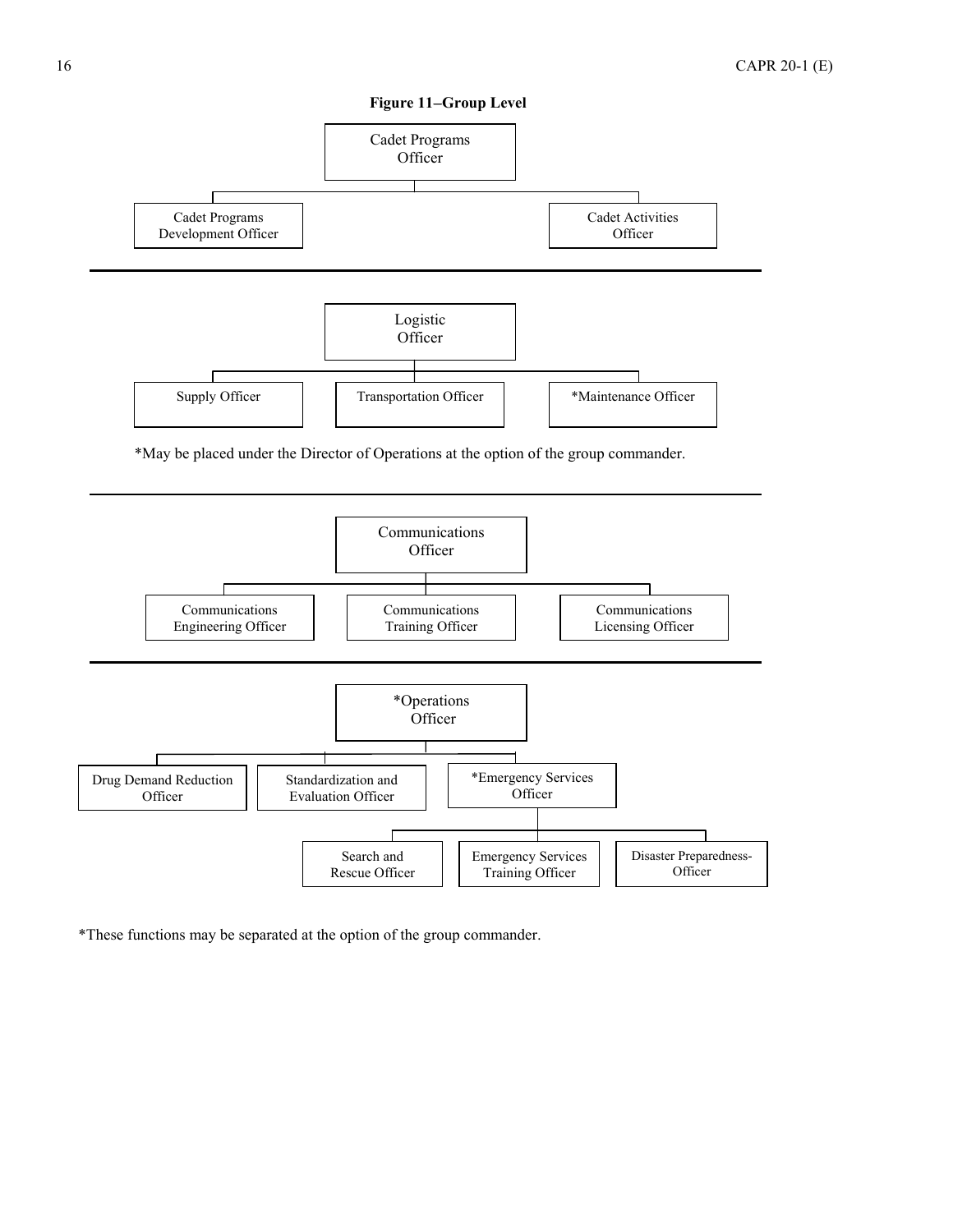

\*The above staff officers may find it desirable to delegate certain responsibilities to subordinate personnel. If any of these functions are expanded, the organizational charts on the following pages are recommended.

<span id="page-16-0"></span>NOTE: The Operations and the Emergency Services functions may be separated at the option of the group commander.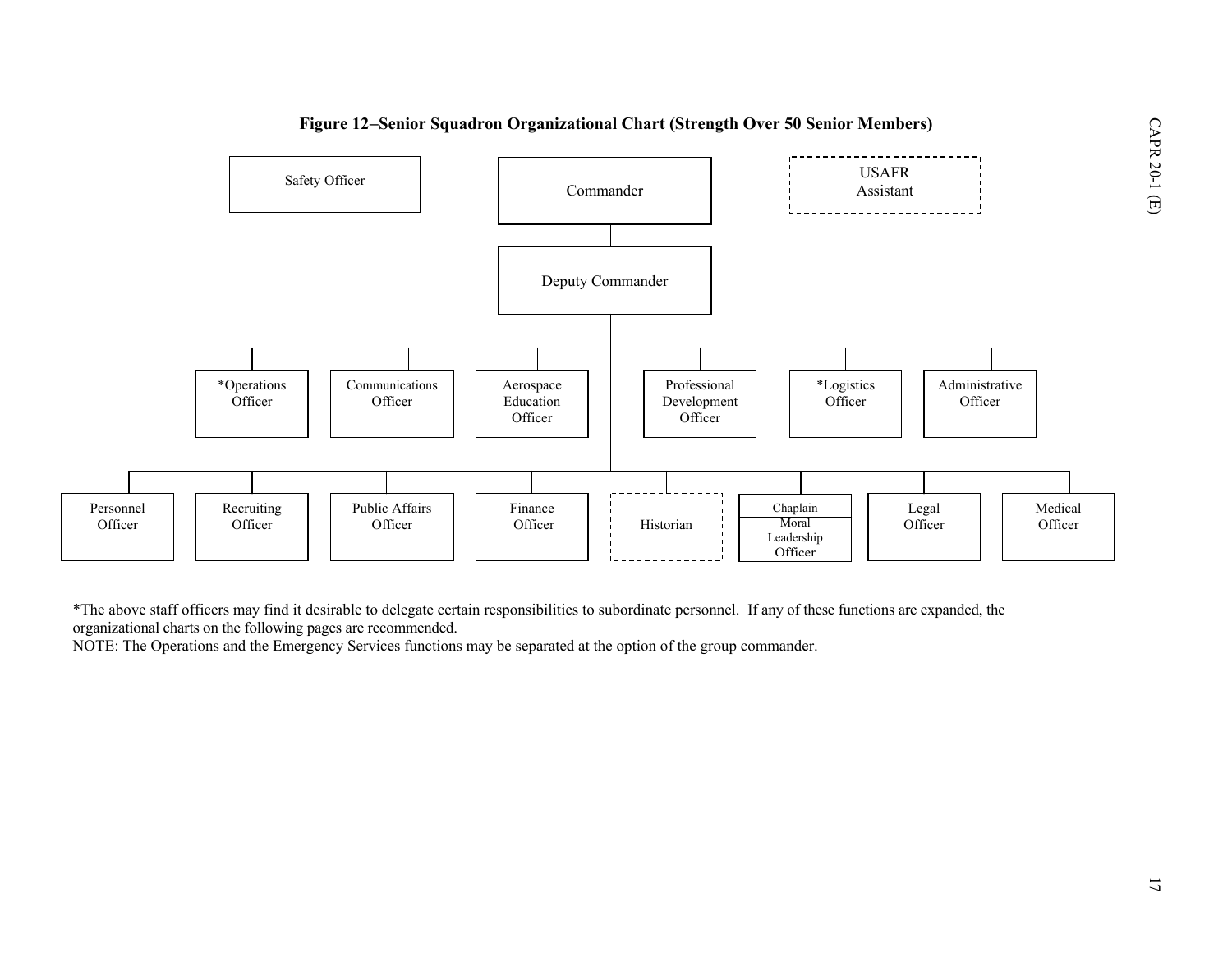

<span id="page-17-0"></span>

\*May be placed under the Operations Officer at the option of the squadron commander.



\*These functions may be separated at the option of the squadron commander.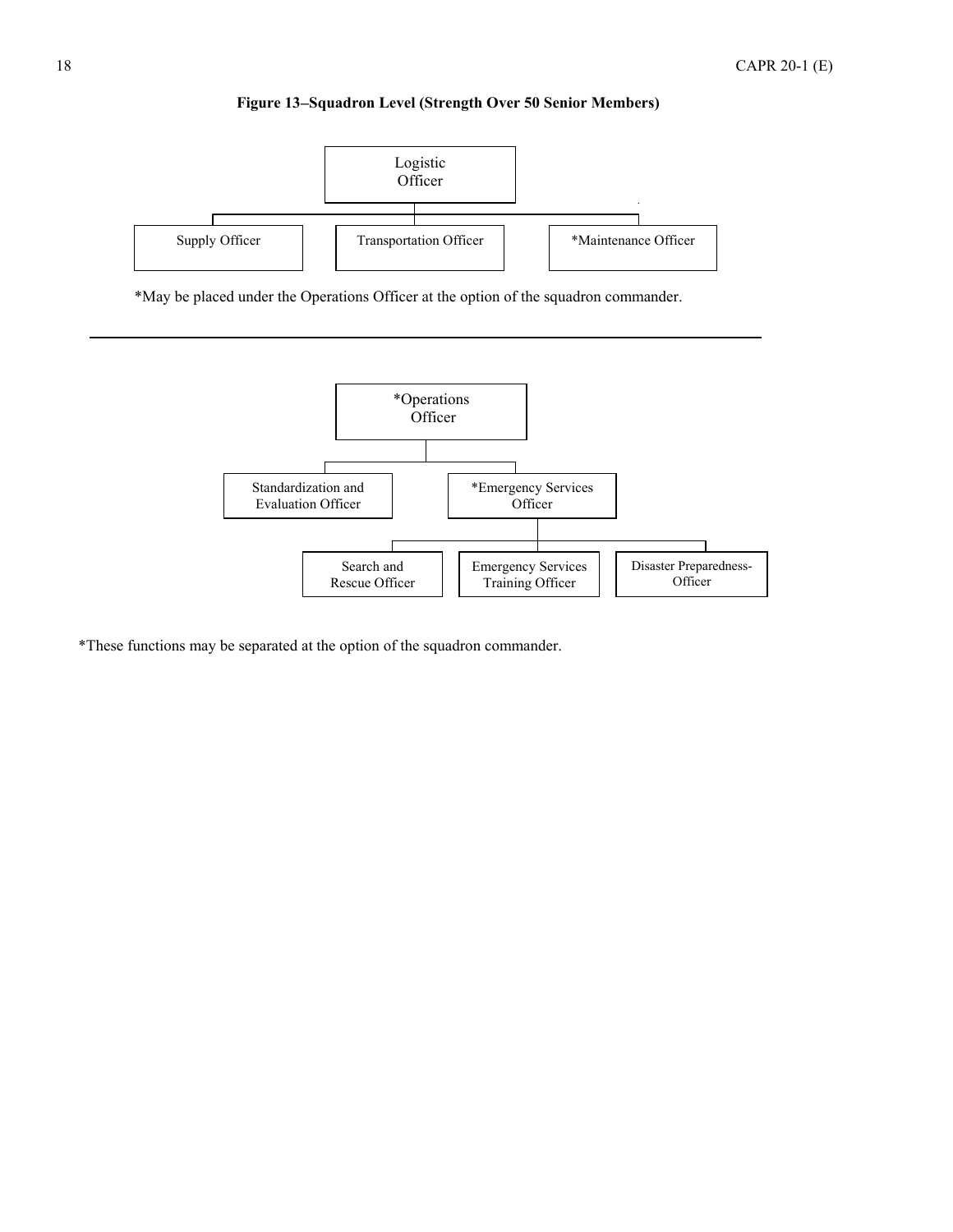

<span id="page-18-0"></span>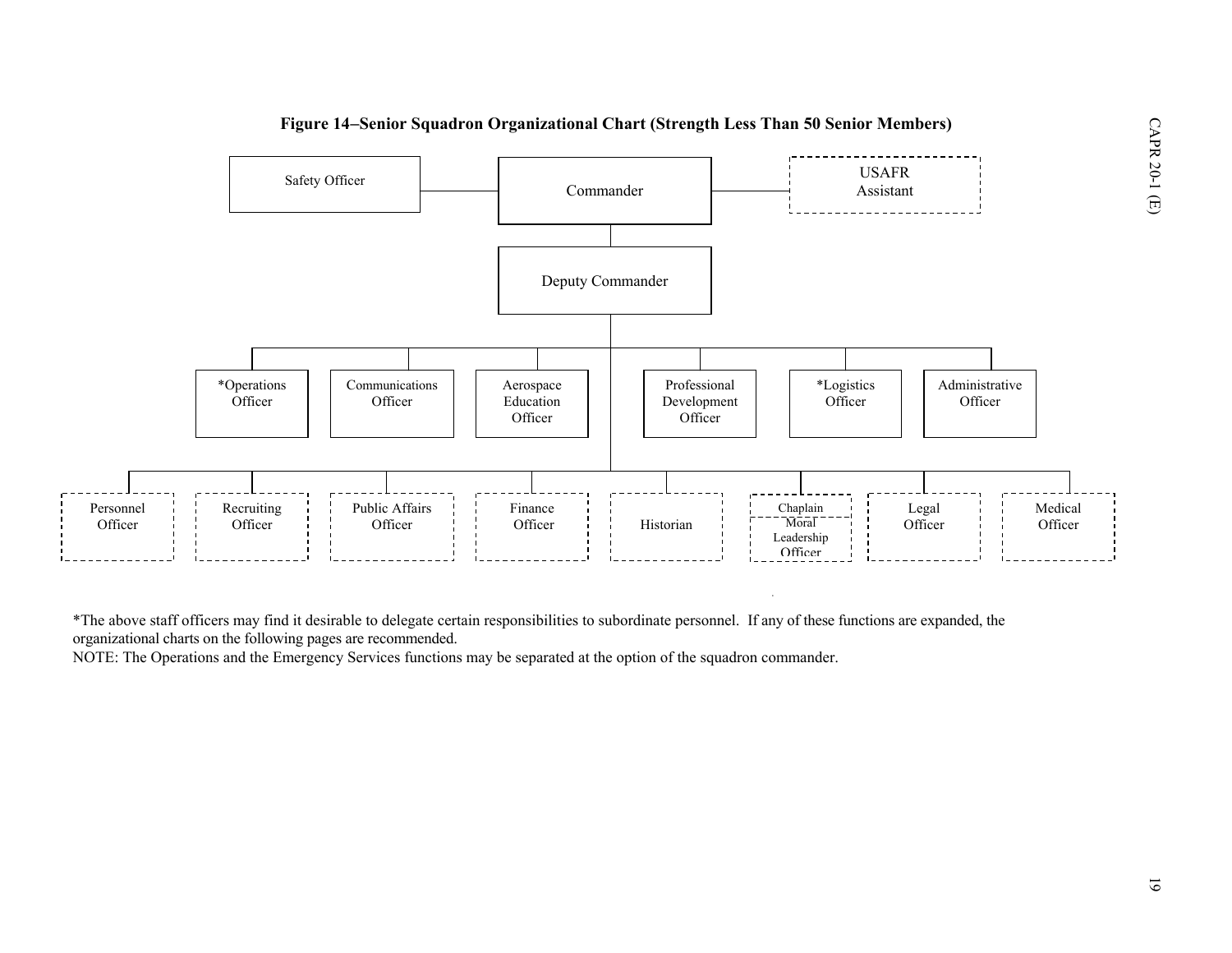# **Figure 15**−**Squadron Level (Composite Squadron w/less than 50 Senior Members)**

<span id="page-19-0"></span>

\*May be placed under the Operations Officer at the option of the squadron commander.



\*These functions may be separated at the option of the squadron commander.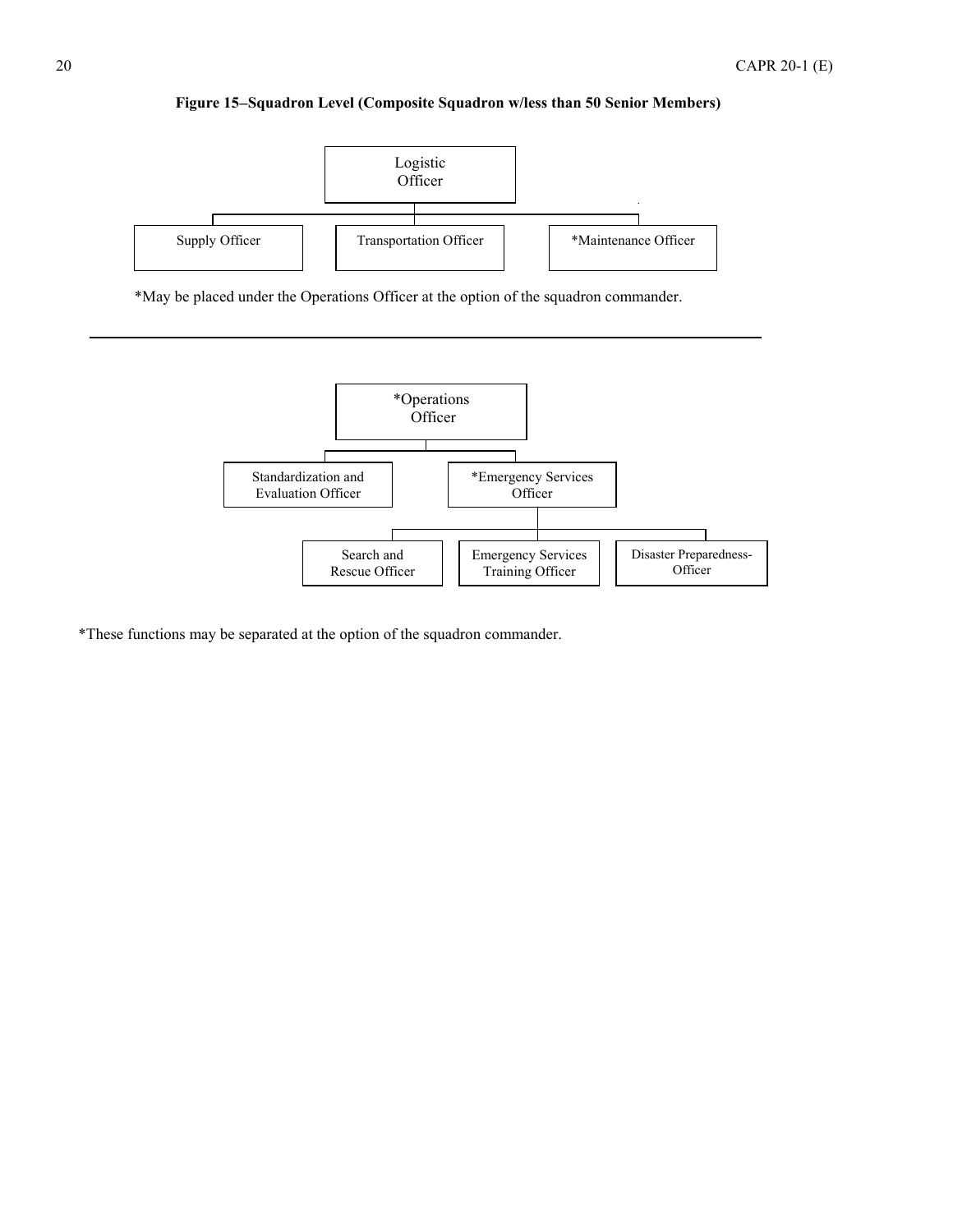

# \*Special Staff Officers

- 1. Personnel
- 2. Recruiting
- 3. Legal
- 4. Finance
- 5. Medical
- 6. Testing
- <span id="page-20-0"></span>7. Historian

\*\*The above staff officers may find it desirable to delegate certain responsibilities to subordinate personnel. If any of these functions are expanded, the organizational charts on page 20 are recommended. NOTE: The Operations and the Emergency Services functions may be separated at the option of the squadron commander.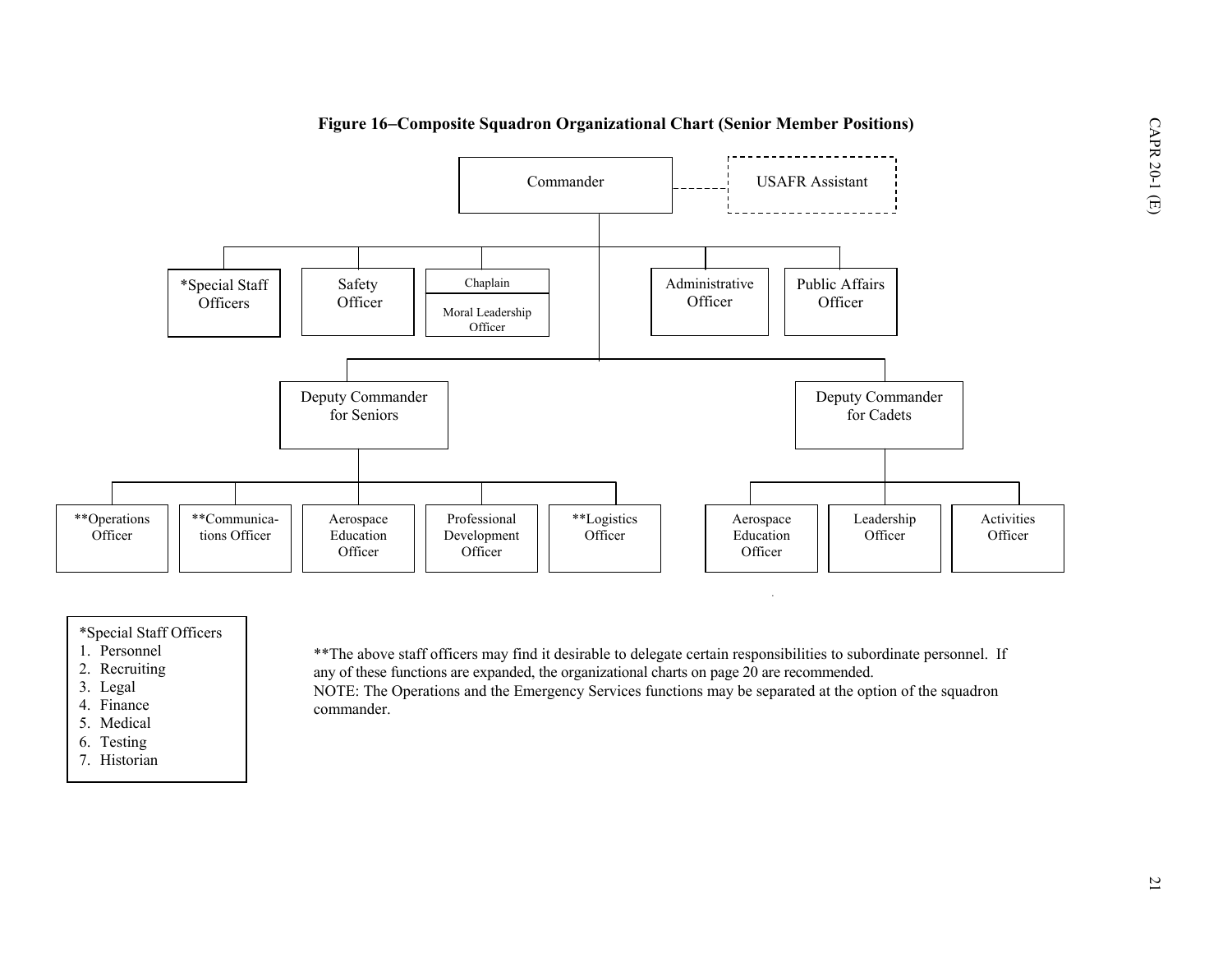<span id="page-21-0"></span>![](_page_21_Figure_1.jpeg)

**Figure 17**−**Cadet Squadron Organizational Chart (Senior Member Positions)** 

\*Special Staff Officers

- 1. Personnel
- 2. Communications
- 3. Logistics
- 4. Senior Programs
- 5. Recruiting
- 6. Legal
- 7. Finance
- 8. Medical
- 9. Testing
- 10. Historian
- 11. Operations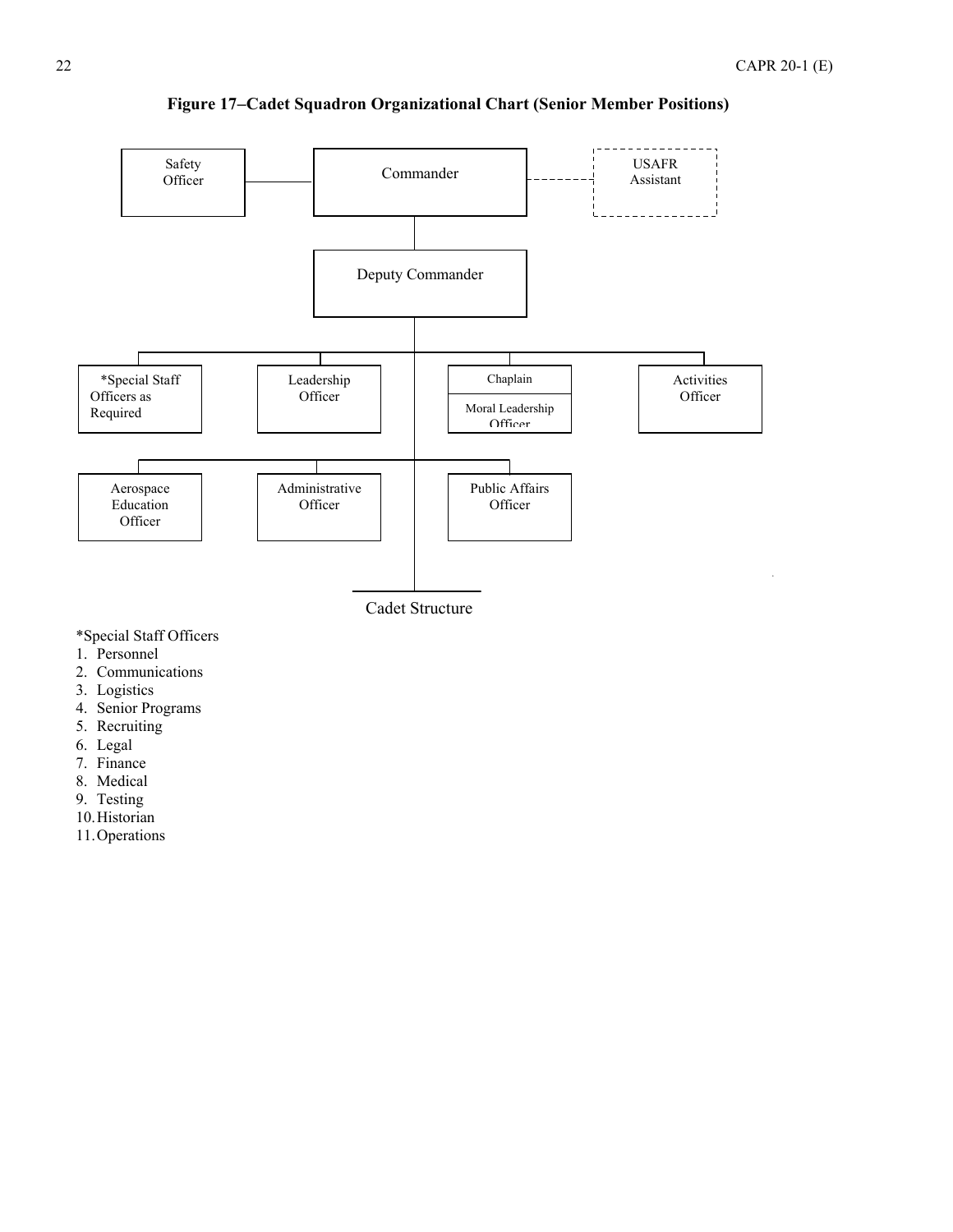<span id="page-22-0"></span>![](_page_22_Figure_1.jpeg)

**Figure 18**−**Cadet/Composite Squadron Organizational Chart (Cadet Positions)**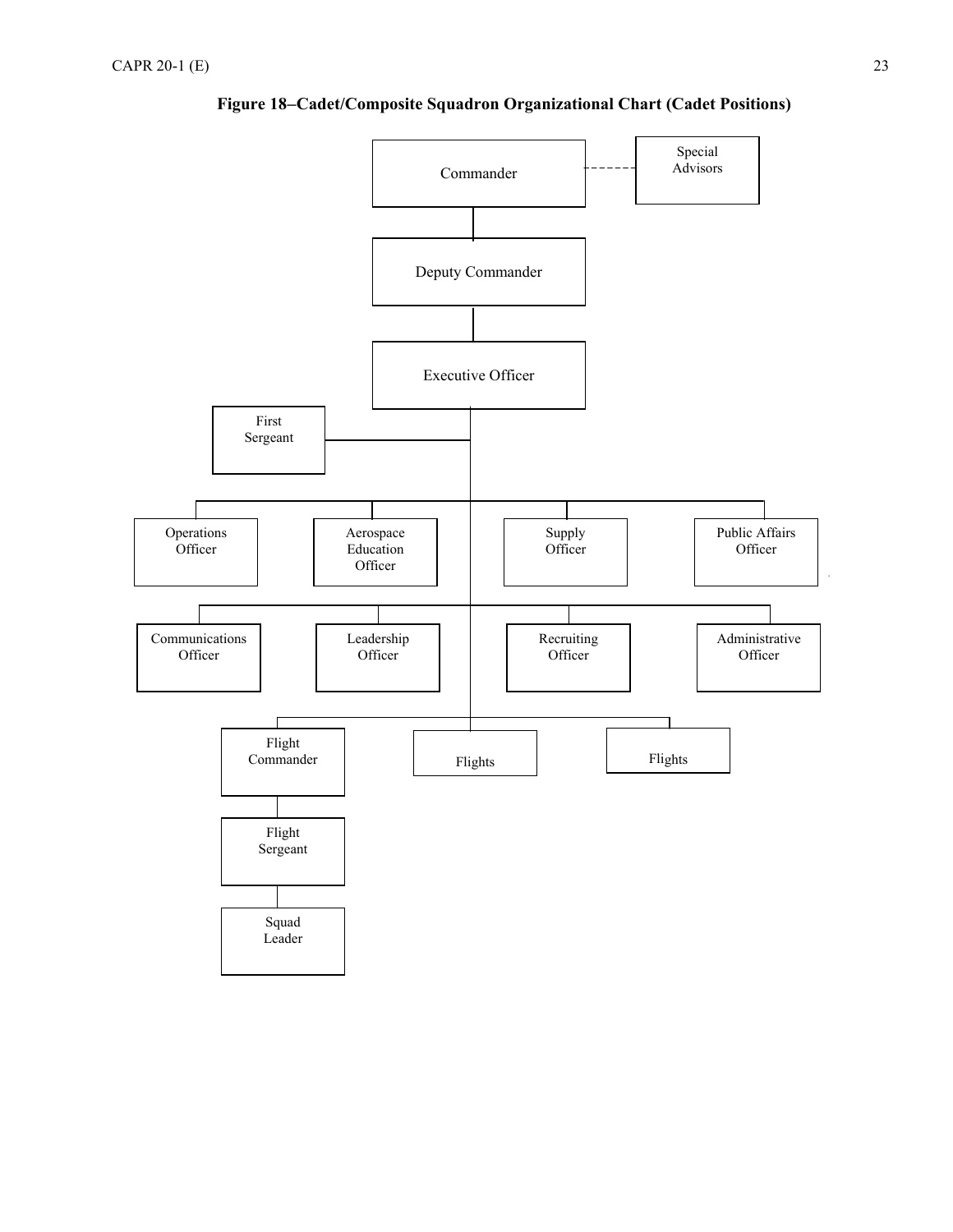#### **PART III**−**SENIOR MEMBER POSITION DESCRIPTIONS**

<span id="page-23-0"></span>Position descriptions at all echelons (region, wing, group, and squadron) are so similar that one broad position description applies to all levels, unless otherwise indicated. Since CAP directives describe in detail the tasks to be performed in each position, each staff officer should become completely familiar with the CAP directives listed in his/her position description. Also, it should be noted that all phases of each position are covered even though some units do not have a particular need for every task. Local unit commanders are authorized and encouraged to develop more detailed position descriptions for their staff officers to fit the individual unit situation and talents of unit personnel.

### **Region Commander**

Region commanders are the senior corporate officers within their region and are responsible to the National Commander for ensuring that corporation objectives, policies, and operational directives are effectively executed within their region. They shall:

Represent the National Commander within their region and as such shall have full authority to command all CAP units and personnel in their region.

Promote objectives and purposes of CAP by encouraging the achievement of established goals and programs by all units and by establishing new goals and programs within their region in support of the national organization's objectives.

Ensure that all wings within their region accomplish the goals established.

Establish plans, policies, and procedures necessary to the proper conduct of region affairs that are not in conflict with National Headquarters policies and directives.

Inform the National Commander of progress toward achievement of objectives, notable accomplishments, problem areas and other matters of interest.

Ensure the safety of personnel and equipment through effective policy guidance regarding safety procedures on equipment utilization.

Conduct a continuous search for talent to fill wing commander positions within their region and appoint new wing commanders as vacancies occur.

Remove from wing commander positions those members deemed unqualified or otherwise unsuitable to continue in their positions.

Appoint a competent region staff to assist them in fulfillment of their responsibilities.

Assist subordinate units by furnishing guidance and resolving problems.

Performs those functions specifically stated in the Bylaws of Civil Air Patrol and other duties as the nature of the office may require.

Region commanders should be familiar with the Civil Air Patrol Constitution and Bylaws, all CAP governing directives and policy matters affecting their command.

NOTE: Region commanders should develop detailed position descriptions for their vice commanders and chiefs of staff outlining the specific duties and responsibilities of each in support of the overall region mission.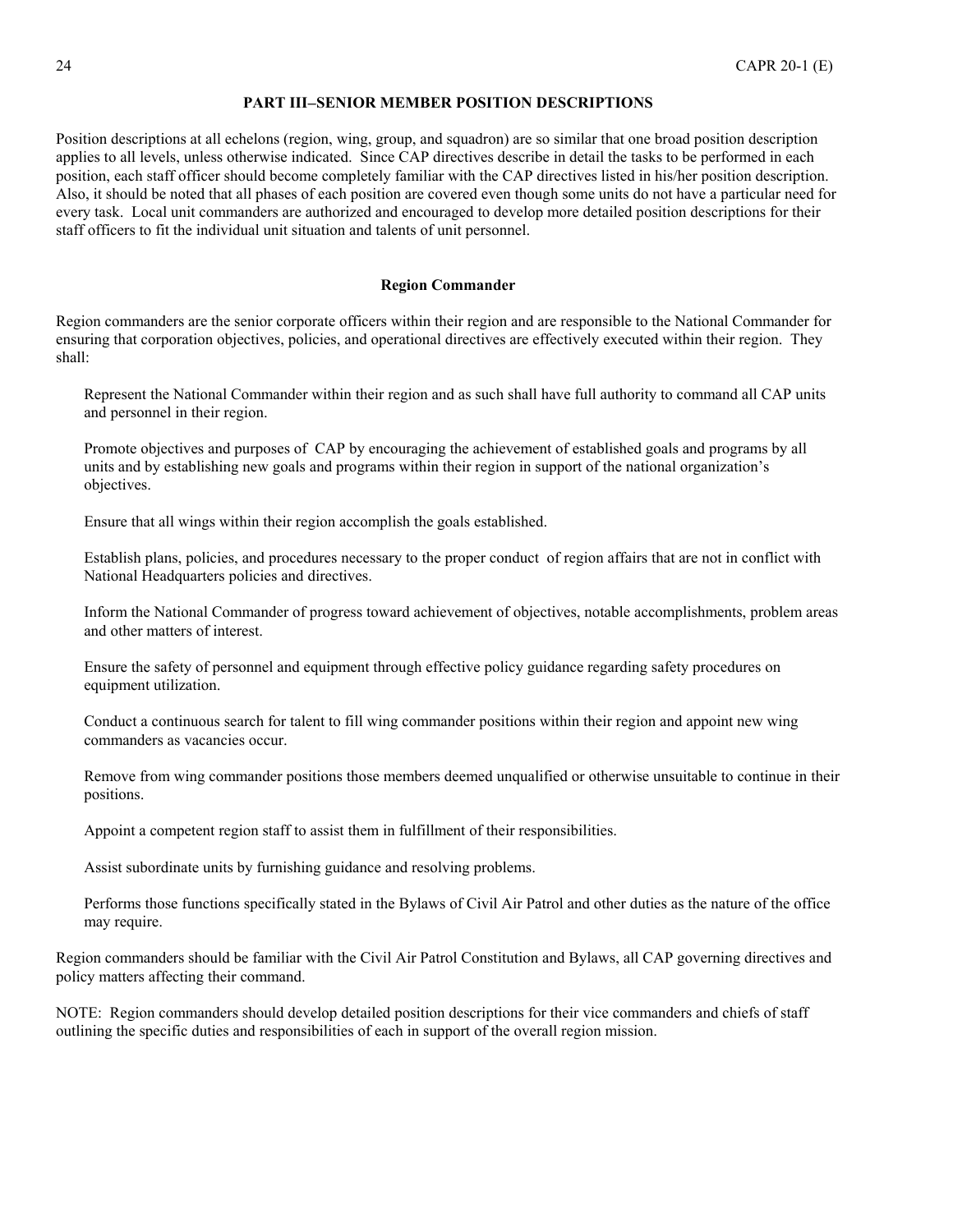### **Wing Commander**

<span id="page-24-0"></span>Wing commanders are the senior corporate officers within their wing and are responsible to the corporation and to the region commander for ensuring that Corporation objectives, policies, and operational directives are effectively executed within their wing. They shall:

Exercise command over all units and personnel in their wing.

Promote objectives and purposes of CAP by encouraging the achievement of established goals and programs by all units and by establishing new goals and programs within the wing in support of the corporation's objectives.

Establish plans, policies, and procedures necessary to the proper conduct of wing affairs that are not in conflict with National Headquarters and region policies and directives.

Ensure the safety of personnel and equipment though an active and aggressive safety education and inspection program.

Be aware of the accomplishments, problems and degree of compliance by subordinate units with policies and directives through a system of inspections, reports, and staff visits.

Inform the region commander of progress toward achievement of objectives, notable accomplishments, problem areas, and other matters of interest.

Refer problems that cannot be resolved at wing level to the region commander.

Select and appoint high caliber wing staff members and remove from wing staff positions those members deemed unqualified or otherwise unsuitable to continue in their positions.

Appoint high caliber commanders of subordinate units when replacements are needed and remove unit commanders from positions whenever they are considered unqualified or otherwise unsuitable.

Visit subordinate units on a periodic basis and apprise them on matters affecting them and assist by furnishing guidance and resolving problems.

Approve all organizational actions for subordinate units (charters, redesignations, activations, deactivations, etc.).

Approve promotions for members within the wing.

Approve recommendations for awards and decorations for members of the wing.

Visit subordinate units on a periodic basis and apprise units on matters affecting them and assist them by furnishing guidance and resolving problems.

Maintain close liaison with the governor and staff and serve as advisor on CAP affairs.

Perform those functions specifically stated in the Bylaws of Civil Air Patrol and other duties as the nature of the office may require.

Wing commanders should be familiar with the Civil Air Patrol Constitution and Bylaws, all CAP governing directives and all policy matters affecting their command.

NOTE: The duties above also apply to the wing vice commander and chief of staff. Wing commanders should develop detailed position descriptions for their vice commanders and chief of staff outlining the specific duties and responsibilities of each in support of the overall wing mission.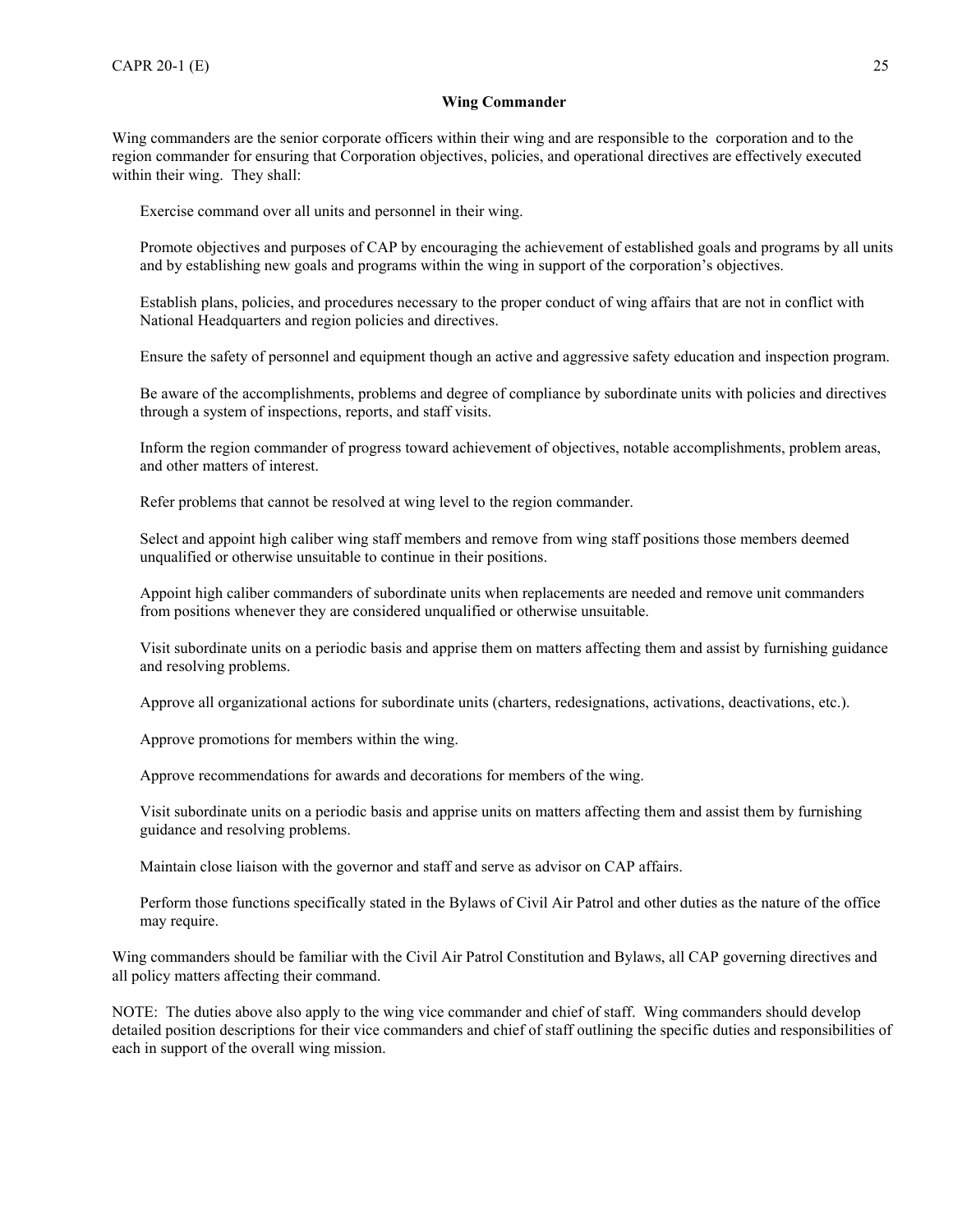# **Group Commander**

<span id="page-25-0"></span>Group commanders represent the wing commander in their group. They are responsible to the Corporation and the wing commander for ensuring that corporation objectives, policies, and operational directives are effectively executed within their group. They shall:

Exercise command over all units in their group.

Promote objectives and purposes of CAP by encouraging the achievement of established goals and programs by all units and by establishing new goals and programs within the group in support of the Corporation's objectives.

Establish plans, policies, and procedures necessary to the proper conduct of group affairs that are not in conflict with national, region, and wing policies and directives.

Be aware of accomplishments, problems, and degree of compliance by subordinate units with policies and directives through a system of inspections, reports, and staff visits. Inform the wing commander of progress toward achievement of objectives, notable accomplishments, problem areas, and other matters of interest.

Ensure safety of personnel and equipment through effective policy guidance regarding safety procedures and equipment.

Select and appoint high caliber group staff members and remove from group staff positions those members deemed unqualified or otherwise unsuitable to continue in their positions.

Appoint high caliber commanders of subordinate units when replacements are needed and remove unit commanders from positions whenever they are considered unqualified or otherwise unsuitable.

Refer problems that cannot be resolved at group level to the wing commander.

Group commanders should be familiar with the Civil Air Patrol Constitution and Bylaws, all CAP governing directives and all policy matters affecting their command.

NOTE: The duties above also apply to the deputy group commander. Group commanders should develop a detailed position description for their deputy, outlining his/her specific duties and responsibilities in support of the overall group mission.

# **Squadron Commander**

Squadron commanders are responsible to the corporation and to the wing commander (or group commander if applicable) for ensuring that the corporation objectives, policies, and operational directives are effectively executed within their squadron. They shall:

Establish plans, policies, and procedures necessary to the fulfillment of the CAP mission, which are not in conflict with the directives of higher headquarters.

Keep informed of the accomplishments, problems, and degree of compliance with regulations and other directives through personal observations, inspections, reports, and staff meetings.

Comply with all policies, regulations, and directives of higher headquarters and require the same compliance by all members of the squadron.

Ensure safety of personnel and equipment through compliance with directives and policy guidance; ensure an effective safety awareness, education, and inspection program within the unit.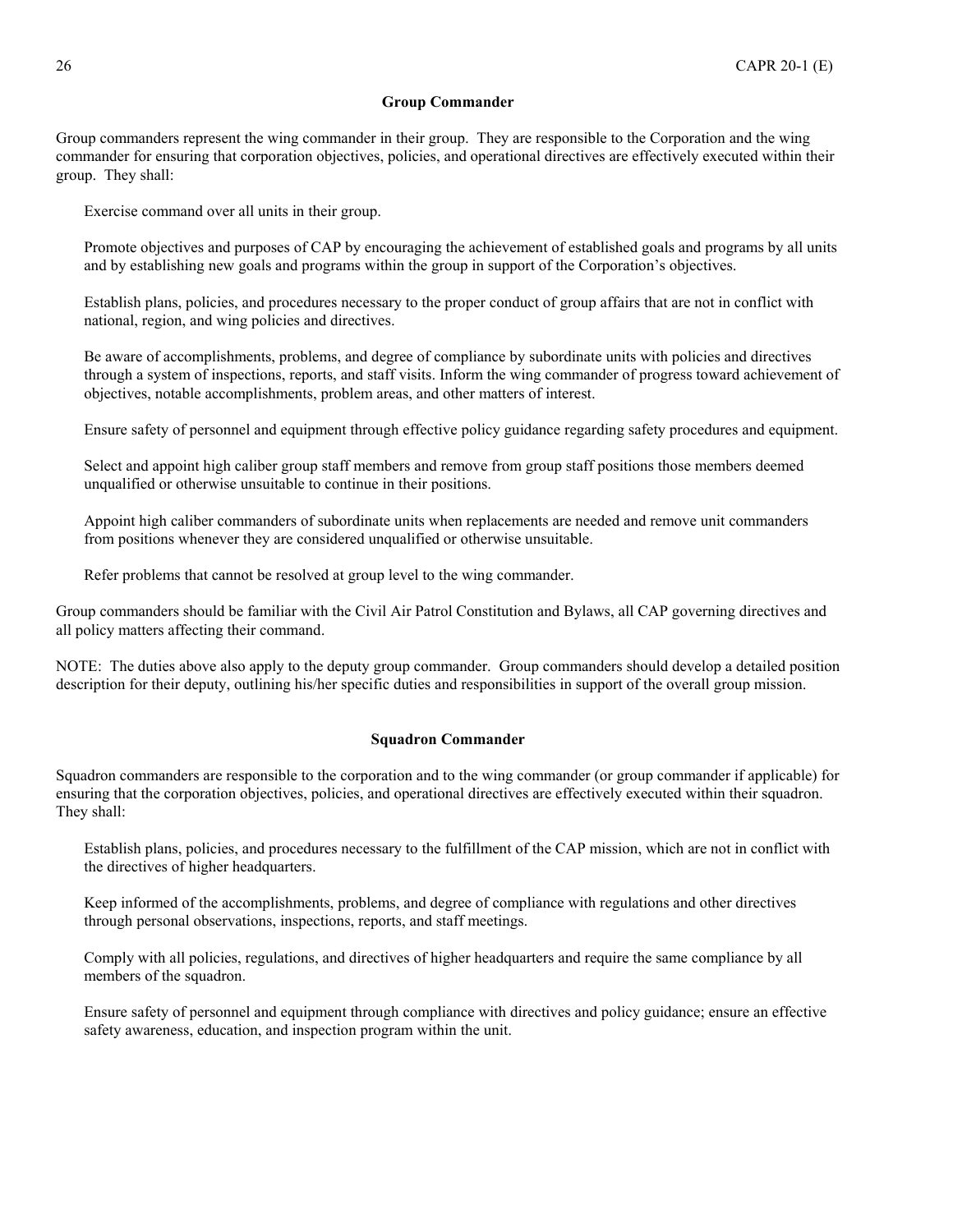<span id="page-26-0"></span>Select personnel to fill authorized staff positions and remove from staff position those members deemed unqualified or otherwise unsuitable to continue in their positions.

Establish policies and procedures to ensure an effective squadron recruiting and retention program.

Coordinate the activities of staff officers to prevent overlapping of functions and to resolve conflicts.

Eliminate members whose continued membership is determined undesirable in accordance with the provisions of CAPR 35-3.

Identify members for nonrenewal where continued membership is adverse to the best interests of CAP in accordance with provisions of CAPM 39-2.

Determine meeting dates and attendance requirements for squadron meetings in accordance with policies established by higher headquarters.

Ensure that new personnel are properly introduced to CAP and make frequent checks on their progress.

Ensure that squadron property and funds are properly safeguarded and accounted for.

Initiate requests for promotion of squadron members.

Ensure proper wear of the uniform and that violations are promptly corrected.

Ensure that complaints and grievances are resolved fairly, impartially, and promptly.

Initiate recommendations for awards and decorations for squadron members.

Initiate organization actions affecting their squadron (charter redesignations, address changes, etc.).

Refer to the next higher headquarters problems that cannot be resolved at squadron level.

Promote an understanding and appreciation of CAP in the local community.

Promote aerospace education.

Squadron commanders should be familiar with the Civil Air Patrol Constitution and Bylaws, CAP governing directives, and all policy matters affecting their command.

NOTE: The duties above also apply to the deputy squadron commander. Squadron commanders should develop a detailed position description for their deputy, outlining his/her specific duties and responsibilities in support of the overall squadron mission.

#### **Operations Officer**

Manages and directs all operations activities. They shall:

Develop and implement operations plans, programs and directives.

Establish reporting procedures to determine the success of operations programs.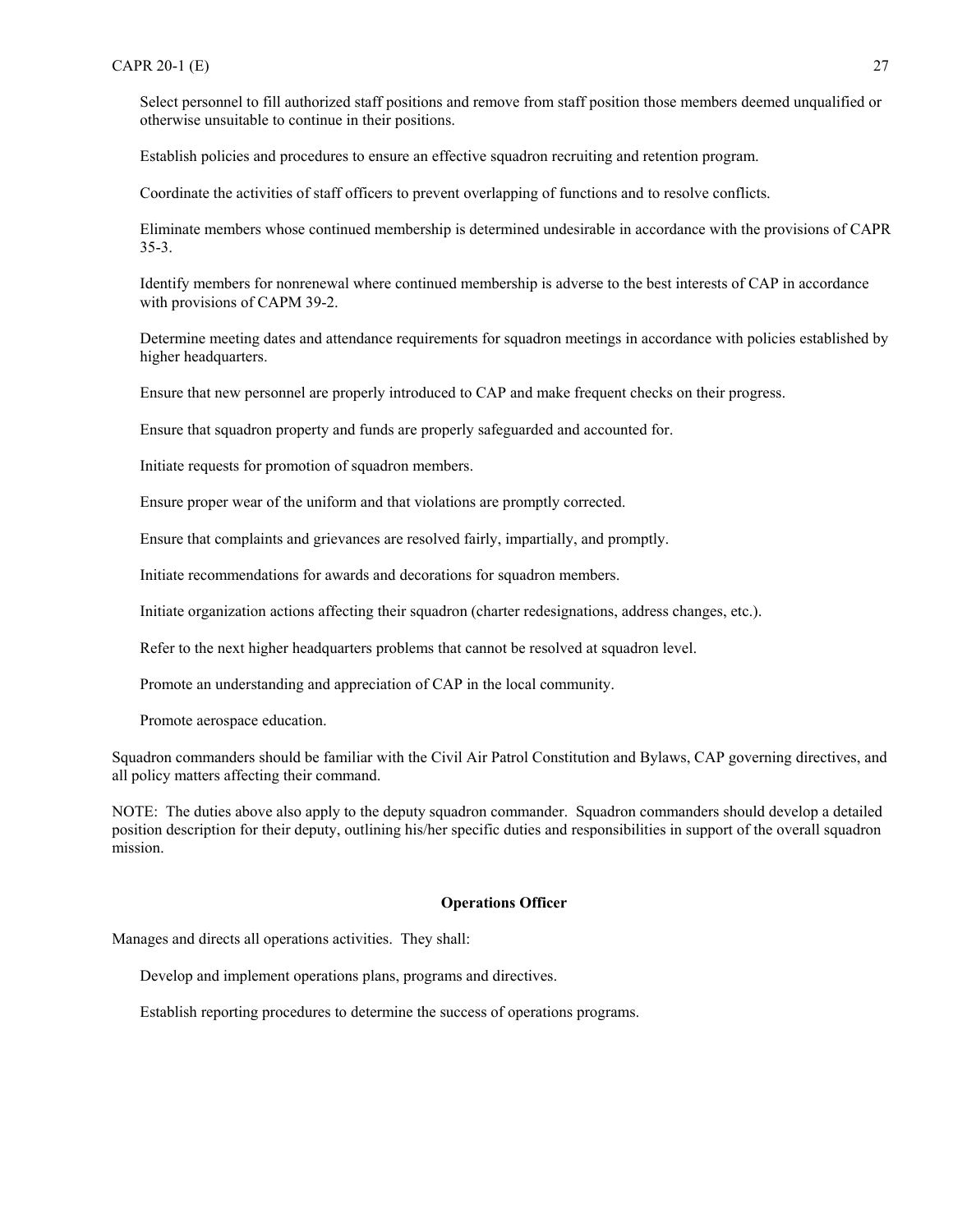<span id="page-27-0"></span>Coordinate operations matters with other staff agencies or interested agencies.

Develop standard operating procedures for the control and operation of CAP aircraft.

Develop necessary operations policies and procedures to ensure mission accomplishment and to provide adequate guidance to subordinate personnel and units.

Request the issuance of transportation and mission authorizations as requested.

The operations officer should be familiar with CAPP 210, CAPP 211, CAPP 212, CAPP 213; CAP directives in the 50, 55, 60 and 62 series and parts 1, 43, 61, 63, 91 and 92 of FAA regulations.

#### **Standardization/Evaluation Officer**

Manages aircrew standardization and evaluation activities. They shall:

Develop and implement a check pilot program.

Conduct evaluation of check pilot program in subordinate units.

Evaluate aircrew techniques and ability using appropriate publications and checklists.

Evaluate aircrew techniques in mission planning, briefings, mission execution, and critiques.

Perform spot evaluation checks as appropriate.

Continually evaluate aircrew training procedures and techniques.

Administer written examinations and document flight evaluation checks.

Analyze evaluation data for trends that indicate changes in the program or additional training needs for individual pilots.

The standardization/evaluation officer should be familiar with CAPP 212; CAP directives in the 50, 55, 60 and 62 series; FAR Parts 1, 43, 61, 91; and FAR Advisory Circulars in the 61 and 91 series.

#### **Emergency Services (ES) Officer**

Manages and directs emergency services activities. They shall:

Develop agreements with agencies responsible for search, domestic emergencies, and civil defense.

Develop and maintain an adequate emergency service force.

Develop training programs to ensure that highly qualified ES personnel are available for search and rescue, and disaster relief missions.

Develop plans and standard operating procedures to support the wing's emergency services program.

Maintain records to determine the status of resources (personnel, vehicles aircraft, radios and other emergency equipment) available for ES missions.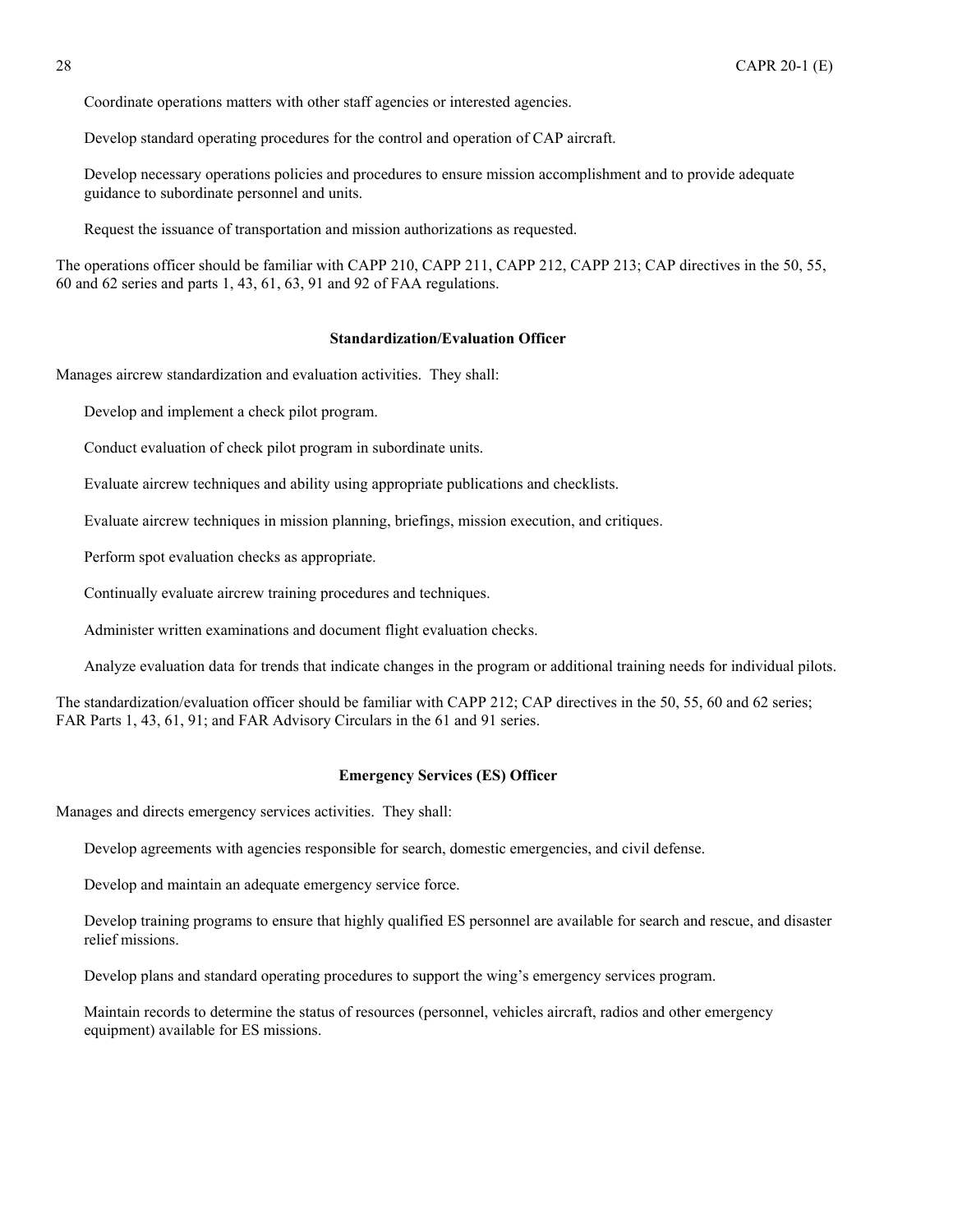<span id="page-28-0"></span>Develop and maintain a rapid alerting system for assembling necessary resources in a timely manner.

The emergency services officer should be familiar with CAPP 213, CAPR 50-15, CAPR 55-1, CAPR 60-1 and CAPP 2.

#### **Emergency Services Training Officer**

Assists the ES Officer in managing and directing ES training activities. They shall:

Document ES training accomplished and qualifications earned.

Coordinate with the SAR and DR officers to ensure that training programs are adequate.

Coordinate with external agencies for other ES training.

Prepare and process CAPFs 101 for new or requalifying personnel.

The ES training officer should be familiar with CAPP 213, CAPR 50-15, CAPR 55-1, CAPR 60-1, CAPP 2 and applicable FEMA publications.

#### **Search and Rescue (SAR) Officer**

Assists the ES officer in managing and directing search and rescue activities. They shall:

Develop SAR agreements with state emergency management officials and other CAP units, if needed.

Know CAP SAR responsibilities in areas of operation.

Develop a unit SAR force that is capable of responding to request from the appropriate Rescue Coordination Centers or other responsible agencies.

Ensure the SAR training program is adequate.

Develop operational procedures for rapid alerting and assembling of SAR task force personnel.

Coordinate wing SAR evaluations, training missions, and exercises.

The search and rescue officer should be familiar with CAPR 50-15, CAPR 55-1, CAPR 60-1, CAPP 213 and CAPP 2.

#### **Disaster Relief Officer**

Assists the ES Officer in managing and directing disaster preparedness activities. They shall:

Develop agreements with state emergency management officials pertaining to natural disaster and civil defense activities.

Develop a unit disaster preparedness force capable of responding to appropriate requests.

Ensure the civil defense and natural disaster training programs are adequate.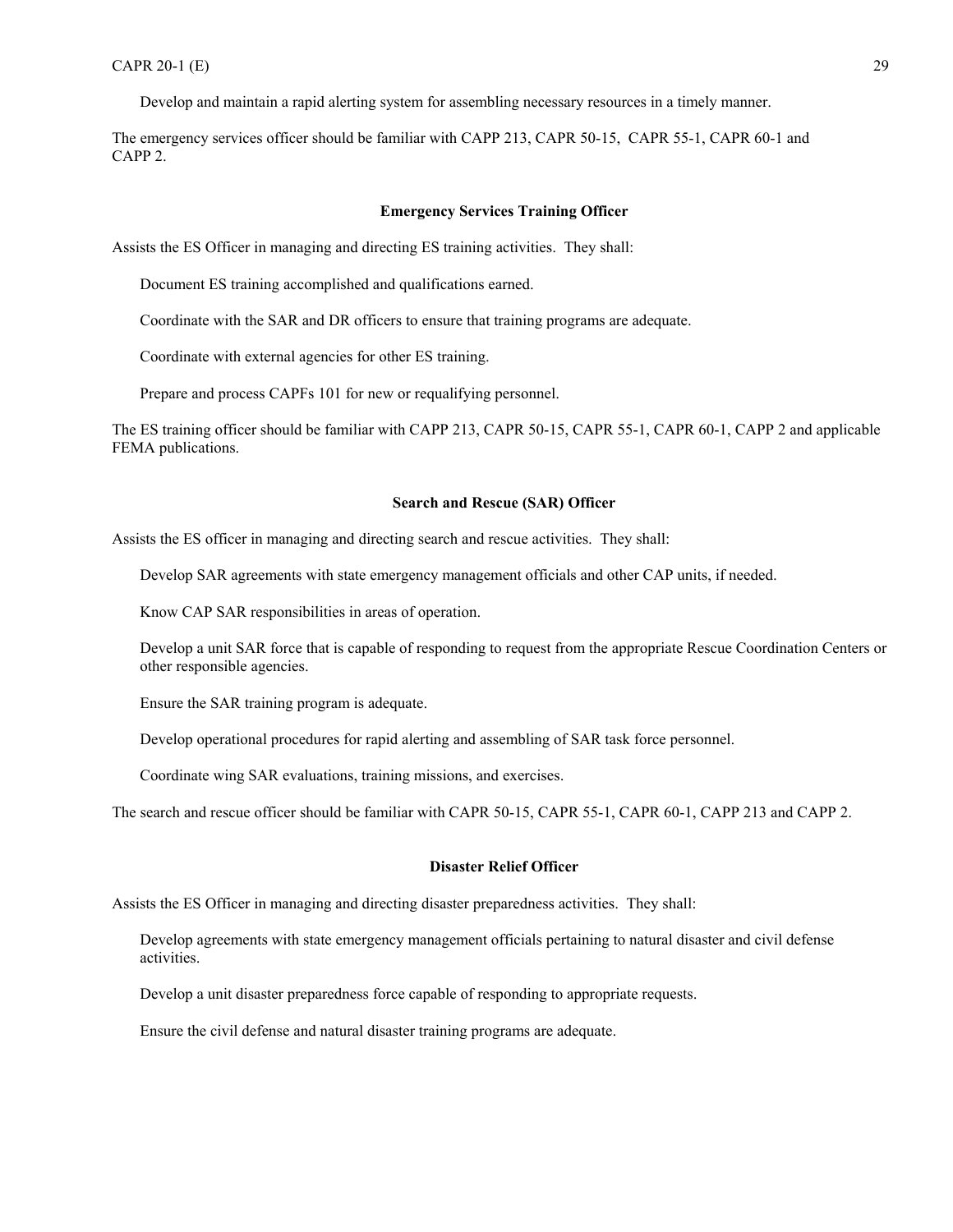<span id="page-29-0"></span>Develop operational procedures for rapid alerting and assembling of disaster preparedness task force personnel.

Coordinate wing disaster preparedness evaluations, training missions, and exercises.

Know disaster preparedness responsibility of CAP in areas of operation. This includes unit's responsibilities in the State and Region Disaster Airlift (SARDA) plan.

The disaster preparedness officer should be familiar with CAPR 50-15, CAPR 55-1, CAPR 60-1, and applicable Federal Emergency Management Agency (FEMA) publications.

#### **Counterdrug Officer (Applicable to Wing/Region Only)**

Manages and directs counterdrug activities. They shall:

Process applications for personnel entering the counterdrug program.

Maintain an adequate number of trained counterdrug personnel.

Schedule orientation programs to ensure highly qualified counterdrug personnel are available to support law enforcement agencies.

Develop plans and standard operating procedures to support the region/wing's counterdrug program.

Budget the 15% administrative reimbursement payments.

Serve as the advisor to the wing/region commander and DCS Operations/Director of Operations for counterdrug activities.

Report results of counterdrug efforts to appropriate authorities.

The counterdrug officer should be familiar with CAPRs 55-1, 50-15, 60-1 and Memoranda of Understanding with US Customs Service, Drug Enforcement Administration, US Forest Service, and law enforcement agencies as applicable).

#### **Communications Officer**

Manages and directs communications activities. They shall:

Develop and implement communications plans, programs, and directives in close coordination and in support of command, operations and emergency services.

Establish requirements and track acquisition and disposition of communication equipment in coordination with logistics.

Coordinate communications plans and programs with other staff agencies and with subordinate and higher headquarters.

Develop detailed operating procedures for communications operations and guidance to subordinate units and personnel.

Collect and report data to determine the effectiveness of communications operations.

Coordinate licensing or frequency authorizations for all radio operations.

Develop communications training programs.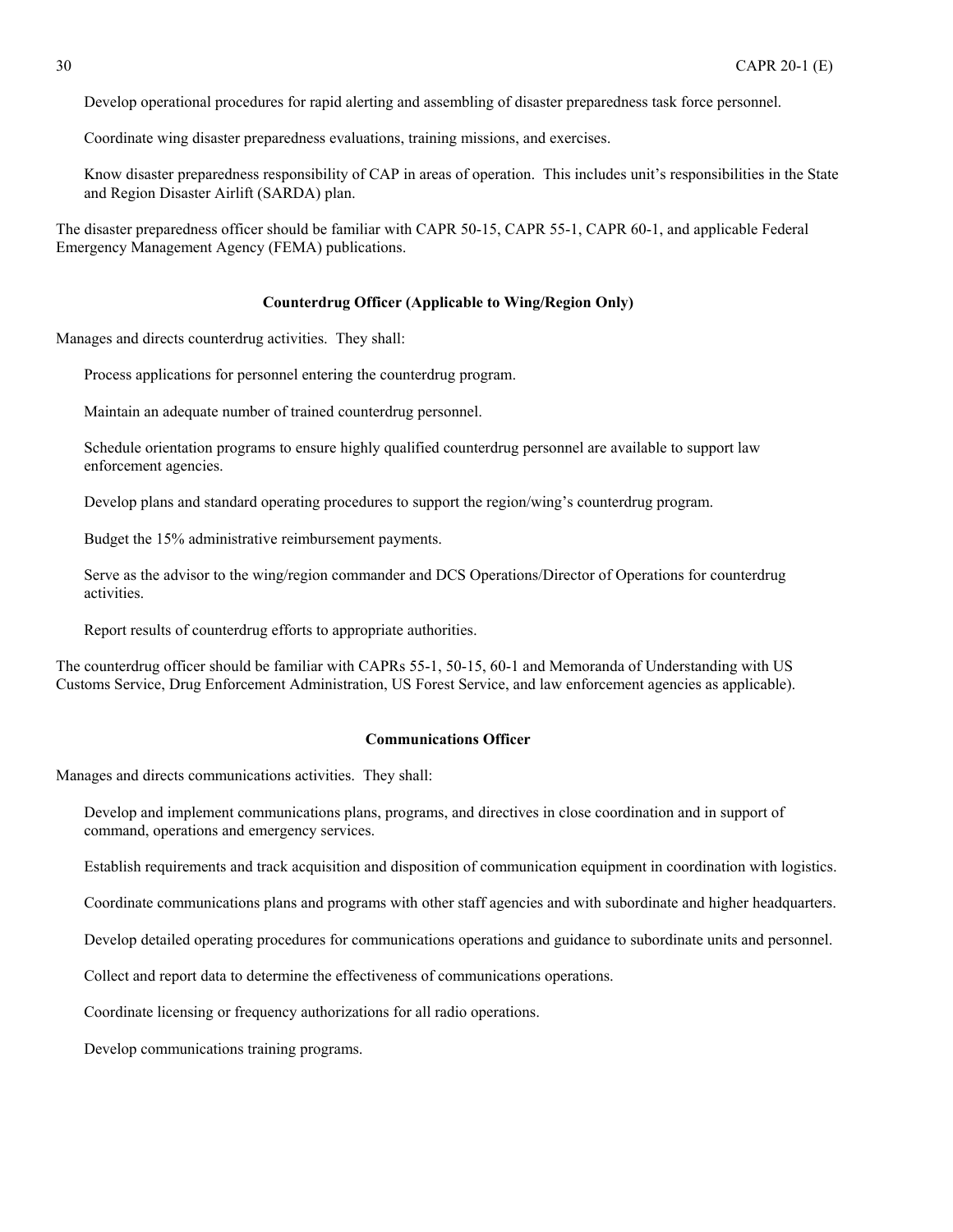<span id="page-30-0"></span>Coordinate communications conferences, meetings, and workshops.

Monitor unit communications.

Establish programs to maintain and operate unit radio equipment.

The communications officer should having a working knowledge of CAPP 214 and CAP directives in the 50, 55, 67, and 100 series and the NTIA manual of regulations and procedures for Federal Radio Frequency Management.

#### **Drug Demand Reduction Officer**

Manages and directs drug demand reduction activities. They shall:

Develop annual drug demand reduction (DDR) training plan.

Prepare and submit the annual Drug Demand Reduction Initiative Program application.

Prepare and manage annual DDR financial plan.

Conduct annual DDR training at wing encampment(s).

Coordinate joint operations with Air Force base DDR Coordinators.

Coordinate joint operations with Air Force Reserve base DDR Coordinators.

Coordinate joint operations with National Guard DDR Administrator.

Submits end of year reports.

The Drug Demand Reduction Officer should be familiar with CAPP 55 and CAPR 52-16.

### **Aerospace Education Officer (Applicable to Regions, Wings, Groups)**

Directs the aerospace education program at their level of command. They shall:

Implement aerospace education policy and advise the commander on status of programs under his/her command.

Ensure that staff positions are filled at subordinate levels.

Establish and review budget requirements.

Monitor aerospace education requirements from higher headquarters to ensure compliance.

## **Internal Aerospace Education Officer (Applicable to Regions, Wings, Groups)**

Responsible for directing CAP's internal aerospace education program. They shall:

Monitor the implementation of the aerospace education portion of the cadet program in subordinate units.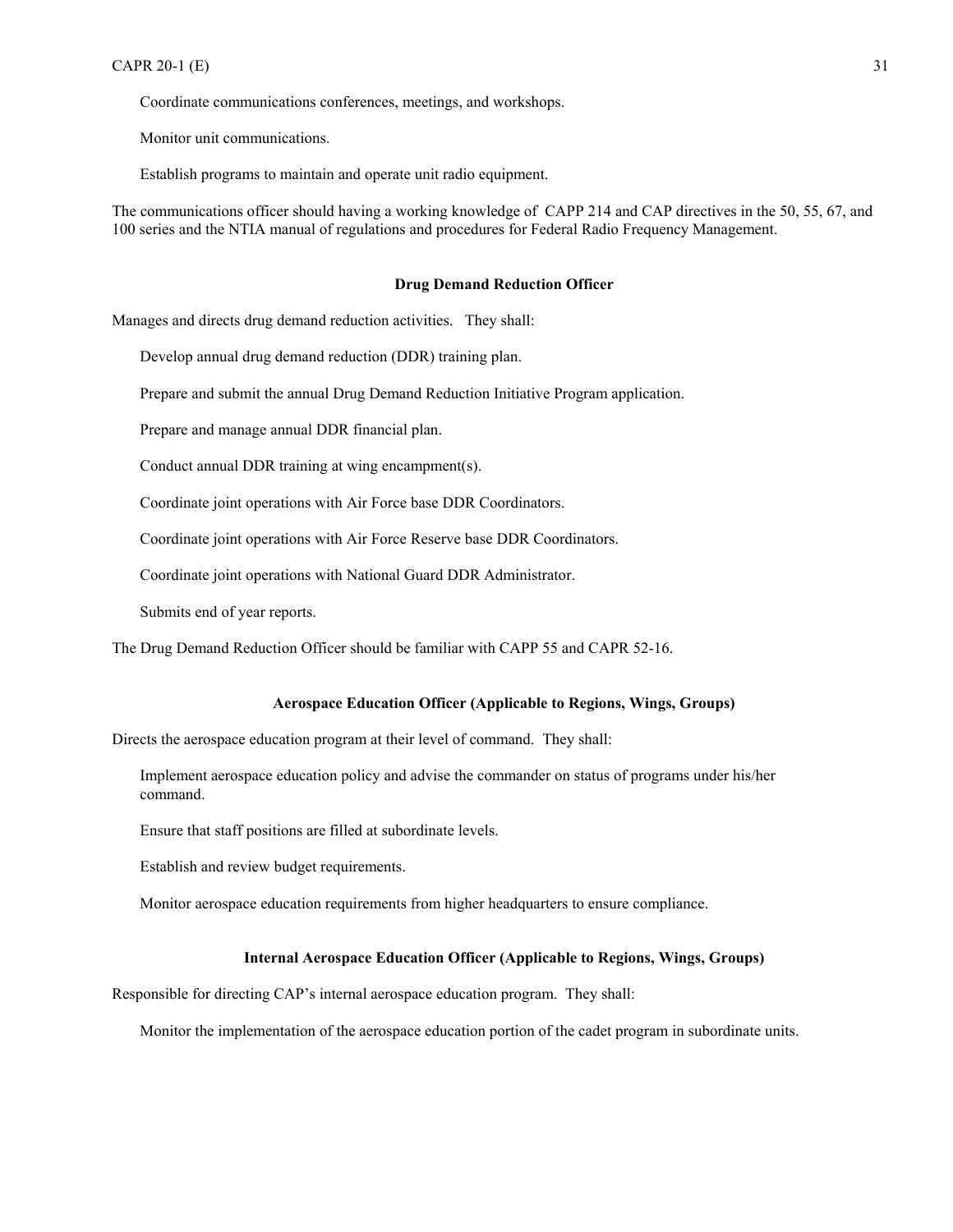<span id="page-31-0"></span>Implement the Aerospace Education – Civil Air Patrol (AE-CAP) program for senior members. At wing level this includes safeguarding, distributing and administering the AE-CAP testing program.

Develop special aerospace education and instruction technique courses for CAP instructors.

Develop special aerospace education activities for cadets and seniors.

### **External Aerospace Education Officer (Applicable to Regions, Wings, Groups)**

Responsible for assisting the CAP Regional Director of Aerospace Education in directing the CAP external aerospace education program. They shall:

Promote and assist aerospace education projects at his/her level of command in coordination with the CAP Regional Director of Aerospace Education (workshops, seminars, courses, material development, etc.).

Promote CAP aerospace education courses and instructional materials in schools.

Establish and maintain contact with educational agencies commensurate with CAP level of command. Aid in the development of aerospace education curricula.

All aerospace education officers should complete the CAPP 215 program. They should also be familiar with CAP directives in the 50, 76 and 280 series. They should be familiar with all aerospace education material described in the CAP Bookstore Catalog and the HQ CAP/ETA publication entitled "Aerospace Education Teaching Materials." The staff members serving as the external aerospace education staff officer at region and wing levels should work with the formal education structure (teacher, counselor, administrator) and, where CAP can, support education in the community.

#### **Senior Squadron Aerospace Education Officer**

Implements the aerospace education program for senior squadrons. They shall:

Implement and supervise the Aerospace Education – Civil Air Patrol (AE-CAP) program for senior members.

Assume responsibility for all testing in AE-CAP.

Provide special aerospace education presentations to the general public.

Promote CAP aerospace education courses and instructional materials in local schools.

The senior squadron aerospace education officer should complete appropriate portions of CAPP 215 and be familiar with CAPR 50-17, CAPR 50-4, CAPP 15, CAPR 280-2, and all aerospace education texts described in the CAP Bookstore Catalog and the HQ CAP/ETA publication entitled "Aerospace Education Teaching Materials."

#### **Cadet Squadron Aerospace Education Officer**

Implements the aerospace education program for cadet squadrons. They shall:

Implement and supervise the aerospace education portion of the CAP cadet program.

Generate and supervise cadet aerospace education activities and supporting projects.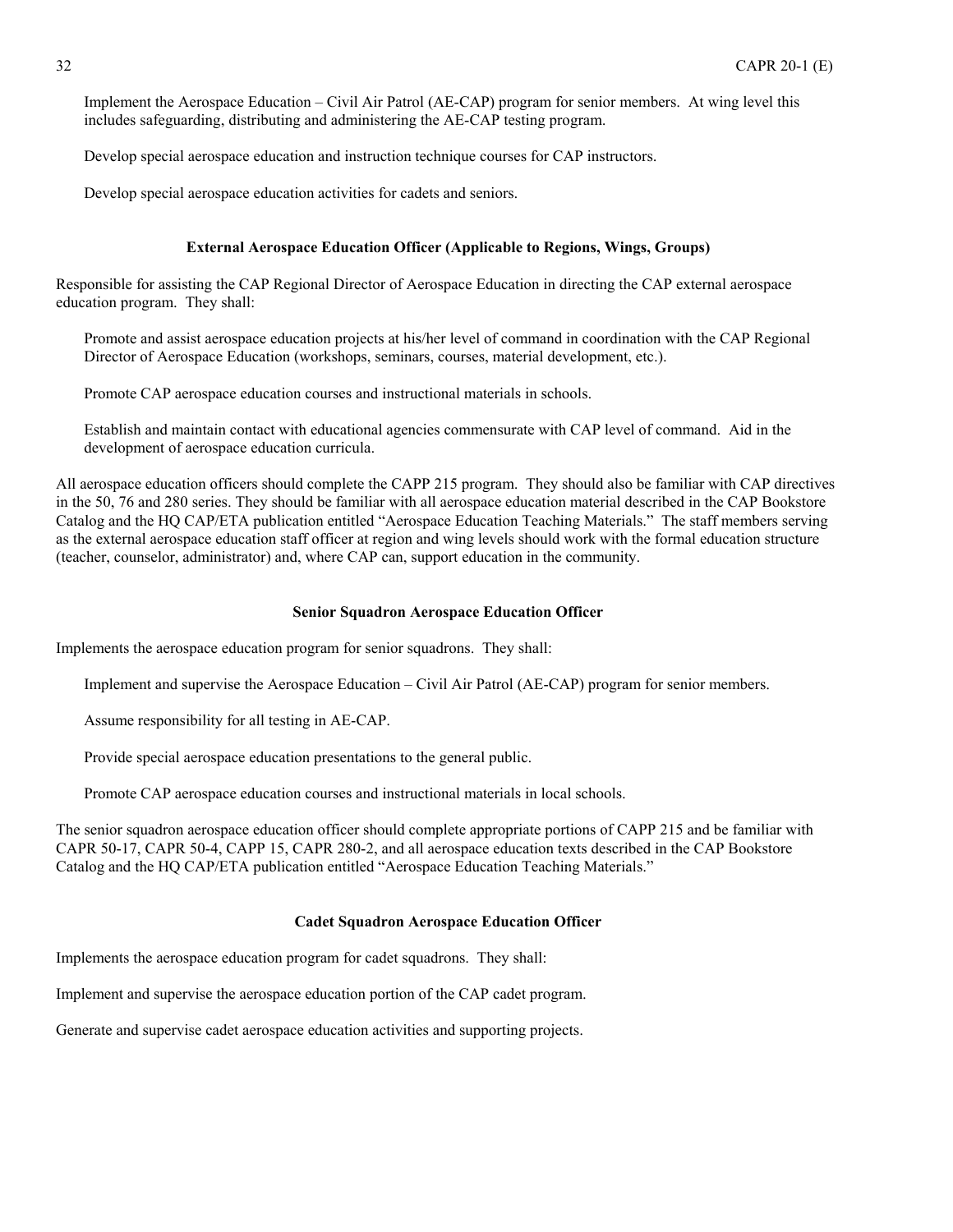<span id="page-32-0"></span>Supervise aerospace education testing program for cadets.

Implement and supervise the Aerospace Education-Civil Air Patrol (AE-CAP) program for seniors.

Assume responsibility for all testing in AE-CAP.

Provide special aerospace education presentations to the general public.

Promote CAP aerospace education courses and instruction materials in local schools.

The cadet squadron aerospace education officer should complete appropriate portions of CAPP 215 and be familiar with CAPR 52-16, CAPR 50-17, CAPP 15, CAPR 50-4, CAPR 280-2, and all aerospace education texts described in the CAP Bookstore Catalog and the HQ CAP/ETA publication entitled "Aerospace Education Teaching Materials."

#### **Composite Squadron Aerospace Education Officer**

There are two aerospace education officers authorized for composite squadrons: (1) to implement and direct the aerospace education portion of the CAP cadet program, and (2) to implement and direct the Aerospace Education-Civil Air Patrol (AE-CAP) program for senior members.

To implement and direct the aerospace education portion of the CAP cadet program they shall:

Monitor the aerospace education portion of the CAP cadet program.

Generate and supervise the aerospace education activities and supporting projects for cadets.

Supervise the aerospace education testing program for cadets.

To implement and direct the AE-CAP program for senior members they shall:

Monitor the implementation of AE-CAP within the unit.

Supervise AE-CAP testing programs.

Either or both of the aerospace education officers in composite squadrons are responsible for implementing the CAP external aerospace education program in their community. They shall

Provide special aerospace education presentations to the general public.

Promote CAP aerospace education courses and instructional materials in local schools.

Composite squadron aerospace education officers should complete appropriate portions of CAPP 215 and be familiar with CAPR 52-16, CAPR 50-17, CAPP 15, CAPR 50-4, CAPR 280-2, and all aerospace education texts described in the CAP Bookstore Catalog and the HQ CAP/ETA publication entitled "Aerospace Education Teaching Materials."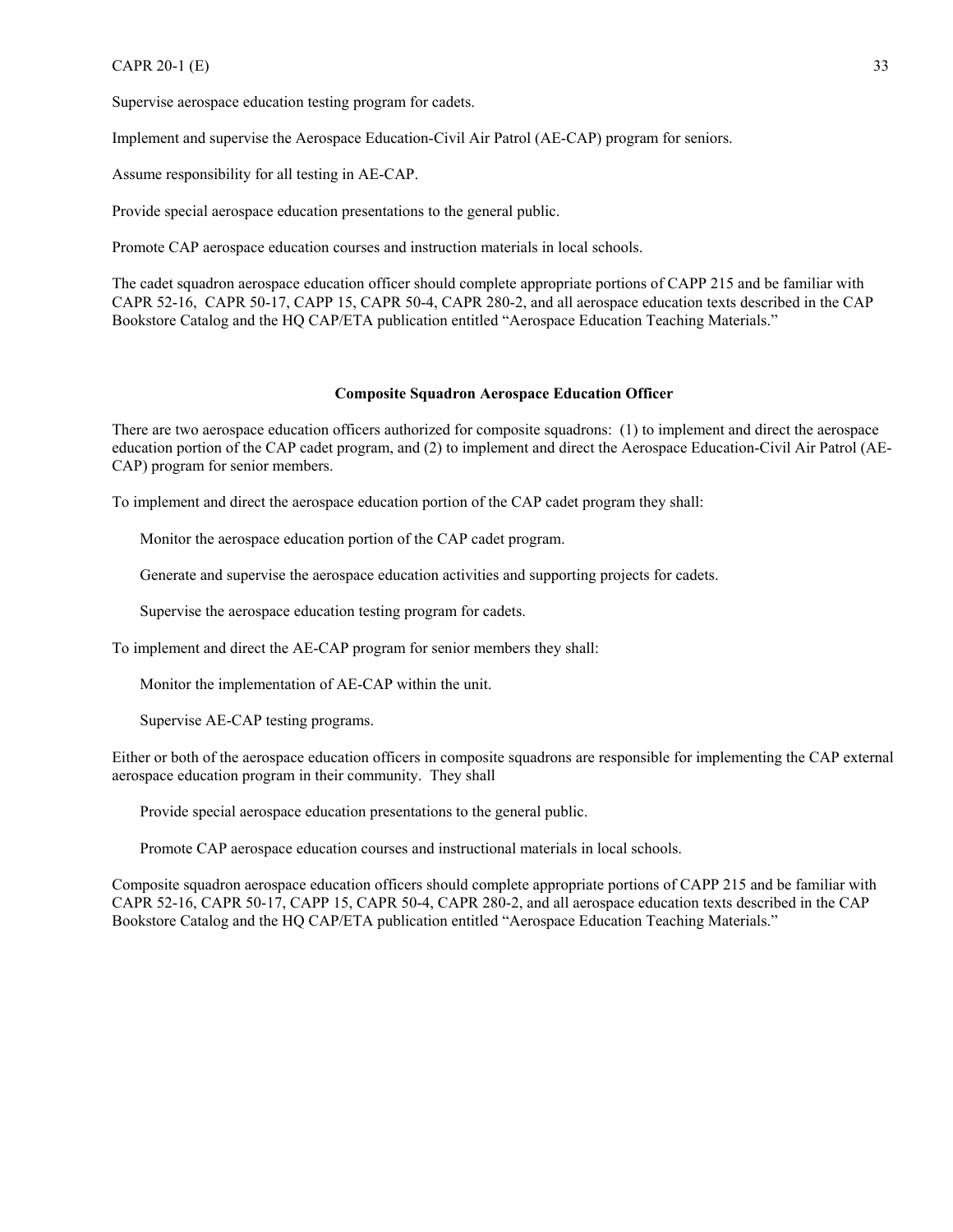#### **Professional Development Officer**

<span id="page-33-0"></span>Manages and directs the CAP professional development program. They shall:

Know directives applicable to professional development programs.

Know the structure of the CAP professional development program and senior member activities.

Maintain an adequate stock of applicable forms.

Assist other members in proper completion of forms.

Maintain unit training records.

Maintain a unit training library.

Operate audio-visual equipment.

Assure security of training examinations.

Prepare documentation in support of training awards for the commander's review.

Submit applications for awards.

Coordinate member training accomplishments with other members of the staff.

The professional development officer should be familiar with CAPP 204, CAPR 50-17 and other directives in the 35, 39, 50, 52, 200, 280, and 900 series.

#### **Director of Cadet Programs (Applicable to Regions and Wings)**

Manages and directs all functions related to implementation of the CAP cadet program in subordinate units. They shall:

Coordinate member training accomplishments with other members of the staff.

Monitor subordinate unit's progress toward the achievement of the cadet program and its goals as established by National Headquarters.

Disseminate information on the cadet program to enhance the above statement.

Recruit personnel to assist in establishing new cadet units.

Provide special assistance to all new cadet units.

Administer national cadet special activities as it applies to command level.

Provide command-wide cadet special activities.

Coordinate and ensure equitable allocation of funds, property, and recognition in the cadet program.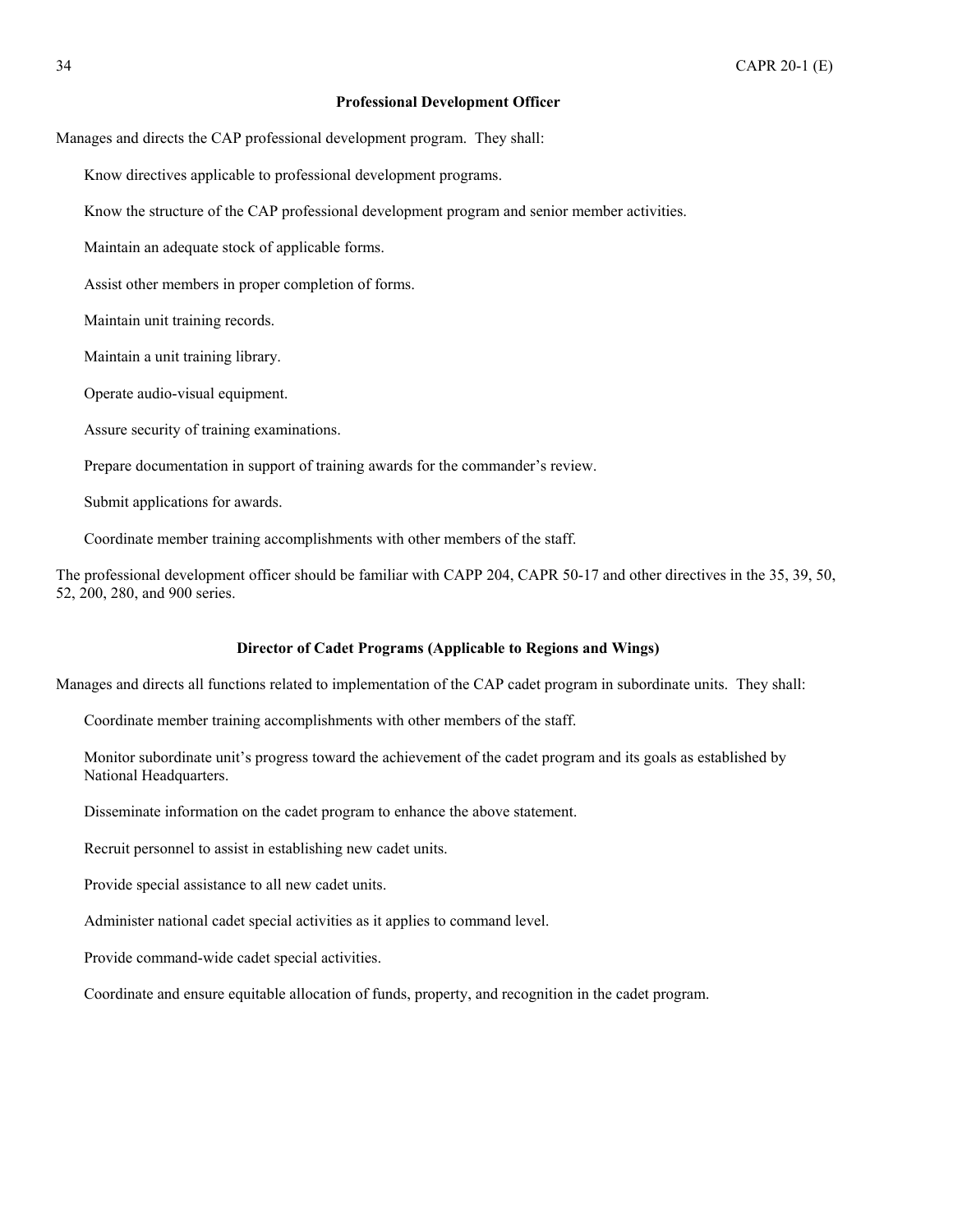<span id="page-34-0"></span>Directors of cadet programs should be familiar with CAPP 216, CAPR 52-16 and other CAP directives in the 35, 39, 50, 67, 76, 280, 900 series. They should also be familiar with cadet program aerospace education texts and other cadet program materials that are described in the CAP Bookstore Catalog.

#### **Cadet Programs Development Officer (Applicable to Regions, Wings, Groups)**

Supervises the implementation of all aspects of the CAP cadet program (except special activities). They shall:

Monitor subordinate units' progress toward achievement of National Headquarters' goals for the cadet program.

Disseminate information that pertains to the cadet program.

Recruit personnel to establish new cadet units.

Assist new cadet units, or units with newly assigned commanders or cadet programs personnel.

Cadet programs development officers should be familiar with CAPR 52-16 and other CAP directives in the 35, 39, 50, 67, 76, 280, and 900 series. In addition, they should be thoroughly familiar with cadet program aerospace education texts and other cadet program materials that are described in the CAP Bookstore Catalog, CAPR 0-2 and CAPR 0-9.

#### **Cadet Special Activities Officer (Applicable to Regions, Wings, Groups)**

Supervises National Headquarters-level and command-level cadet special activities participation. They shall:

Monitor cadet special activities selection processes.

Provide and coordinate intra-command transportation for cadet special activities.

Disseminate information that pertains to cadet special activities in a timely manner.

Provide intra-command cadet special activities.

The cadet special activities officer should be familiar primarily with CAPR 52-16 and other CAP directives in the 50, 76, 160, and 900 series.

#### **Squadron Leadership Officer (Applicable to Cadet and Composite Squadrons Only)**

Responsible for leadership laboratory and physical fitness training of CAP cadets to include:

Proper wear of the CAP uniform.

Customs and courtesies of the service.

Leadership techniques and activities.

Physical fitness.

Squadron drill team.

The leadership officer should be familiar with CAP directives in the 50 series and particularly with the Leadership Laboratory Manual that is a cost item and is described in the CAP Bookstore Catalog.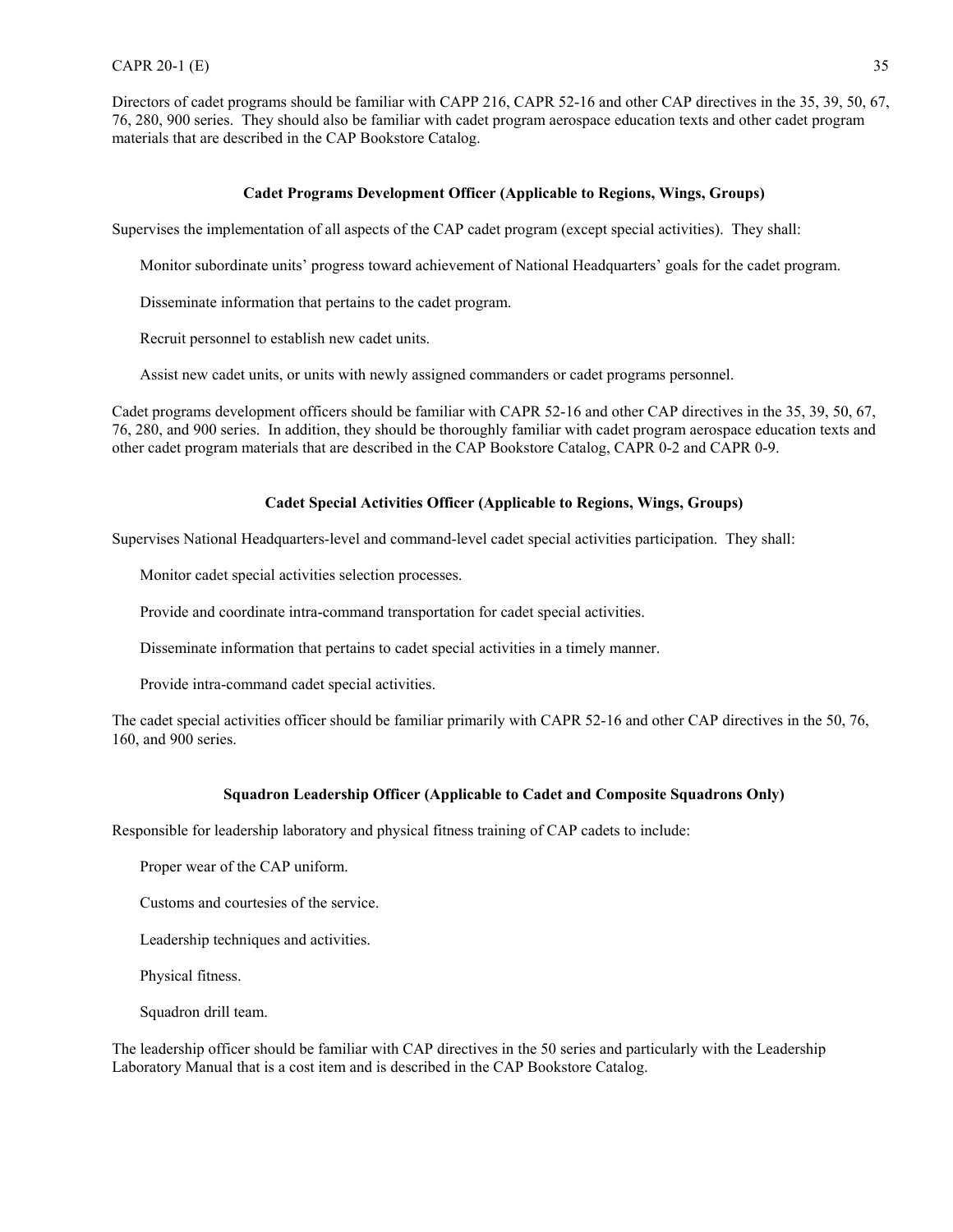# **Squadron Activities Officer (Applicable to Cadet and Composite Squadrons Only)**

<span id="page-35-0"></span>Plans and conducts interesting and challenging activities for CAP cadets, to include but not limited to:

Field trips.

Participating in emergency services exercises.

Sports competitions.

Social functions.

Community betterment projects.

Aerospace education activities (in coordination with aerospace education officer).

The squadron activities officer should be familiar with CAP directives in the 50, 76, 160, and 900 series.

# **Testing Officer (Applicable to Squadrons Only)**

The squadron testing officer is a member of the squadron commander's special staff. They shall:

Obtain, administer, safeguard, and return education and training materials used in Civil Air Patrol.

Administer the testing program in accordance with CAP directives.

The testing officer should be familiar with the provision of CAPR 50-4, CAPR 52-16, CAPR 50-17, and CAPP 8.

#### **Logistics Officer (Applicable to Squadrons Only)**

Manages and directs the logistics program to include the areas of supply, transportation, maintenance, and installation engineering. They shall:

Advise the commander on status of logistics programs and establish logistics policies.

Review budget requirements of logistics activities and direct consolidation of logistics budget.

Be responsible for real property management in accordance with CAPR 87-1.

The logistics officer should be familiar with the CAP directives in the series indicated below:

| Transportation matters           | 76, 77 series |
|----------------------------------|---------------|
| Usage of DOD real property       | 87 series     |
| Aircraft status/inventory        | 67 series     |
| Aircraft marking                 | 66 series     |
| Aircraft maintenance             | 66 series     |
| Supply matters                   | 67 series     |
| <b>VSI/HIS Insurance Matters</b> | 900 series    |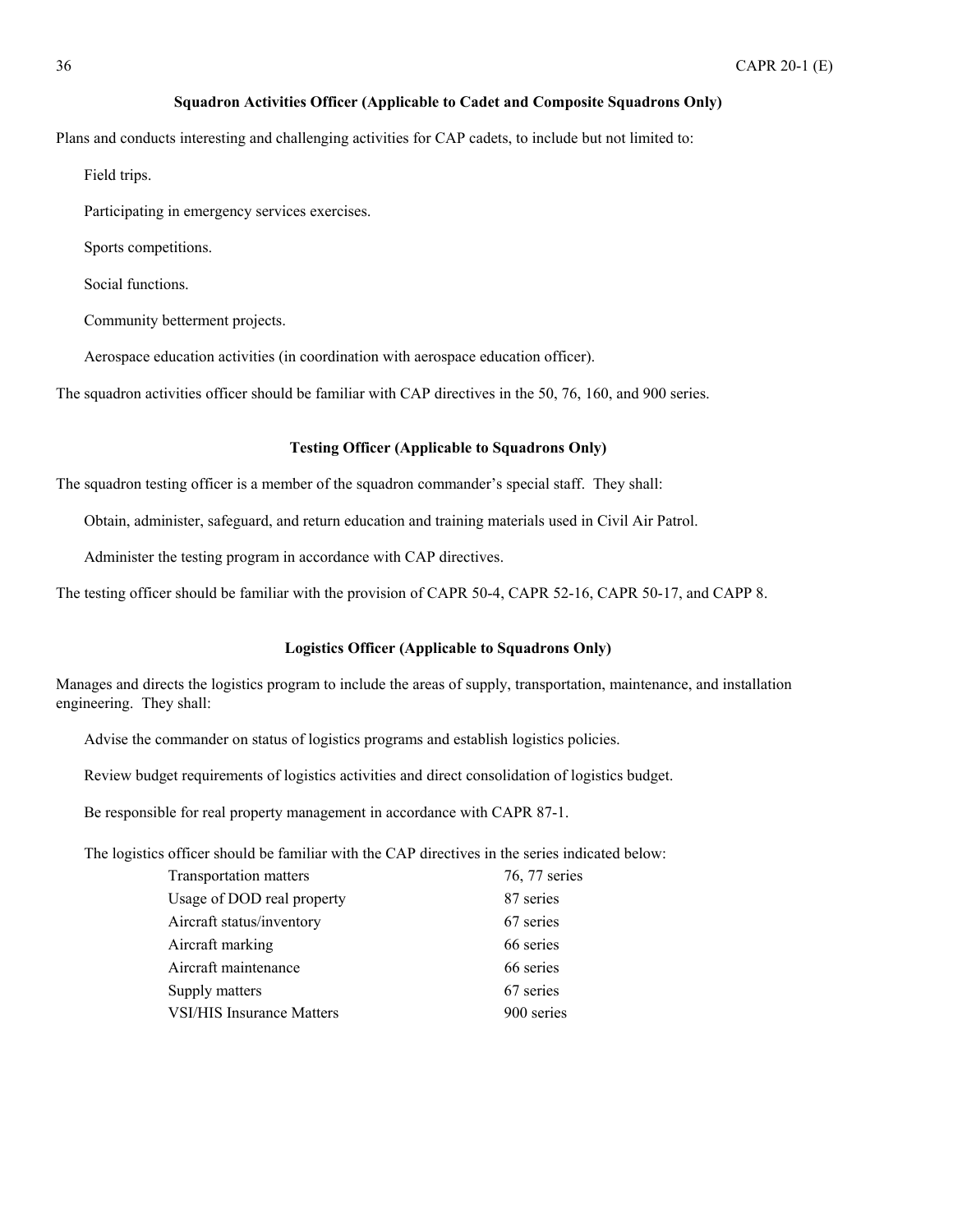#### **Supply Officer**

<span id="page-36-0"></span>Responsible for all matters pertaining to supply. They shall:

Ensure proper accountability for CAP property.

Be responsible for receipt, issue, storage and proper disposal of all CAP property.

Be responsible for effecting distribution and recovery of property in coordination with the transportation officer.

Recommend to the commander the allocation or reallocation of property within the unit.

The supply officer should be familiar with CAPP 206 and CAP directives in the 67 and 87 series.

### **Transportation Officer**

Responsible for all matters pertaining to surface and air transportation. They shall:

Ensure that all vehicles are licensed and insured and those drivers are qualified and licensed to operate the vehicles.

Recommend allocation and reallocation of motor vehicles.

Maintain appropriate records on location of all vehicles.

Responsible for maintenance, painting, and marking vehicles.

Coordinate airlift requirements with operations officer.

The transportation officer should be familiar with CAPR 62-2, CAPR 67-1 and directives in the 76, 77, and 900 series.

#### **Maintenance Officer**

Exercises staff supervision and coordination of all aircraft maintenance. They shall:

Make recommendations to the commander for the improvement of the maintenance program.

Ensure that aircraft are painted and identified in accordance with current directives.

Ensure that aircraft are maintained in an airworthy condition in accordance with FAA requirements.

The maintenance officer should be familiar with CAP directives in the 66, 67 and 900 series, Federal Aviation Regulations 43, 45, and 91 and Federal Aviation Advisory Circulars 20-35C, 20-5F, 39-7B, 43-9B, 43-12A and 61-9B.

#### **Administrative Officer**

Implements, manages and directs administrative services activities. They shall:

Implement administrative policies and procedures.

Control correspondence (including messages).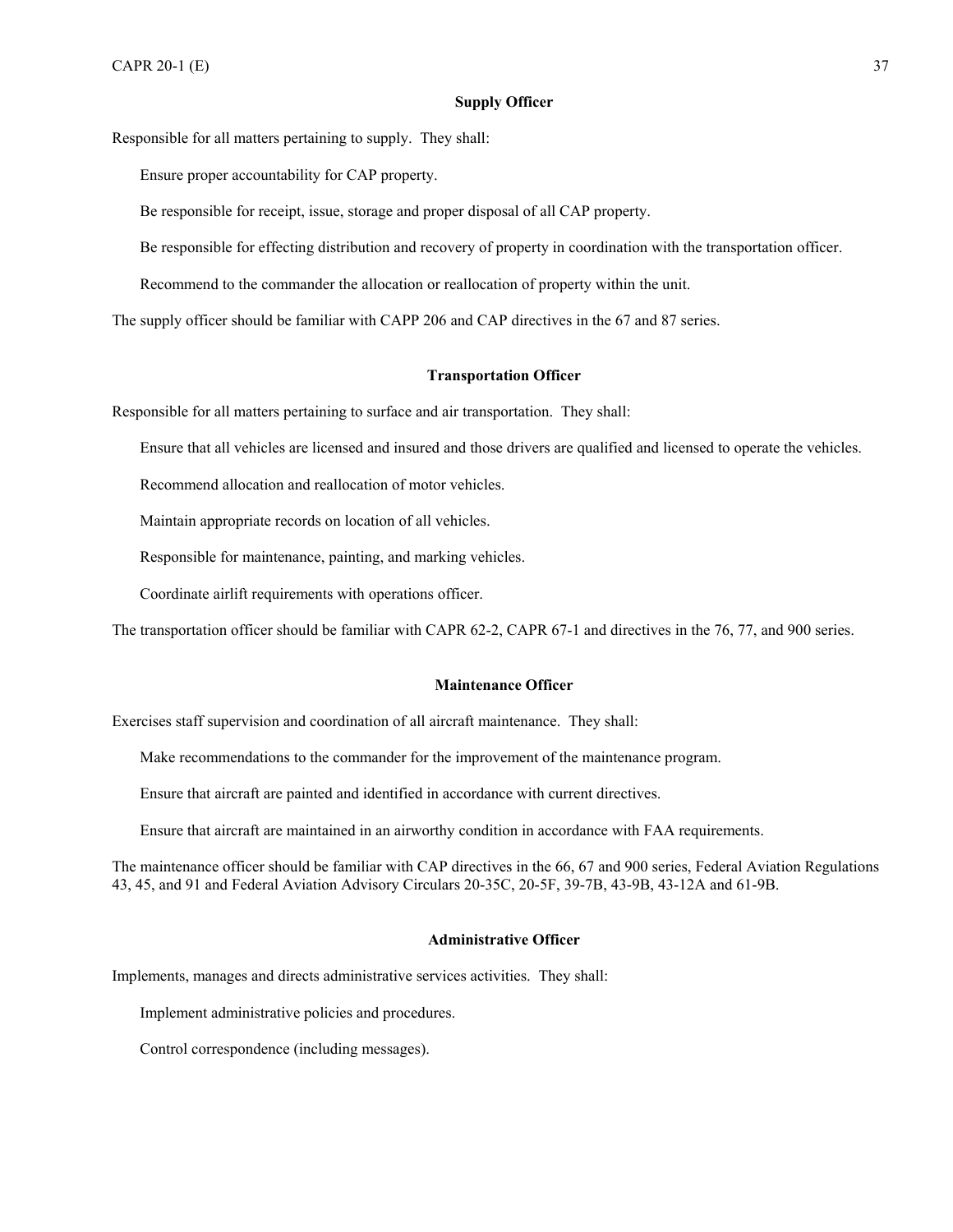<span id="page-37-0"></span>Prepare and authenticate administrative authorizations.

Prepare local publications and forms.

Perform related duties as assigned by the unit commander.

The administrative officer should be familiar primarily with CAPP 205 and CAP directives in the 5 and 10 series.

# **Personnel Officer**

Manages and administers the CAP personnel program and associated administrative procedures to include:

Membership records and applications

Confidential screening (FBI fingerprint cards)

Organizational actions (charters, deactivations, etc.)

Appointments

Promotions and demotions

Awards and decorations

Duty assignments

Transfers

Retirements

Membership terminations/nonrenewals

Uniforms

The personnel officer at all levels should be familiar with the Constitution and Bylaws, CAPP 200 and CAP directives in the 20, 35, and 39 series.

#### **Recruiting Officer**

Formulates plans and establishes policies, procedures, and programs, designed to assist CAP in attracting new members and retaining current members. They shall:

Plan and conduct periodic membership drives to attract new members and to stimulate interest in current inactive members.

Make presentations to outside groups, both youth and adult, to attract new members.

Place posters and other recruiting materials in strategic locations advertising local meeting times and places.

Stage display booths and provide recruiting coverage at local high schools, shopping centers, air shows, and other public events.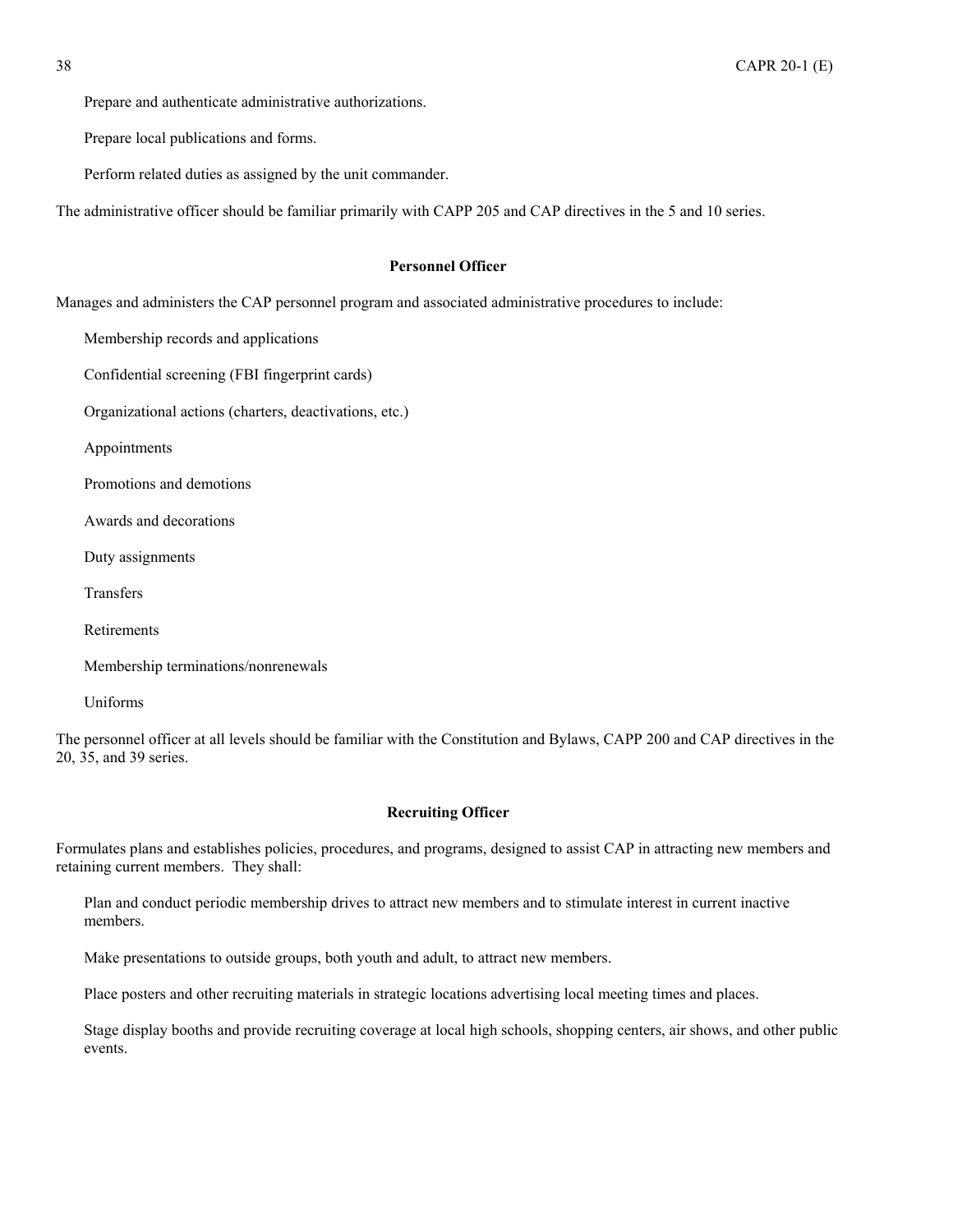<span id="page-38-0"></span>Personally contact individuals expressing an interest in CAP by telephone, written inquiry, etc., and follow up to ensure that all interested persons are fully informed on the CAP program and local unit activities.

The recruiting officer should be familiar with all aspects of the Civil Air Patrol program, particularly the CAP Constitution and Bylaws, CAPR 20-1, and CAPM 39-2.

#### **Plans and Programs Officer**

Directs and coordinates overall planning activities. They shall:

Develop plans and programs and monitor the overall implementation of special projects as directed by the commander and higher headquarters.

Plan and coordinate region, wing or group conferences.

Formulate plans and programs for the utilization of CAP units in peacetime and domestic emergencies.

Interpret and integrate into policy such plans and programs, laws, policy statements, directives regulations, and other communications received from higher headquarters.

Provide guidance and cooperate with responsible staff sections in the development of operational plans and programs.

The plans and programs officer should be familiar with CAPP 218, the Civil Air Patrol Constitution and Bylaws, and all policy matters relating to planning activities for special projects.

#### **Public Affairs Officer**

Advises and assists the commander on all media relations, internal information and community relations matters. Plans, develops and implements a Public Affairs program. They shall:

Release information on unit activities to news media.

Publish unit newsletter or bulletin.

Coordinate participation of unit members in community activities.

Coordinate with other organizations and agencies as required.

Supervise all pubic affairs activities of subordinate units.

The public affairs officer, to be effective, must be familiar with CAPP 201, CAPP 190-1, CAPP 3, current policies and activities of his/her unit.

#### **Finance Officer**

Responsible for the overall financial management of the unit. They shall:

Administer all funds.

Maintain all financial records.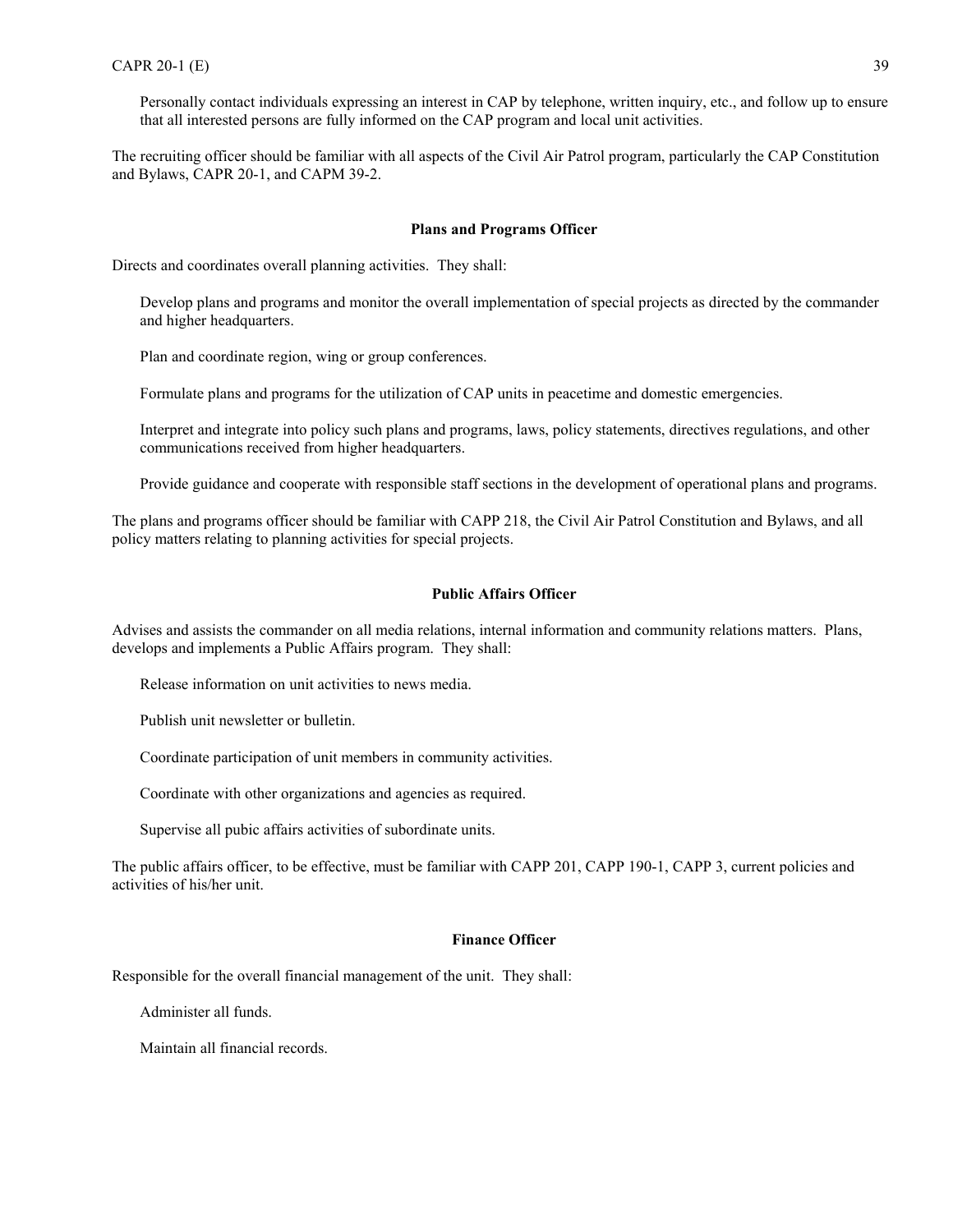<span id="page-39-0"></span>

Maintain bank accounts.

Pay all outstanding accounts.

Indorse all negotiable instruments.

Prepare all financial reports.

Prepare annual budget.

The finance officer should be familiar with CAP regulations in the 173 series and CAPP 202.

#### **Chaplain**

The chaplain is a member of the commander's staff at all echelons of command, and as such is the advisor to the commander and his/her staff on matters of religion, morals, and the well-being of personnel under his/her command. The chaplain implements and executes the CAP Chaplain Service program as recommended by the Chaplain Service Advisory council and as stated in CAPR 265-1. This program includes, but is not limited to:

Providing pastoral care of senior and cadet members, including counseling, visitation, encouragement, and other special assistance as the chaplain may be able to provide.

Performing professional functions as necessary, for example, religious services, liturgies, pastoral counseling, etc.

Conducting moral leadership programs as outlined in the CAPP 265 series entitled "Values for Living," and CAPR 52-16.

Participating as chaplains in cadet summer encampments and other cadet activities. (Reference CAPR 52-16.)

Participating in Emergency Services missions and exercises by providing a chaplain presence and resource for members participating in the mission/exercise and those on the scene who may be in distress.

Participating in ecclesiastical public relations activities.

The specific duties of CAP chaplains at each echelon of command are stated in CAPR 265-1. Every chaplain should be familiar with the following CAP directives: CAPR 20-1, CAPR 265-1, CAPP 221, CAPP 221A and CAPP 265-4.

### **Moral Leadership Officer**

The moral leadership officer is an individual active in and approved by their denomination or faith group. MLOs are part of the CAP Chaplain Service, but have different qualifications and different responsibilities than chaplains. MLOs will:

Complete training requirements for moral leadership officers.

Develop moral leadership seminars for cadets.

Provide non-clergy support to assist chaplains in providing ministry to the CAP community.

Perform MLO duties under the direction of a chaplain when one is assigned to their unit. When a chaplain is not assigned, the MLO works under the direction of the unit commander and wing chaplain.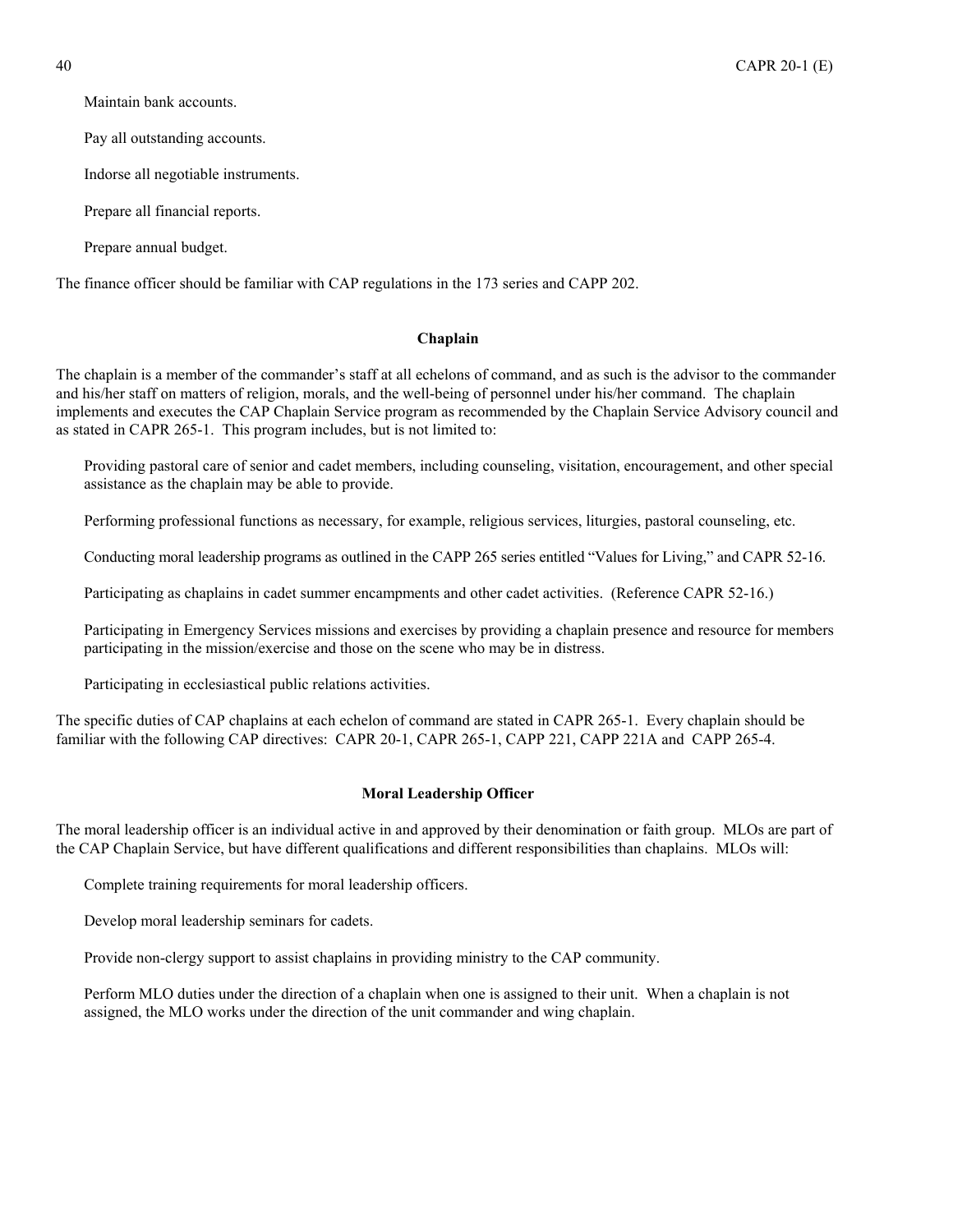# **Legal Officer**

<span id="page-40-0"></span>Advises on legal implications of CAP programs and activities (subject to the constraints imposed by local law on the unauthorized practice of law) to include:

Interpretation of laws and regulations.

Contracts and agreements.

Insurance.

Real Estate

Taxation.

Investigation.

Corporate records and organizations.

Relations with local agencies.

Render legal advice and opinions regarding CAP activities as requested.

Assist the unit safety officer in conducting investigations.

Advise the unit commander and investigating officer on processing complaints in accordance with CAPR 123-2.

Advise commanders on initiation of termination actions and serve as CAP representative at termination appeals hearings as appropriate.

Serve on unit membership board as directed by the unit commander.

The legal officer at all levels should be familiar and monitor compliance with the CAP Constitution and Bylaws, CAP regulations and with 5 U.S.C. 8141, 10 U.S.C. 9441, and 36 U.S.C. 40301-40307.

### **Medical Officer**

Responsible for advising CAP commanders and units on the health, sanitation and hygiene of CAP members relevant to CAP activities. (See CAPR 160-1 for policy on emergency medical treatment). They shall:

Assists the ES Officer in arranging or providing training in first aid and emergency lifesaving measures to include medically recognized cardiopulmonary resuscitation (CPR) techniques.

Provide bloodborne pathogen protection training including preventive measures.

Report bloodborne pathogen exposures and ensure that those members exposed obtain appropriate follow-up medical care from non-CAP sources.

Advise members to obtain necessary physical examinations from their personal physicians and to complete emergency treatment consent forms where required by regulation to participate in various Civil Air Patrol activities. NOTE: Under no circumstances will CAP medical personnel perform physical examinations as part of their Civil Air Patrol duties.

Arrange for necessary medical training materials. Supplies and equipment for unit missions or special activities.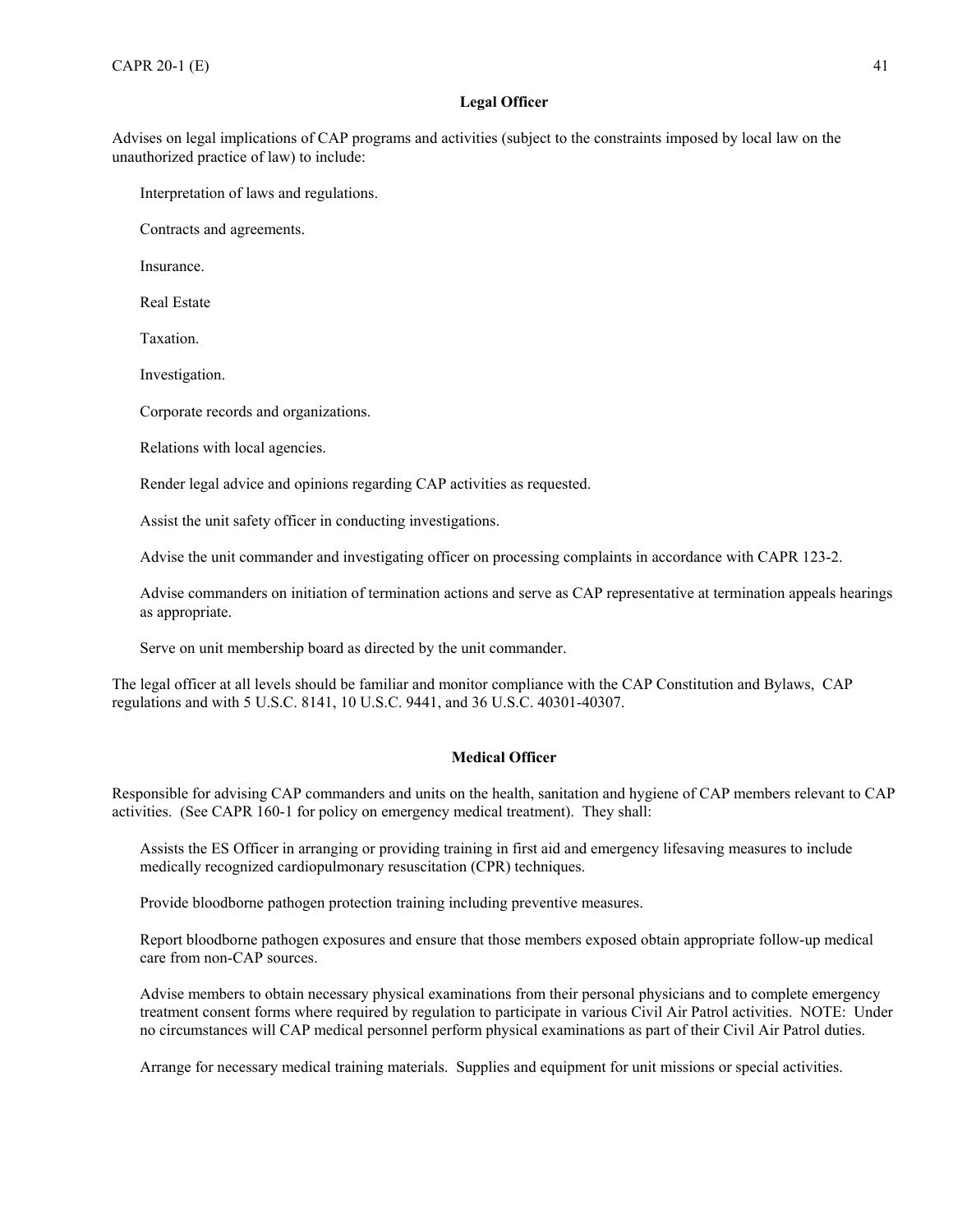<span id="page-41-0"></span>Maintain first aid kits for medical emergencies. (See CAPR 160-1 for policy on emergency medical treatment.)

Generally advise commanders and unit personnel on preventive medicine matters relevant to CAP activities.

Plan conferences and meetings pertaining to special affairs.

Medical officers should be familiar with all CAP directives in the 160 series and applicable portions of CAPRs 55-1, 50-15, 52-16, 50-17 and 62-2.

#### **Inspector (Applicable to Regions, Wings, Groups)**

The inspector is responsible for implementing, managing, and directing the inspection program at the direction of the commander. They shall:

Ensure compliance with CAP directives.

Ensure nondiscrimination in Federally-assisted programs.

Conduct inspections and render reports of inspection.

Monitor inspection program of subordinate units.

Coordinate inspection results with the commander and staff.

Ensure unit self-assessment is accomplished yearly prior to 1 October and an executive summary is sent to the next higher headquarters.

Recommend policies or directives to improve unit effectiveness.

Develop current checklists and guidance for inspection program.

Note benchmark candidates and recommend their adoption.

Maintain files as applicable to the inspection program.

Conduct personal interview to hear complaints or grievances.

Conduct investigations as directed by the commander.

The inspector should show progress toward a master rating in the IG specialty training track, CAPP 203 and be familiar with all CAP directives, particularly CAPR 20-1 and regulations in the 123 series.

#### **Safety Officer**

Assists and advises the commander in developing the overall accident prevention program. They shall:

Direct and perform safety inspections and surveys of hazardous areas and operations.

Direct and perform accident investigations and prepare safety reports.

Plan safety briefings to make personnel aware of hazards and safe practices.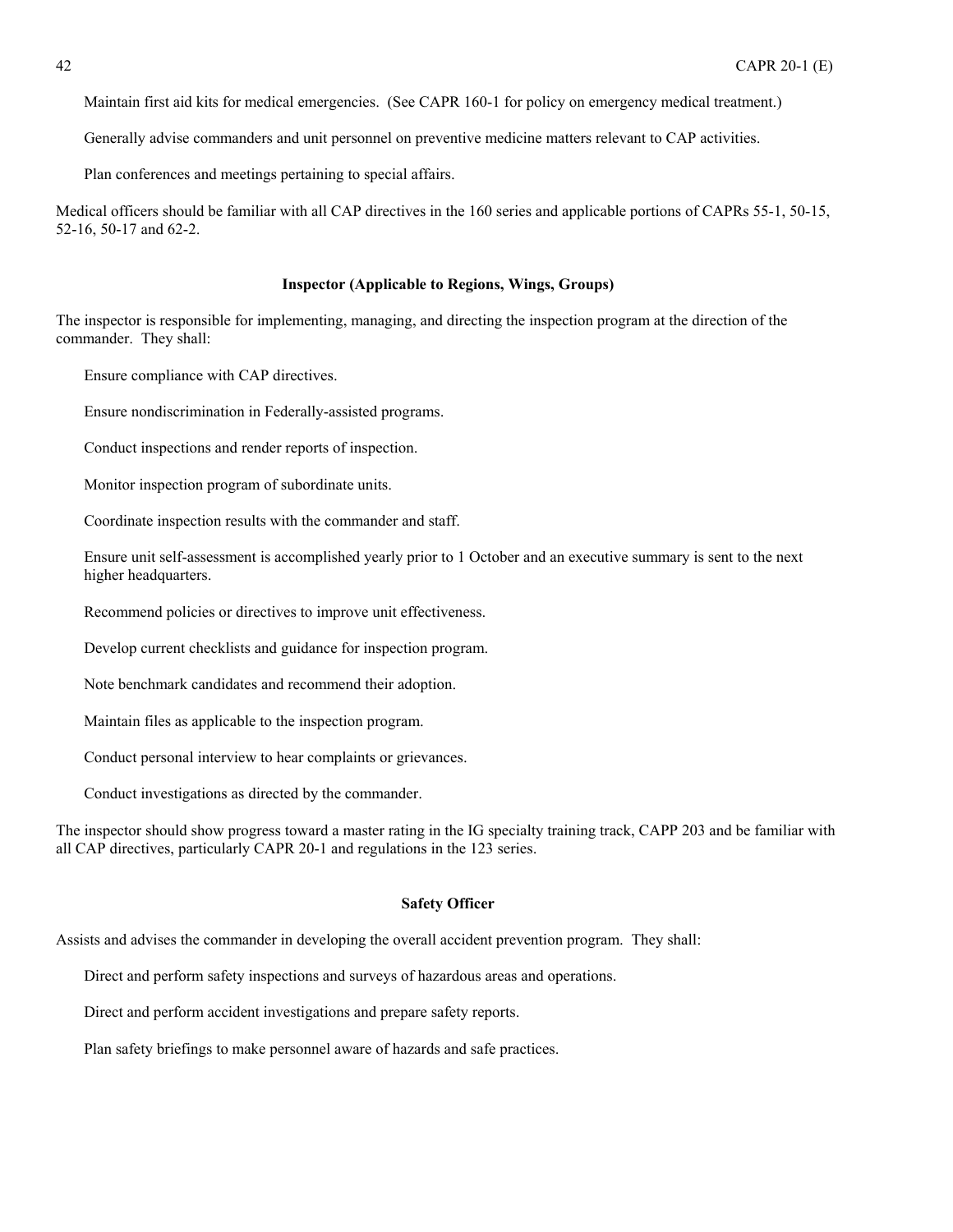<span id="page-42-0"></span>Make visits to subordinate units, and assist units in solving safety problems.

Review and analyze accident reports for contributing factors, trends and other accident prevention information.

Prepare training guides, articles and literature, and publicize this information through bulletin boards, newspapers and posters.

Conduct safety studies and recommend corrective action.

The safety officer should be familiar with CAP directives in the 62 series.

#### **Historian**

Manages and directs historical activities to include:

Developing policies and procedures that relate to historical activities.

Establishing and conducting a program for the publishing of general and special histories, monographs, studies, and similar works for issue both internally and externally to CAP.

Establishing and conducting a program to specifically inform the general public as to the history of CAP as it relates to CAP's current missions.

Issuing bibliographies, catalogs, indices, and abstracts containing information relative to publications relating to CAP history.

Establishing and conducting a program of the collection and preservation of items of historical significance either of a documentary or physical property nature.

Establishing and conducting an oral history program.

Representing the Civil Air Patrol at meetings of historical and other learned societies.

The Historian should be thoroughly familiar with CAPR 210-1 (the Civil Air Patrol Historical Program) and other internal and external publications relating to historical activities.

#### **Government Relations Advisor (Wing Level Only)**

Advises and assists the commander in the areas of state appropriations and congressional activities to include:

Keeping congressional delegations informed on CAP activities.

Maintaining liaison with local and state government officials.

Monitoring legislation on matters affecting CAP.

With wing commander's concurrence, initiates and monitors wing fund-raising activities to include the obtaining of grants from major industries within the wing.

The Government Relations Advisor should be familiar with the Civil Air Patrol Constitution and Bylaws; CAPP 110-1, Federal Statues Affecting Civil Air Patrol; and all other legislation affecting CAP at local and state levels. Should also be familiar with current CAP regulations on fund raising activities.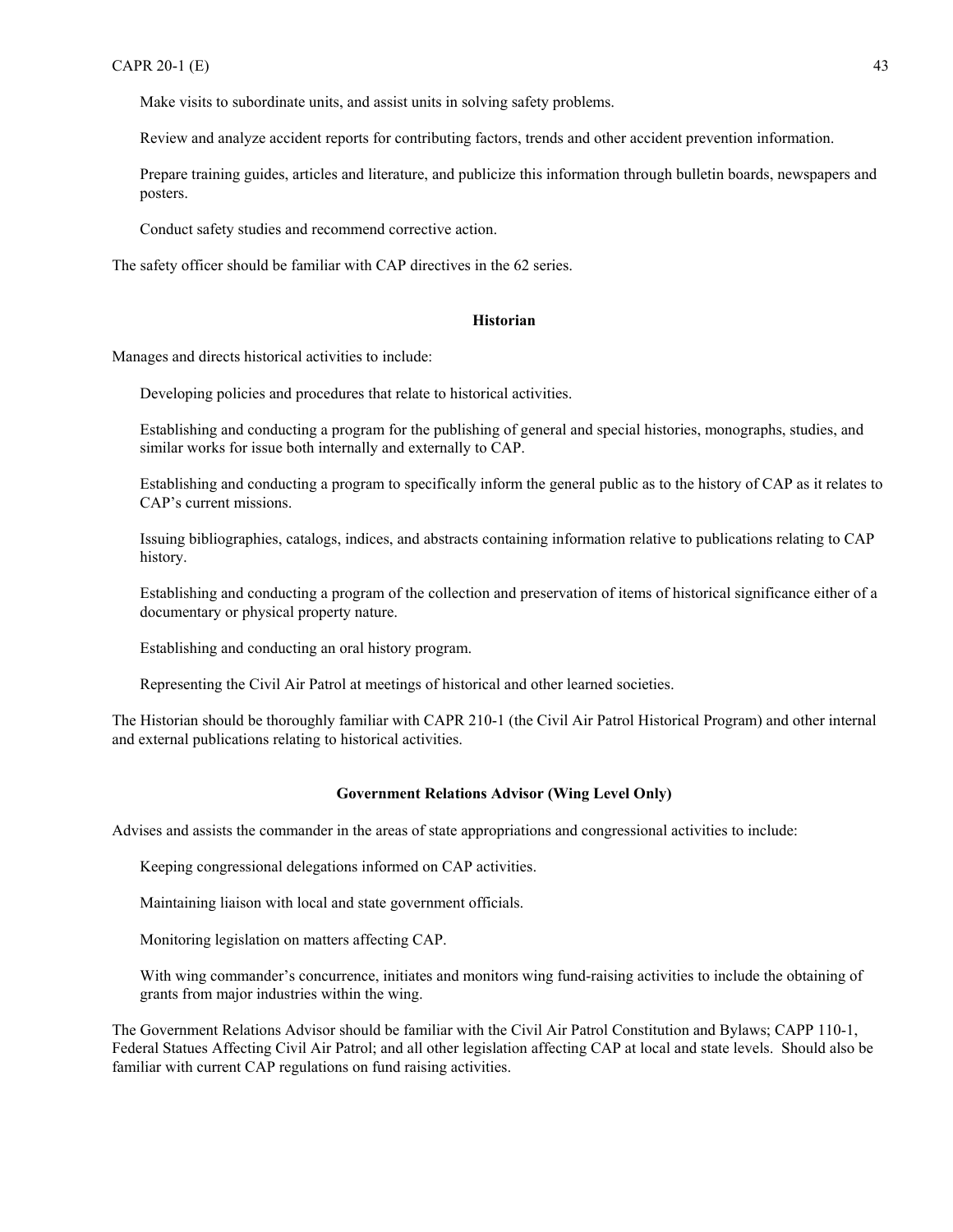#### **Deputy Commander For Cadets (Applicable to Composite Squadrons Only)**

<span id="page-43-0"></span>Directs and evaluates implementation of the CAP cadet program within the squadron. They shall:

Coordinate to assure attainment of cadet program objectives and adherence to cadet program directives.

Ensure Cadet Protection policies and training are in place and being enforced.

Select and supervise the senior member staff officers to direct the cadet program.

Monitor funds and property used for cadet program.

The deputy commander for cadets should be familiar with all CAP directives, with particular emphasis on directives in the 35, 50, and 280 series. Also, he/she should be familiar with cadet program aerospace education texts and other training materials described in the CAP Bookstore Catalog, CAPR 0-2 and CAPR 0-9.

# **PART IV**−**CADET POSITION DESCRIPTIONS**

#### **Cadet Commander**

Commands the cadet squadron and performs duties related to cadet positions. They shall:

Establish plans and procedures to accomplish the policies established by the unit commander.

Coordinate cadet staff activities.

Direct cadet staff officers.

Coordinate with senior staff

Serves as liaison between senior and cadet staff.

Ensure compliance with CAP directives.

Make personnel assignment recommendations.

Monitor cadet staff compliance with Cadet Protection policies.

The cadet commander should be familiar with CAP directives as listed in CAPP 52-14.

#### **Cadet Deputy Commander**

Assists the cadet commander in the performance of his duties to include:

Plans and procedures.

Recommendations for cadet personnel assignments.

Inspections.

Evaluation of cadet program meetings.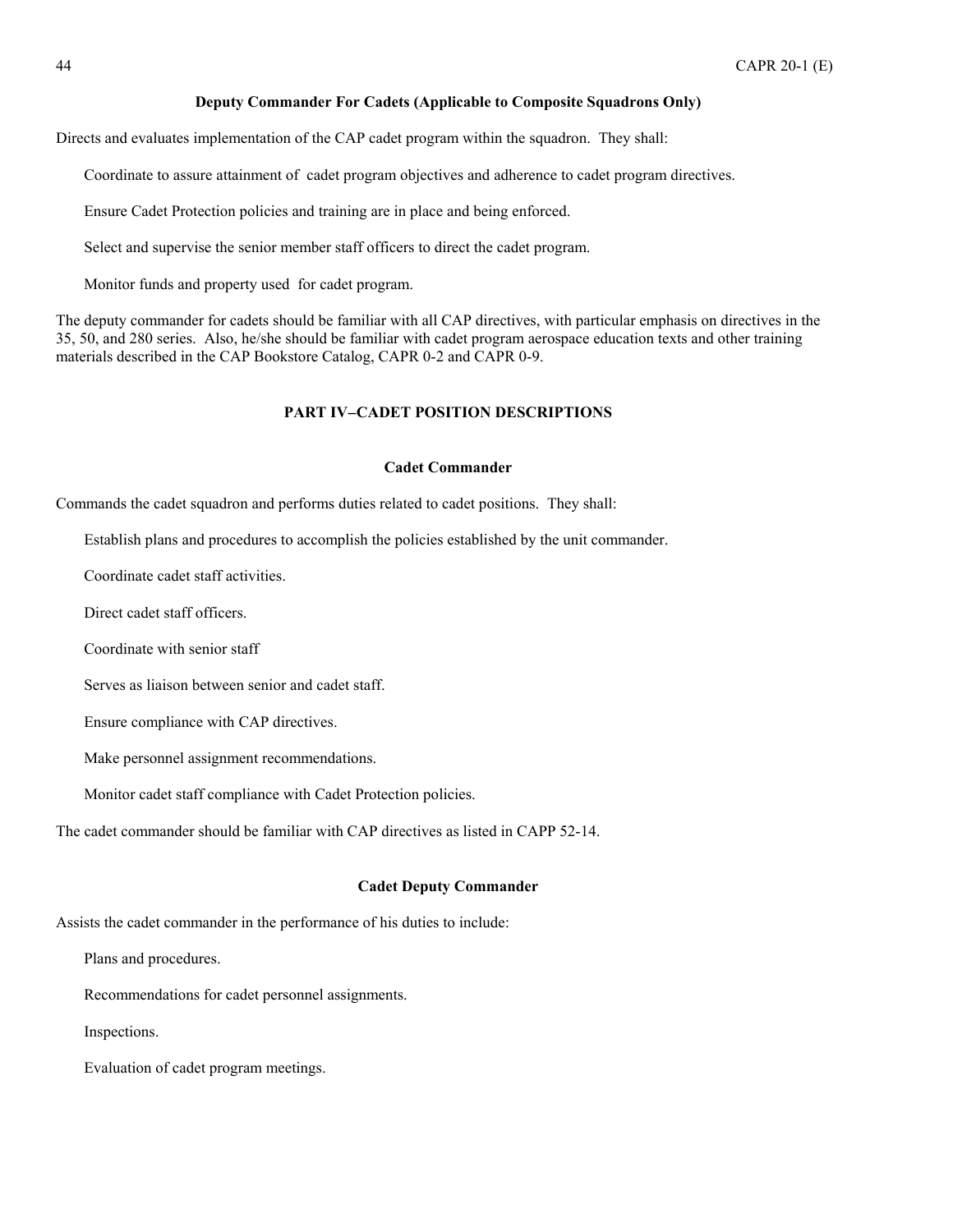<span id="page-44-0"></span>Direction and supervision of cadet staff.

Related duties as required.

The cadet deputy commander should be familiar with CAP directives as listed in CAPP 52-14.

#### **Cadet Executive Officer**

Assists the cadet commander and deputy commander in administering cadet squadron activities. They shall:

Manage cadet affairs.

Direct and supervise cadet staff.

Coordinate cadet staff activities.

Perform related duties as required.

The cadet executive officer should be familiar with directives as listed in CAPP 52-14.

#### **Cadet Aerospace Education Officer**

Assists the senior member aerospace education officer in directing the cadet aerospace education program, to include:

Aerospace education instruction.

Review of subject matter with cadets.

Aerospace education laboratories.

Related duties as required.

The aerospace education officer should be familiar with CAP directives as listed in CAPP 52-14.

#### **Cadet Operations Officer**

Assists the senior member operations officer (composite squadron) in the performance of his/her duties, to include:

Implementation of higher headquarters directives.

Preparation of reports.

Coordination with other cadet staff sections.

Utilization and control of aircraft and equipment.

Direction of cadet participation in squadron operations.

Related duties as required.

The cadet operations officer should be familiar with CAP directives as listed in CAPP 52-14.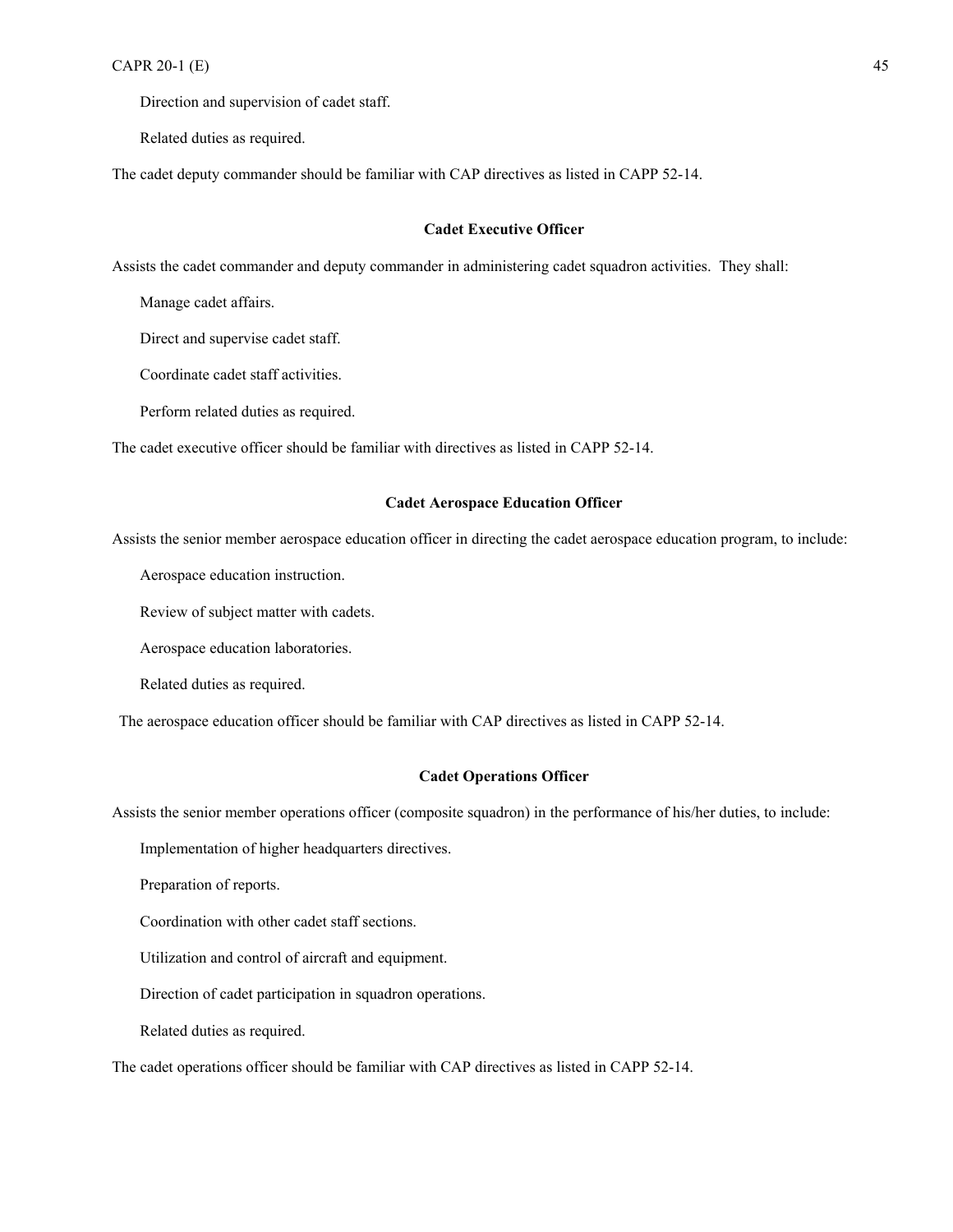# **Cadet Communications Officer**

<span id="page-45-0"></span>Assists the senior member communications officer (composite squadron) in the performance of his/her duties, to include:

Operation of squadron net control stations.

Administration.

Communications training.

Communications supply.

Related duties as required.

The cadet communications officer should be familiar primarily with CAP directives listed in this regulation for the senior member communication officer.

### **Cadet Flight Commander**

Directs and supervises the members of a cadet flight to include:

Leadership of flight in squadron activities.

Leadership laboratory to include proper wear of CAP uniform, military courtesy and discipline, drill, ceremonies and formations.

Advisor to flight members.

Related duties as required.

The cadet flight commander should be familiar with CAP directives as listed in CAPP 52-14.

#### **Cadet Flight Sergeant**

Assists the cadet flight commander in the performance of his/her duties, to include:

Inspections.

Instructions in military courtesy and drill.

Maintenance of discipline.

Flight administration and personnel matters.

Flight commander (acting).

Related duties as required.

The cadet flight sergeant should be familiar with CAP directives as listed in CAPP 52-14.